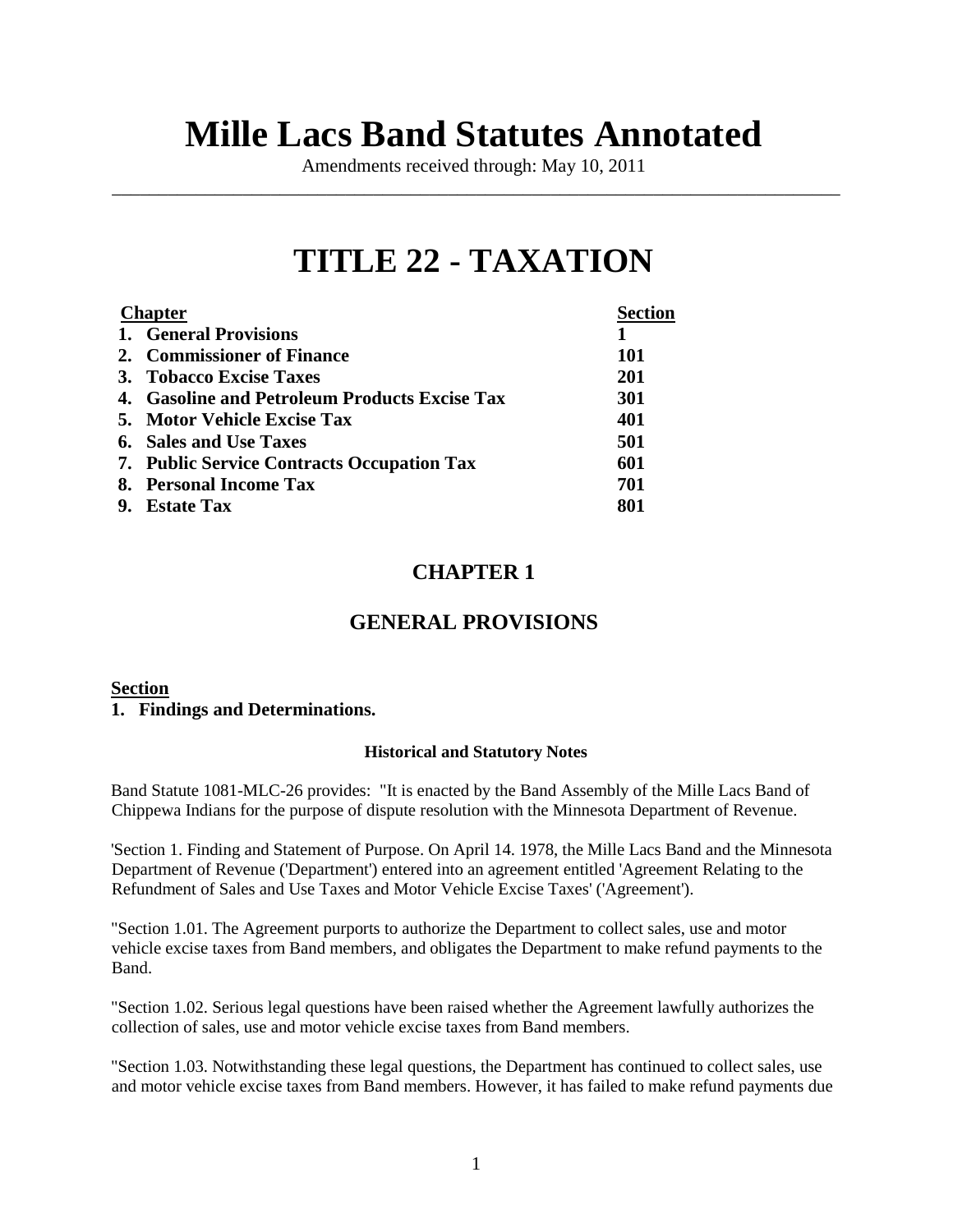to the Band under the Agreement. The Department is currently in default on its obligations in an amount believed to exceed One Hundred Thousand Dollars (\$100,000.00).

"Section 1.04. The Department claims approximately Twenty-seven Thousand Dollars (\$27,000.00) from the Band in back taxes, interest, and penalties arising from the Band's operation of the 'Drift Inn.' The Band disputes both the application of the Agreement to purchases made from the Band itself and the amount claimed by the Department in connection with the 'Drift Inn.'

'Section 1.05. This statute is enacted to supply the necessary legal authority for the collection of sales, use and motor vehicle excise taxes from Band members, and to resolve the current dispute with the Department over the refund payments that it has failed to make.

"Section 2. Tax Imposed. Subject to the provisions of Section 3 of this statute, a tax equivalent to the tax imposed by Minnesota Statutes, Chapters 297A and 297B is hereby imposed on all sales made on the Mille Lacs Reservation to members of the Mille Lacs Band in the same manner and to the same extent imposed by Chapters 297A and 297B. The tax imposed by this statute shall be collected by all vendors on the Reservation and remitted to the Department in the same manner as required under Chapters 297A and 297B, and such vendors shall be subject to the same penalties, interest and enforcement provisions as set forth in Chapters 297A and 297B.

"Section 3. Effect of Statute Conditioned on Certification by the Solicitor General. This statute shall become effective only upon certification by the Solicitor General of performance by the Department of its obligations under the Agreement.

"Section 3.01 . 'Performance by the Department of its obligations under the Agreement shall mean that the Department: (a) makes payment of all refund payments due under the Agreement less a reasonable amount to be withheld pending resolution of the amount due in connection with the 'Drift Inn'; (b) states in writing that the retention of funds equivalent to the amount due in connection with the 'Drift Inn' shall be in full and final settlement of all claims against the Band arising under the Agreement on or before the date of enactment of this statute; and (c) pledges in writing the Department's support for legislation at payment of interest on refund payments that were withheld by the Department.

"Section 3.02. The Solicitor General shall certify the Department's performance or nonperformance of its obligations under the Agreement of the Band Assembly and Chief Executive on or before December 21, 1984. In the event of a certificate of nonperformance, this statute shall be null and void.

"Section 4. Termination. In the event the Agreement is terminated by the Band or the Department, this statute shall be null and void as of the date of such termination." The Preamble of Band Statute 1085- MLC-30-39 provides:

"It is enacted, a code for the imposition of general sales and excise taxes on territories governed by the Non-Removable Mille Lacs Band of Chippewa Indians. The imposition of excise taxes on the sale, use, consumption, handling, possession and distribution of cigarettes, general sales, gasoline and petroleum products excise tax along with income tax, estate tax, and occupation tax and employment rights provisions for Indians on lands under the jurisdiction of the Non-Removable Mille Lacs Band of Chippewa Indians for the expressed purpose of preemption of any applicable taxes imposed pursuant to Minnesota Statutes, Chapter 270-298 on transactions involving the Band and its members of any constituent Band of the Non-Removable Mille Lac Band of Chippewa Indians; and, for other expressed and related purposes vital to the economic affairs and sovereignty of the Non-Removable Mille Lacs Band of Chippewa Indians."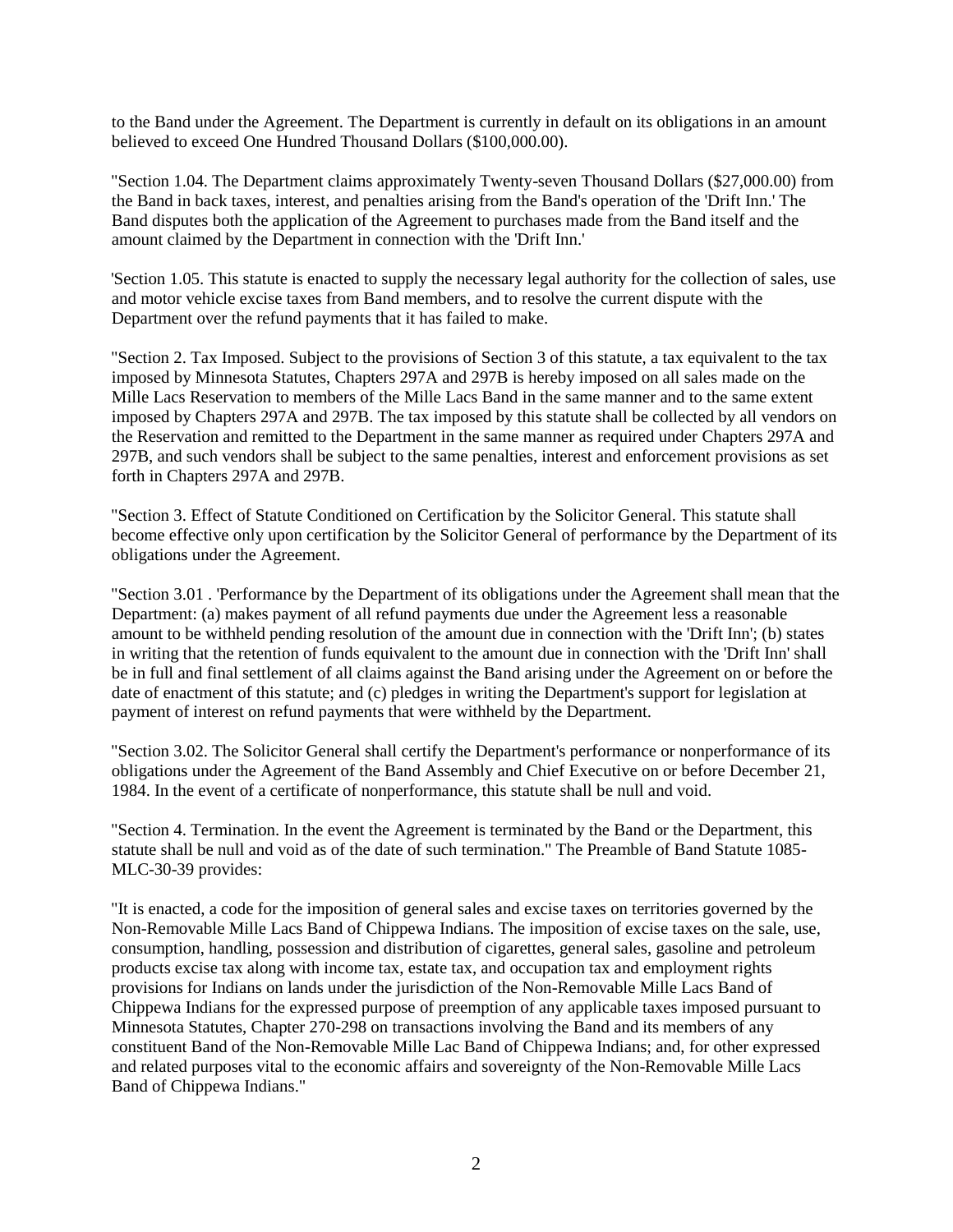# **§ 1. Findings and Determinations.**

- (a) The Band Assembly hereby finds that the agreement relating to the refundment of sales and use taxes and motor vehicle excise taxes which purports to grant continuing authority to the state of Minnesota to collect taxes from members of any constituent Band of the Non-Removable Mille Lacs Band of Chippewa Indians, absent the consent of the Congress of the United States and the consent of each constituent Band of the Non-Removable Mille Lacs Band of Chippewa Indians pursuant to 25 U.S.C. §§ 1322 and 1326 was ultra vires, to each party; and, that the Solicitor General properly declared such agreement null and void.
- (b) The Band Assembly hereby finds that the state of Minnesota was officially notified that the agreements on cigarette and alcoholic beverages and petroleum products taxes are terminated effective January 30, 1985.
- (c) The Band Assembly hereby finds and determines that the imposition of an excise tax on the gross receipts from sales at retail establishments under the jurisdiction of the Mille Lacs Band of Chippewa Indians-Corporate Commission is an effective way to regulate commercial activity in this area; and, that such regulations is vital to the economic security, political integrity and general welfare of the constituent Bands on territories governed by the Non-Removable Mille Lacs Band of Chippewa Indians. Any such tax, imposed herewith shall preempt any such similar tax imposed by Minnesota Statutes.

(d)

- (1) The Band Assembly hereby finds that the imposition of cigarette excise tax on the sale, use, consumption, handling, possession and distribution of cigarettes and tobacco products is an effective way to regulate commercial activity in this area; and, that such regulation is vital to the economic security, political integrity and general welfare of the constituent Bands on territories governed by the Non-Removable Mille Lacs Band of Chippewa Indians. Any such tax imposed herewith shall preempt any such similar tax imposed by Minnesota Statutes.
- (2) The Band Assembly hereby finds that the Mille Lacs Band of Chippewa Indians-Corporate Commission shall be the sole licensed distributor of cigarette and tobacco products to members of any constituent Band on territories under the jurisdiction of the Non-Removable Mille Lacs Band of Chippewa Indians, and that the interests of the Band for such a licensed and regulated commercial enterprise outweighs any interest of the state of Minnesota that might exist in the unregulated sale of such products within said territory by the Band.
- (3) The Band Assembly hereby finds that the sale of state tax-exempt cigarette and tobacco products to non-Indians who enter lands under the jurisdiction of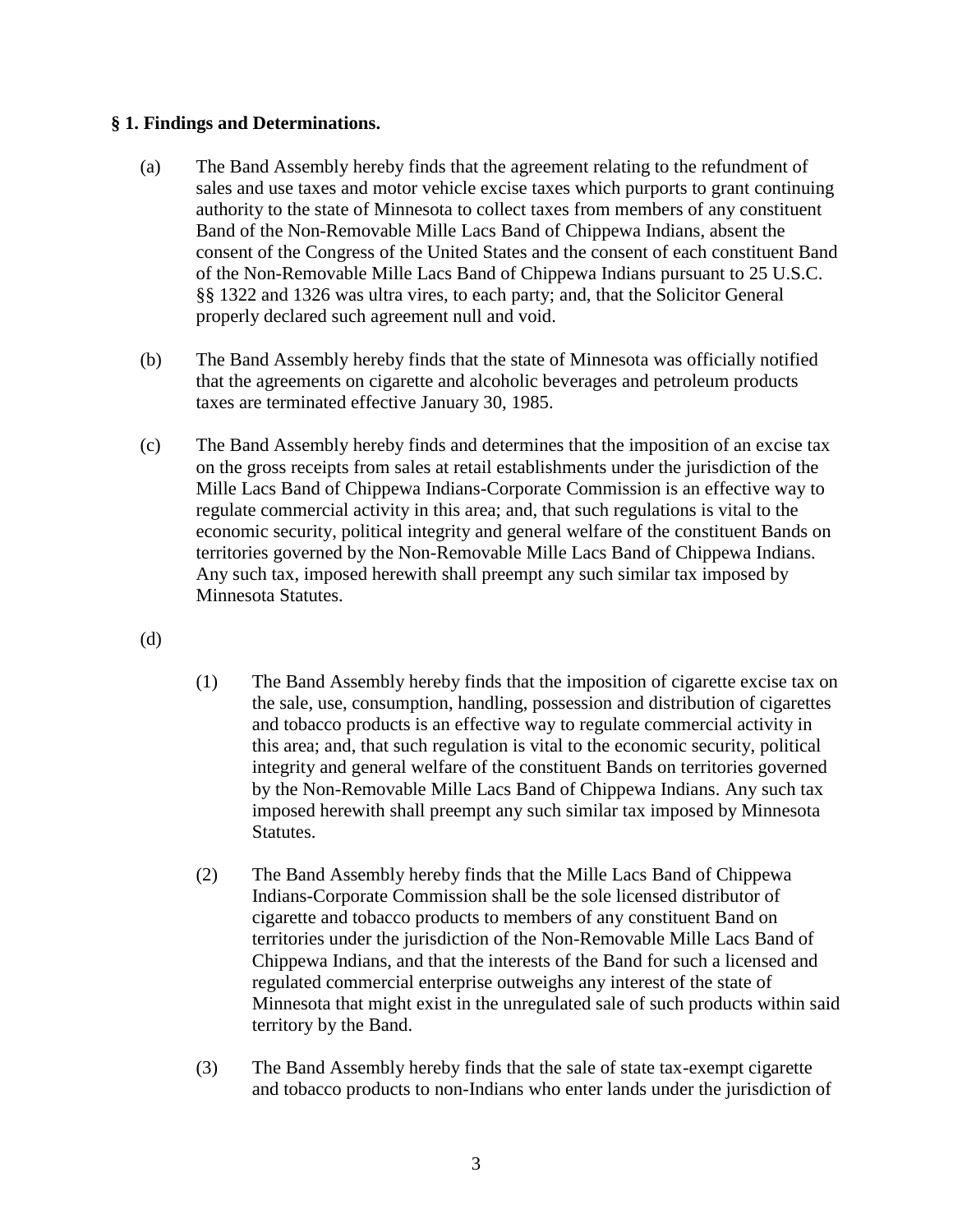the Non-Removable Mille Lacs Band of Chippewa Indians is prohibited until such time as a government-to-government agreement with the state of Minnesota is concluded which specifically designates the Band as an agent of the state authorized to collect and enforce the Minnesota cigarette excise tax pursuant to Chapter 297-Minnesota Statutes.

- (4) The Band Assembly hereby finds that the Mille Lacs Band of Chippewa Indians-Corporate Commission shall generate revenues for the Non-Removable Mille Lacs Band of Chippewa Indians through their licensed operation of a cigarette and tobacco products enterprise at the wholesale and retail levels without any loss of a competitive advantage with respect to other businesses in the surrounding territories as a result of any taxation mechanism imposed herewith.
- (5) The Band Assembly hereby finds that the provisions of this subsection shall be liberally construed so as to be legally sufficient to preclude any justifiable cause for the state of Minnesota and any of its governmental entities or political subdivisions thereof, from any action of seizure, as contraband, of unstamped cigarettes and/or tobacco products traveling to the Mille Lacs Band of Chippewa Indians-Corporate Commission from any out-of-state Indian entity under provisions of the Buy Indian Act (25 U.S.C. § 47).
- (e) The Band Assembly hereby finds and determines that the imposition of an excise tax on all gasoline used in producing and generating power from propelling motor vehicles used in the performance of official Government functions and on all public service contracts whereby the roads under the jurisdiction of the Non-Removable Mille Lacs Band of Chippewa Indians shall be used, is an effective way to regulate commercial activity in this area; and that such regulation is vital to the economic security, political integrity and general welfare of the constituent Bands on territories governed by the Non-Removable Mille Lacs Band of Chippewa Indians. Any such tax imposed herewith shall preempt any such similar tax imposed by Minnesota Statutes.
- (f) The Band Assembly hereby finds and determines that the imposition of an excise tax on the purchase price of any motor vehicle purchased or acquired either in or outside of territories under the jurisdiction of the Non-Removable Mille Lacs Band of Chippewa Indians, which is required to be registered under the laws of the Non-Removable Mille Lacs Band of Chippewa Indians, is an effective way to regulate commercial activity in this area; and, that such regulation is vital to the economic security, political integrity and general welfare of the constituent Bands on territories governed by the Non-Removable Mille Lacs Band of Chippewa Indians. Any such tax imposed herewith shall preempt any such tax imposed by Minnesota Statutes.
- (g) The Band Assembly hereby finds and determines that the imposition of an annual income tax on those persons who earn income from the Non-Removable Mille Lacs Band of Chippewa Indians and any of its political sub-divisions or entities is an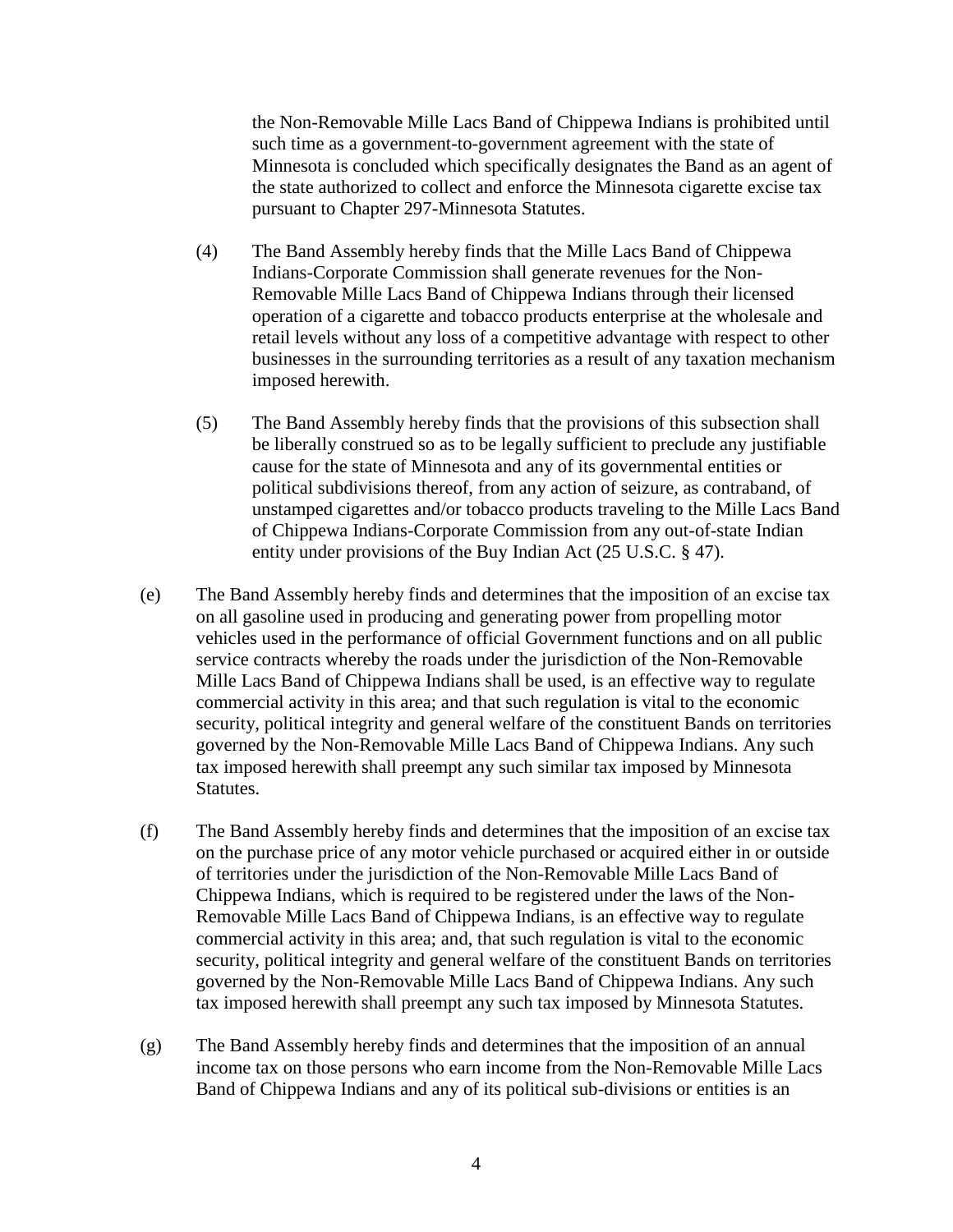effective way to fulfill the general public policy of the Band and that such an imposition of said taxes is vital to the economic security, political integrity and general welfare of the constituent Bands on territories governed by the Non-Removable Mille Lacs Band of Chippewa Indians. Any such tax imposed herewith shall preempt any such similar tax imposed by Minnesota Statutes.

- (h) The Band Assembly hereby finds and determines that the imposition of an estate tax upon the transfer of estates of decedents, is an effective way to regulate estate transfers; and, that such regulation is vital to the economic security, political integrity and general welfare of the constituent Bands on territories governed by the Non-Removable Mille Lacs Band of Chippewa Indians. Any such tax imposed herewith shall preempt any such similar tax imposed by Minnesota Statutes.
- (i) The Band Assembly hereby declares that the inherent sovereign right to tax shall never be surrendered, suspended or contracted away. Taxes shall be uniform upon the same class of subjects and shall be levied and collected for public purposes.
- (j) The Band Assembly hereby declares that the intent and purposes of this title and 18 MLBS § 401 is to obtain and retain forever the sovereign rights of the people who comprise the constituent Bands of the Non-Removable Mille Lacs Band of Chippewa Indians to be free from all taxation imposed by the state of Minnesota and any of its political subdivisions by the imposition of like taxes to support government services for the people and by the people, and the same shall be liberally construed to effect this purpose. Nothing herein shall be construed as a waiver of sovereign immunity by the Non-Removable Mille Lacs Band of Chippewa Indians in any court of competent jurisdiction with the exception of limited waivers to the Court of Central Jurisdiction authorized herewith.
- (k) The Band Assembly hereby finds and declares that the Solicitor General in and for the Non-Removable Mille Lacs Band of Chippewa Indians shall have an obligation and duty to represent the interests of the Commissioner of Finance in any matter before the Court of Central Jurisdiction that arises from any provision of this title or 18 MLBS § 401. He shall represent the Commissioner in any cause of action where the performance of the Commissioner's official government function is called into question or where any judgment would expend itself on the property of the Non-Removable Mille Lacs Band of Chippewa Indians. It is hereby enacted into law.

#### **Historical and Statutory Notes**

#### **Source:**

Band Statute 1085-MLC-30, § 1. Band Statute 1085-MLC-30 § 1.10.

#### **Cross References**

Licensure of tobacco products distributor, *see* 22 MLBS §211. Tobacco excise taxes, unlawful activity, *see* 22 MLBS § 216.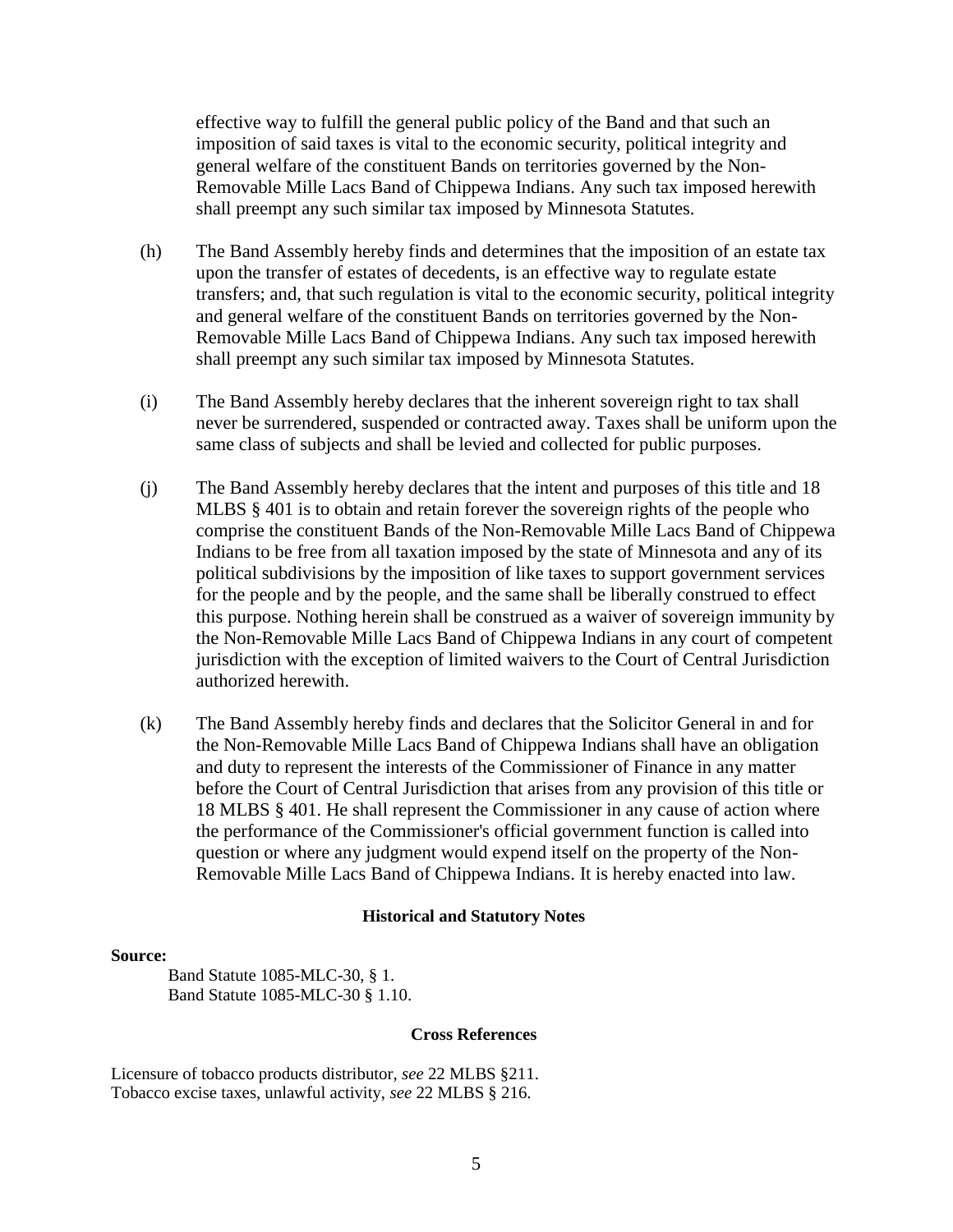# **CHAPTER 2**

# **COMMISSIONER OF FINANCE**

#### **Section**

- **101. Reservation of Right.**
- **102. Creation and Term of Office of Commissioner of Finance.**
- **103. Seal.**
- **104. General Powers and Duties of The Commissioner of Finance.**
- **105. Revenue Division.**
- **106. Uniform System of Records and Accounting.**
- **107. Prohibition of Automatic Fund Transfers of Tax Revenue.**
- **108. Emergency Expenditure of Unauthorized Funds.**
- **109. Balanced Budget.**
- **110. Prohibition Against Any Pledge of Taxation Revenue Uncollected.**
- **111. Use of Information.**
- **112. Service of Notice by Mail.**
- **113. Court of Central Jurisdiction-Judicial Review.**
- **114. Relief.**

#### **Historical and Statutory Notes**

The Section of Finding and Determinations of Band Statute 1085-MLC-37 provides: "The Findings and Determinations of the Band Assembly enacted in Band Statute 1085MLC-30, Section 1-1.11 [22 MLBS §1] are reenacted and applicable provisions of law for each Chapter of law entitled 'Band Statute 1085- MLC-'31-39'. The designation '31-39' de notes only various chapter numbers of the same Band Statute which are established as the Public Taxation Policy of the Non-Removable Mille Lacs Band of Chippewa Indians."

Band Statute 1085-MLC-37, § 76 provides: "Section 76. Severability. If any provisions of this Chapter, or the application thereof, to any person, business, corporation or state government, or any political sub-division or circumstance is held invalid, the invalidity shall not affect other provisions or applications of this Chapter which can be given effect without the invalid provisions, or application and to this end the provisions of this Chapter are declared severable."

#### **§ 101. Reservation of Right.**

The Band Assembly hereby fully reserves the right to alter, amend or repeal the provisions of this chapter, and all rights and privileges granted or extended hereunder, shall be subject to such reserved right.

#### **Historical and Statutory Notes**

**Source:** 

Band Statute 1085-MLC-37, § 77.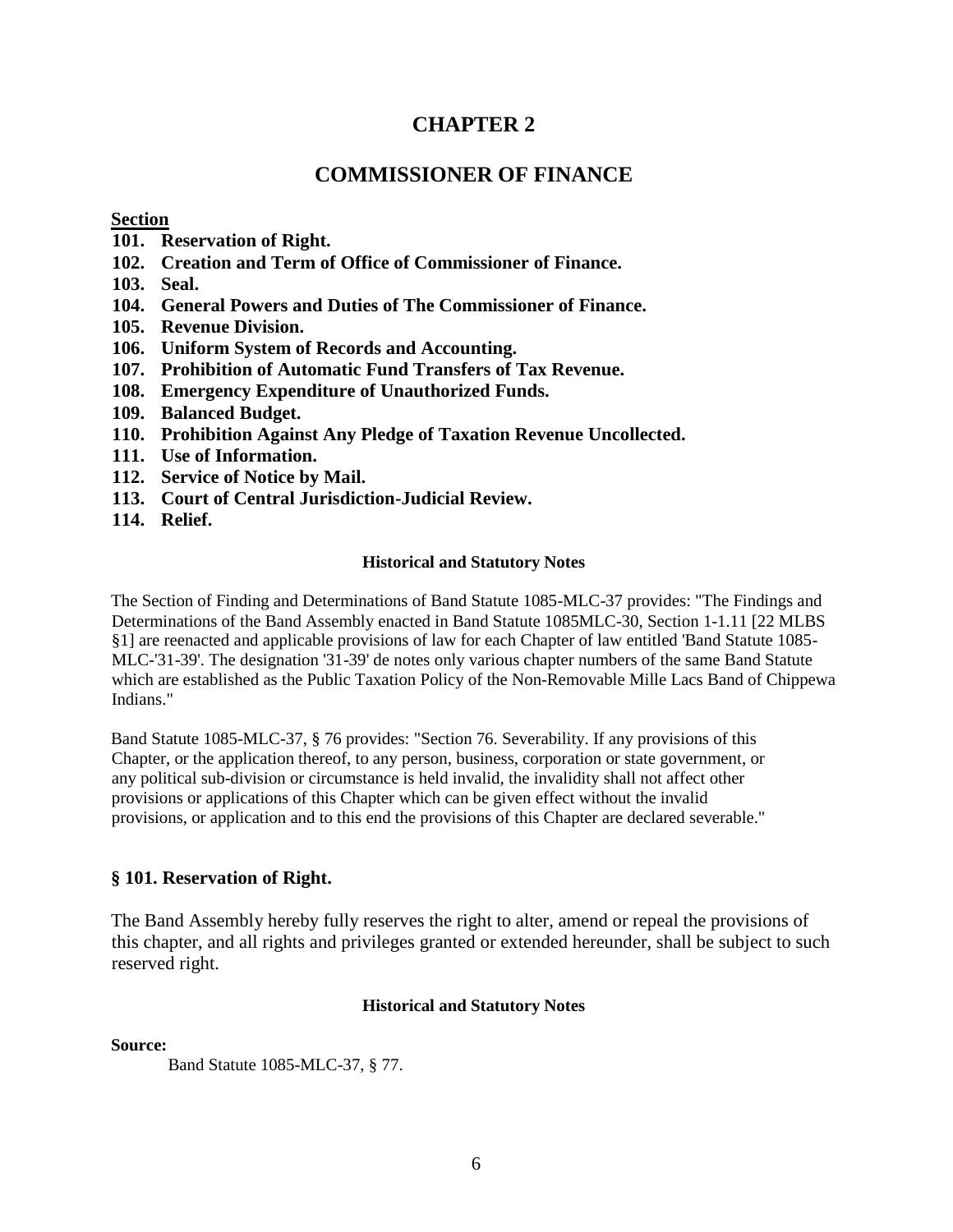#### **§ 102. Creation and Term of Office of Commissioner of Finance.**

- (a) There is hereby created an appointed position to be known as the Commissioner of Finance. The Commissioner of Finance shall be nominated from amongst three names submitted by the Band Assembly to the Chief Executive. The Chief Executive and Secretary of Treasury shall interview each nominee and return to the Band Assembly within ten days of receipt of the nominees of the Band Assembly, the name of three persons, one of which to be confirmed as Commissioner of Finance. Each nominee shall possess ability and experience in the area of accounting, finance administration or in the area of tax administration. The Commissioner of Finance shall be an appointee of the Non-Removable Mille Lacs Band of Chippewa Indians with responsibility to all branches of Band government in the area of budget and finance. He shall report and fulfill the duties of his office upon direction from the Band Assembly. All such direction to the Commissioner of Finance shall be promulgated pursuant to "Special Revenue Resolution", which is herewith created. Each "Special Revenue Resolution" shall contain the signatures of the Speaker of the Assembly, two members of the Band Assembly and be concurred upon by the Chief Executive.
- (b) The Commissioner of Finance shall serve a term of office to expire April 30, 1 987. Henceforth, the term of office of the Commissioner of Finance shall be four years. The nomination process established in subsection (a) shall apply to all future nominees to this position. All terms of office for the Commissioner of Finance shall commence on May 1 in the applicable odd-year and expire on April 30 in the applicable four-year period.
- (c) The Commissioner of Finance shall have no authority to act beyond April 30 of the year in which his term of office expires in the event of his lack of confirmation to a successive term of office before said date.
- (d) The Commissioner of Finance shall post a fidelity bond in favor of the Non-Removable Mille Lacs Band of Chippewa Indians in an amount satisfactory to the Band Assembly.

#### **Historical and Statutory Notes**

#### **Source:**

Band Statute 1085-MLC-37, § 66. Band Statute 1141-MLC-2, § 10.10.

# **§ 103. Seal.**

The Commissioner of Finance shall direct the preparation of stationery and have a seal engraved with the words, "Non-Removable Mille Lacs Band of Chippewa Indians-Office of Management and Budget: Division of Revenue". Such seal may be prepared and used to authenticate the official acts of the Commissioner or any other members of this Division, but failure to use such seal shall not invalidate any such acts.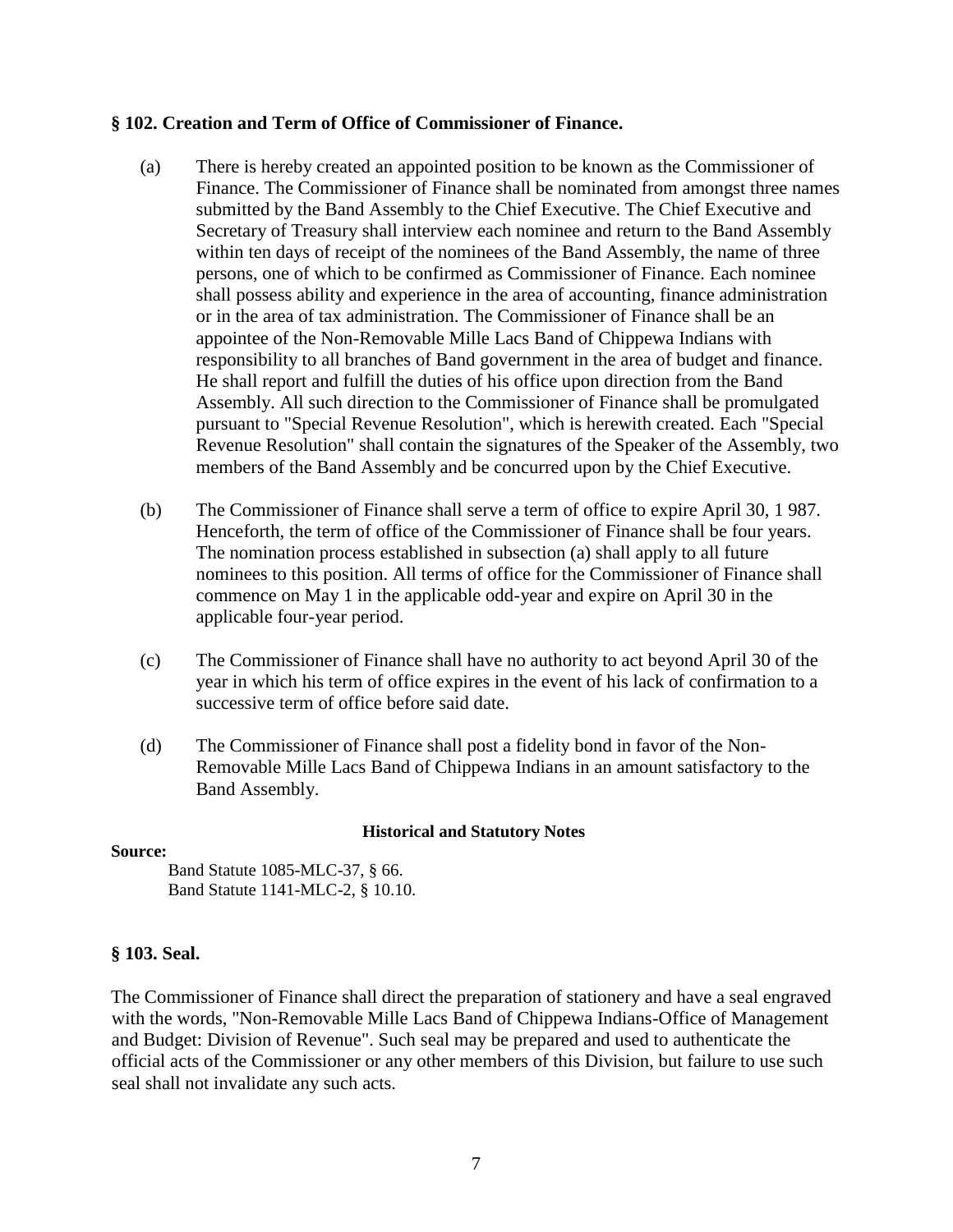#### **Source:**

Band Statute 1085-MLC-37, § 81.

# **§ 104. General Powers and Duties of the Commissioner of Finance.**

It shall be the duty of the Commissioner of Finance, and he shall have following powers and duties:

- (a) The Commissioner of Finance shall be the chief administrative officer of the Office of Management and Budget pursuant to the directives of the Band Assembly.
- (b) The Commissioner of Finance shall have and exercise general supervision over the administration of this title pursuant to the jurisdiction of the Non-Removable Mille Lacs Band of Chippewa Indians.
- (c) The Commissioner of Finance shall confer with, advise and give the necessary instructions and directions to the Mille Lacs Band of Chippewa Indians-Corporate Commission in the implementation of this title.
- (d) The Commissioner of Finance shall direct proceedings, actions and prosecutions to be instituted to enforce this title for failure or negligence to comply with said provisions, and to cause complaints to be made against any person for their removal from office for misconduct or negligence of duty with respect to this title.
- (e) The Commissioner of Finance shall have the power to require the Solicitor General to assist the commencement of a prosecution in the actions or proceedings for removal, forfeiture and punishment for violations of the laws under the jurisdiction of the Non-Removable Mille Lacs Band of Chippewa Indians, and to require the Solicitor General to defend the Commissioner of Finance in any action brought against him by any party.
- (f) The Commissioner of Finance shall have the power to require persons under the jurisdiction of the Band to report information as to the collection of taxes received and fees received from licenses, revenue and other sources, and such other information as may be needed in the performance of official duty.
- (g) The Commissioner of Finance shall have the power to require businesses organized pursuant to 16 MLBS § 1 et seq. and the Mille Lacs Band of Chippewa Indians Corporate Commission to furnish information concerning their capital, funded or other debt, current assets and liabilities, earnings, operating expenses, taxes as well as all other statements now required by law for taxation Purposes.
- (h) The Commissioner of Finance shall have the power to summon witnesses to appear and give testimony and to produce books, records, papers and documents relating to any tax matter which he may have authority to investigate or determine.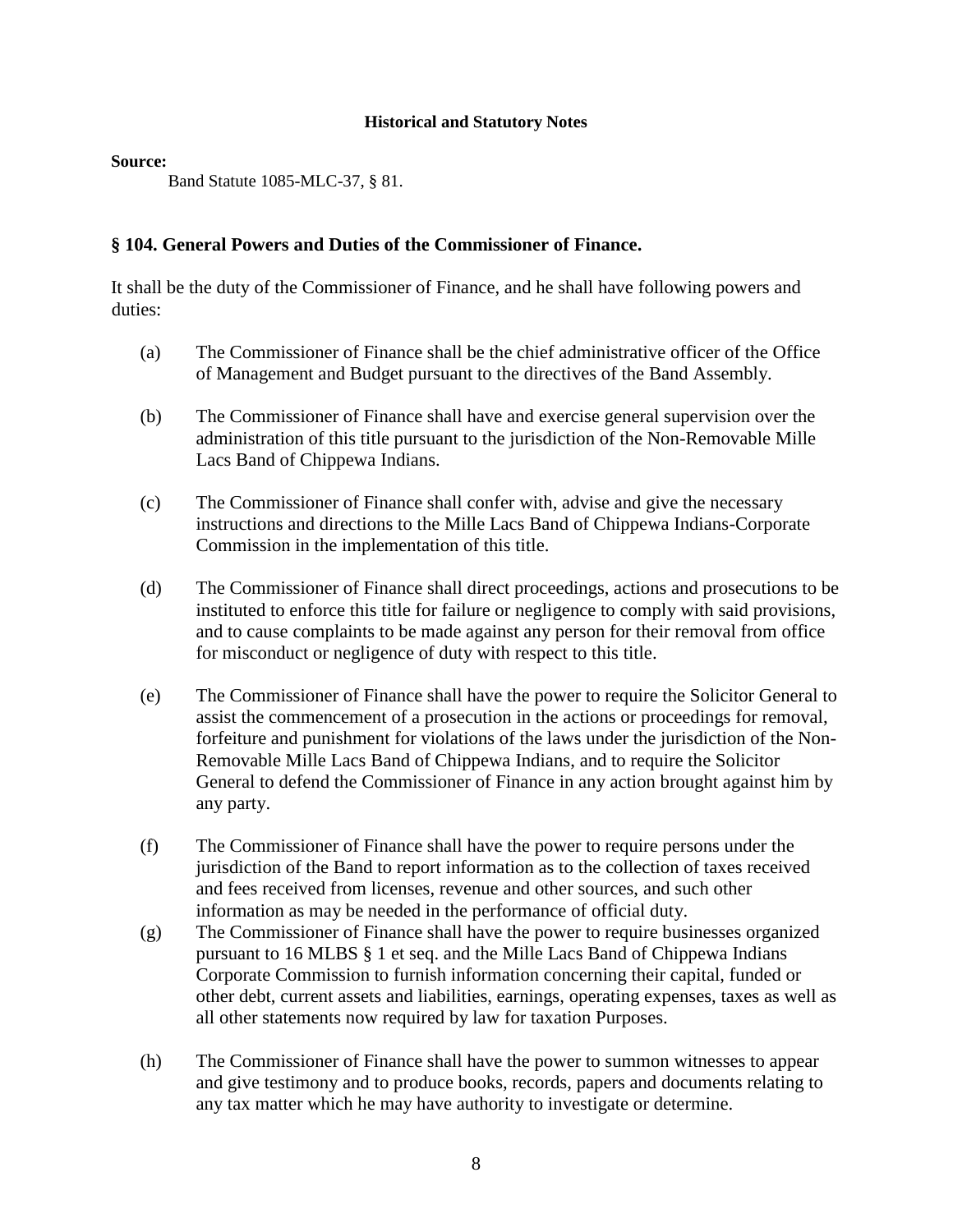- (i) The Commissioner of Finance shall have the power to cause the deposition of witnesses residing within or without the jurisdiction of the Non-Removable Mille Lacs Band of Chippewa Indians, or absent thereof, to be taken upon notice to the interested party, if any, in like manner that deposition of witnesses are taken in civil actions in the Court of Central Jurisdiction, in any matter which he may have 'authority to investigate or determine.
- (j) The Commissioner of Finance shall have the power to investigate the tax laws of other reservations, and to formulate and submit to the Band Assembly such legislation as he may deem expedient to prevent evasions of the tax laws of the Band.
- (k) The Commissioner of Finance shall consult and confer with the Band Assembly and the Chief Executive upon the subject of taxation, the administration of the laws, in regard thereto, and the progress of the work of the Commissioner and to furnish the Band Assembly and the Chief Executive from time to time, such assistance and information as they may require relating to tax matters.
- (l) The Commissioner of Finance shall transmit to the Band Assembly and Chief Executive, on or before the third Monday in November of each year, a report for the preceding year, showing all revenues and disbursements thereto, whether the budget of the Band government is balanced thereto, and charts which show monthly revenues and disbursements for the purpose of using said information as a planning tool. Said reports shall also contain information as to the equity of taxes imposed, certainty, convenience economy, stability of tax yield and conservation of tax resources. He shall state in expressed terms whether or not all taxes imposed are counterproductive to expressed public policy of the Non-Removable Mille Lacs Band of Chippewa Indians and all recommendations for any and all modifications thereto.
- (m) The Commissioner of Finance shall have the power to promulgate rules and regulations through Commissioner's Order for the administration and enforcement of the provisions of this title. Such rules and regulations shall have the force and effect of law.
- (n) The Commissioner shall exercise and perform such further powers and duties, as may be required, or imposed upon him pursuant to "Special Revenue Resolution" as promulgated in 22 MLBS § 102 only or that imposed by law.

#### **Source:**

Band Statute 1085-MLC-37, § 67. Band Statute 1141-MLC-2, § 10.09.

#### **Cross Reference**

Commissioner's Orders, *see* 4 MLBS § 7. Education-related funds, responsibility of Office of Management and Budget, *see* 9 MLBS § 26.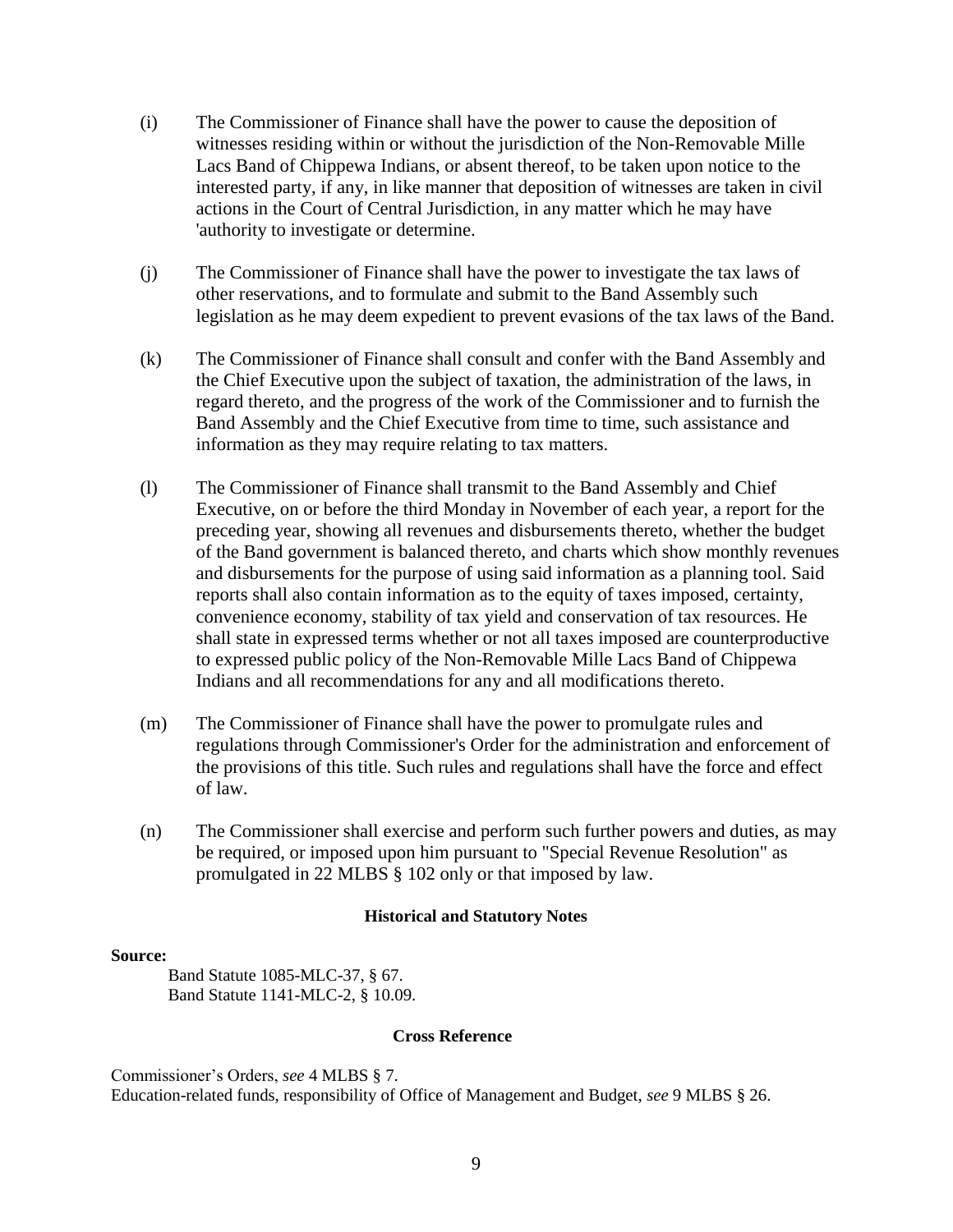#### **§ 105. Revenue Division.**

Subject to the provisions of this chapter and 22 MLBS § 104 provisions thereto, the Commissioner of Finance shall have the power to organize a Revenue Division within the Office of Management and Budget as he may deem necessary and expedient.

#### **Historical and Statutory Notes**

**Source:** 

Band Statute 1085-MLC-37, § 69.

# **§ 106. Uniform System of Records and Accounting.**

The Commissioner of Finance shall prescribe and establish a uniform system of records and accounting for all revenues and disbursements, which arise from this title. Additionally, he shall design a voucher system, with a master voucher register, cash receipts journal and other applicable and necessary accounting mechanisms that comprise a general books of accounts.

# **Historical and Statutory Notes**

**Source:** Band Statute 1085-MLC-37, § 70.

# **§ 107. Prohibition of Automatic Fund Transfers of Tax Revenue.**

It shall be unlawful for the Commissioner of Finance or any other person to authorize at any financial institution, where taxation revenue of the Band is kept, the automatic fund transfer of any amounts of said funds into said account, or from said account. All transactions involving the disbursement of taxation revenue shall be pursuant to voucher and written bank drafts or checks and all said disbursements shall conform to that authorized by "Special Revenue Resolution."

# **Historical and Statutory Notes**

**Source:** 

Band Statute 1085-MLC-37, § 71.

# **§ 108. Emergency Expenditure of Unauthorized Funds.**

(a) Notwithstanding 22 MLBS §§ 102 and 107, the Band Assembly hereby recognizes that there may be times when, in the best interests of the Band and at only those times, a sufficient number of signatories are not available to authorize a "Special Revenue Resolution", and when the Commissioner of Finance does not possess sufficient authority to expend taxation revenue, the Commissioner of Finance is hereby authorized, upon receipt of a special dispensation request of the Chief Executive or the Secretary of Treasury to expend an amount of funds not to exceed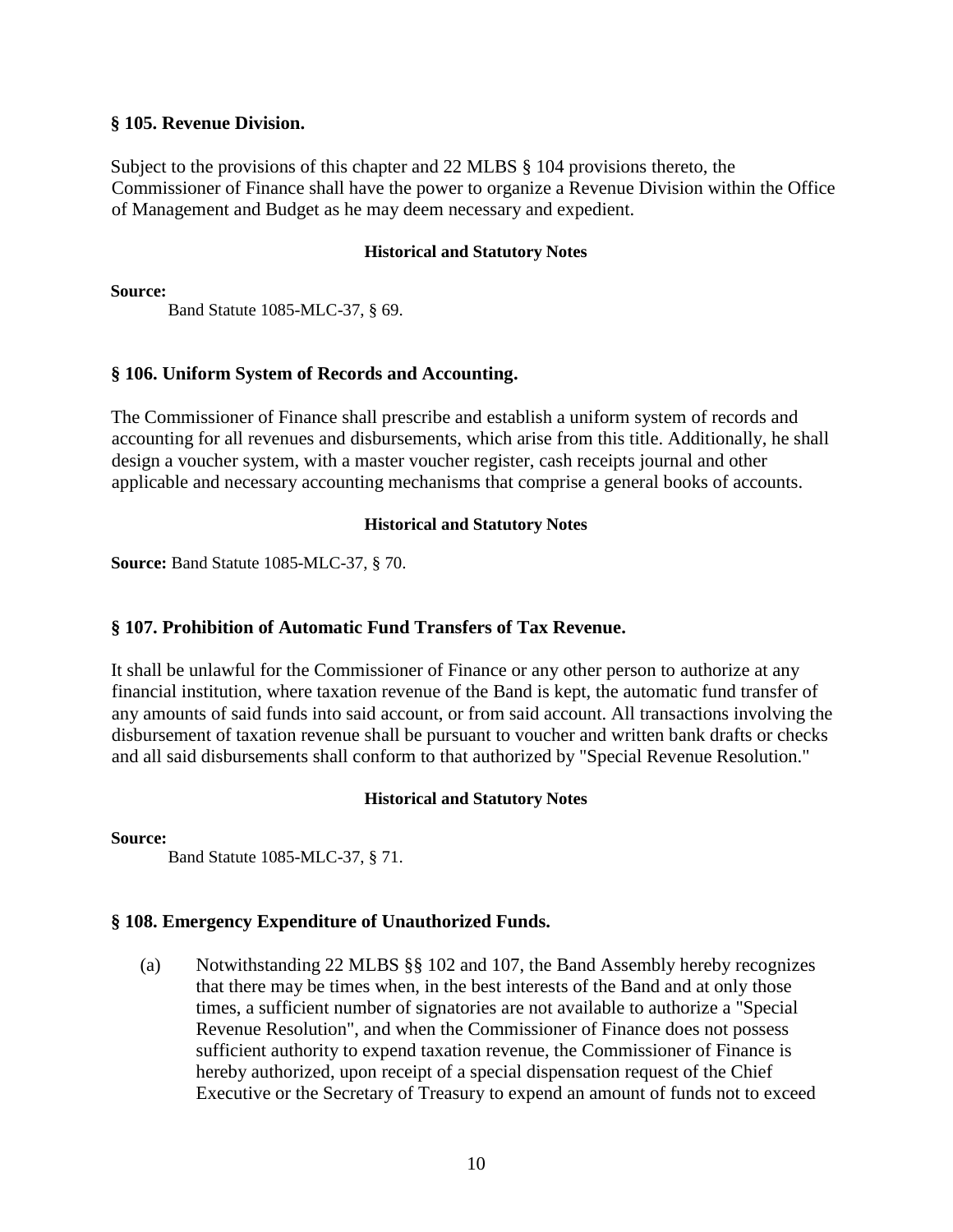five hundred dollars (\$500.00) provided, that the Commissioner prepare a "Special Revenue Resolution" and obtain the signatures of all available authorized signatories prior to the disbursement of amounts so authorized.

(b) Upon the exercise of provisions of subsection (a), the Commissioner of Finance shall appear before the Band Assembly at its next scheduled session to obtain approval for any said authorized disbursement. The provisions of subsection (a) shall not be exercised more than one time per any calendar month.

#### **Historical and Statutory Notes**

#### **Source:**

Band Statute 1085-MLC-37, § 72.

# **§ 109. Balanced Budget.**

The Commissioner of Finance is hereby authorized and mandated to prepare and maintain an annual budget for the Band government and under no circumstances shall he authorize the expenditure of taxation revenue beyond the amounts of taxation revenue received regardless of Band Assembly approval of budgeted amounts prior thereto. A balanced governmental budget from taxation revenue and other government sources on an annual basis is hereby mandated.

#### **Historical and Statutory Notes**

**Source:** 

Band Statute 1085-MLC-37, § 73.

#### **Cross References**

Budget, *see* Const. Art. 6, § 1(1)).

# **§ 110. Prohibition Against Any Pledge of Taxation Revenue Uncollected.**

The Commissioner of Finance or any other person shall not pledge any future taxation revenue as collateral for any governmental loan at any financial institution. Any said pledge as collateral shall be of no force and effect when entered into in violation of provisions of this section.

# **Historical and Statutory Notes**

#### **Source:**

Band Statute 1085-MLC-37, § 74.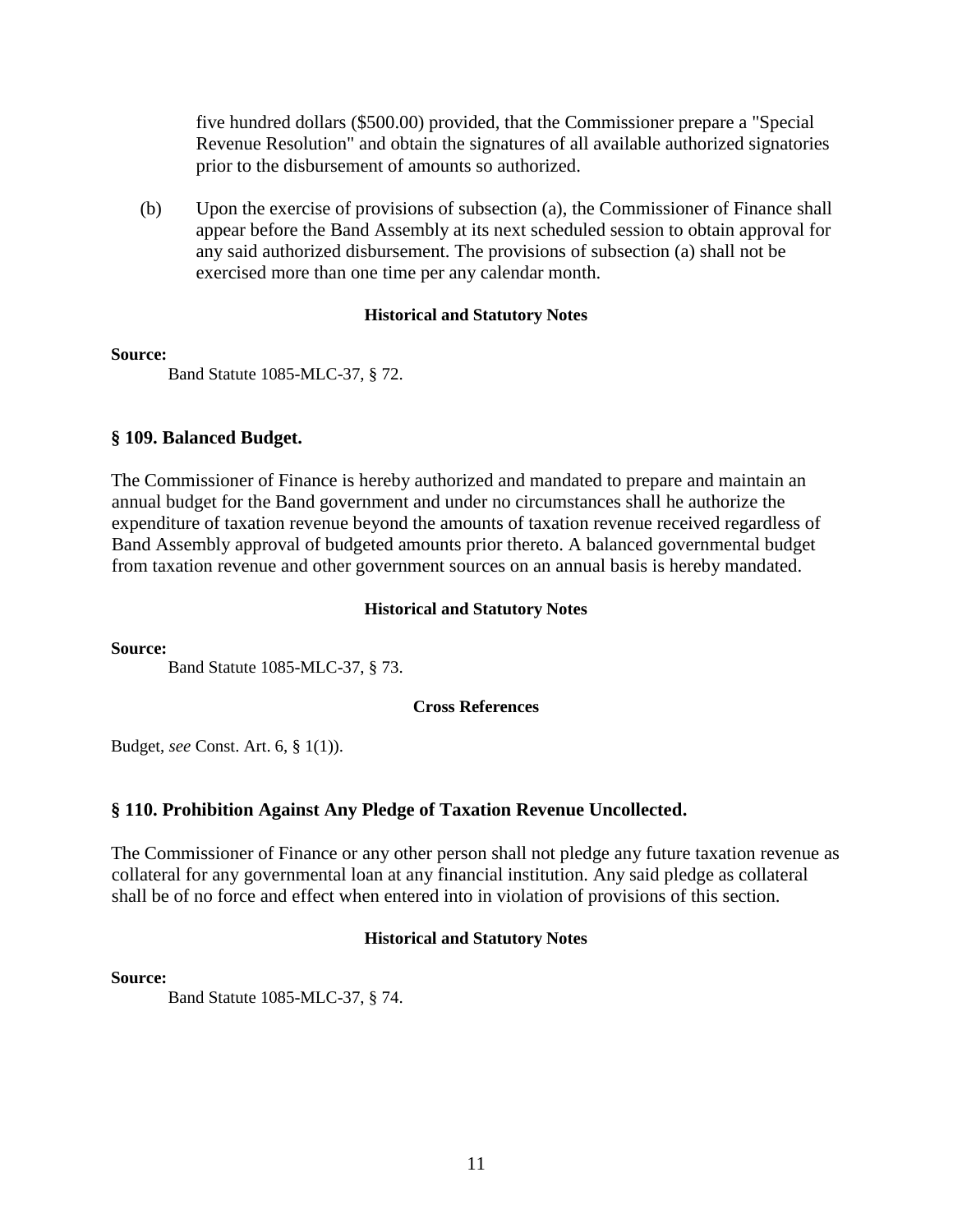#### **§ 111. Use of Information.**

Notwithstanding the provisions of any other chapter of this title, the Commissioner of Finance may use any information in his possession, or to which he has access, to insure equal and consistent application and enforcement of all tax laws administered by him. This section shall not be construed as granting the Commissioner of Finance any power to release information under his direct control to any exterior person, entity or government. All information collected shall be deemed highly classified and confidential.

#### **Historical and Statutory Notes**

#### **Source:**

Band Statute 1085-MLC-37, § 79.

# **§ 112. Service of Notice by Mail.**

Notwithstanding any other law to the contrary, whenever the Commissioner of Finance is required to serve notices by registered mail, he may, at his discretion, make such service by regular mail retaining for his records adequate proof of such service.

# **Historical and Statutory Notes**

#### **Source:**

Band Statute 1085-MLC-37, § 80.

# **§ 113. Court of Central Jurisdiction-Judicial Review.**

The Court of Central Jurisdiction is hereby granted subject matter jurisdiction, which shall be exclusive, over any cause of action which may arise from implementation of provisions of this chapter.

# **Historical and Statutory Notes**

#### **Source:**

Band Statute 1085-MLC-37, § 78.

#### **Cross References**

Subject matter jurisdiction, Court of Central Jurisdiction, *see* 5 MLBS §111.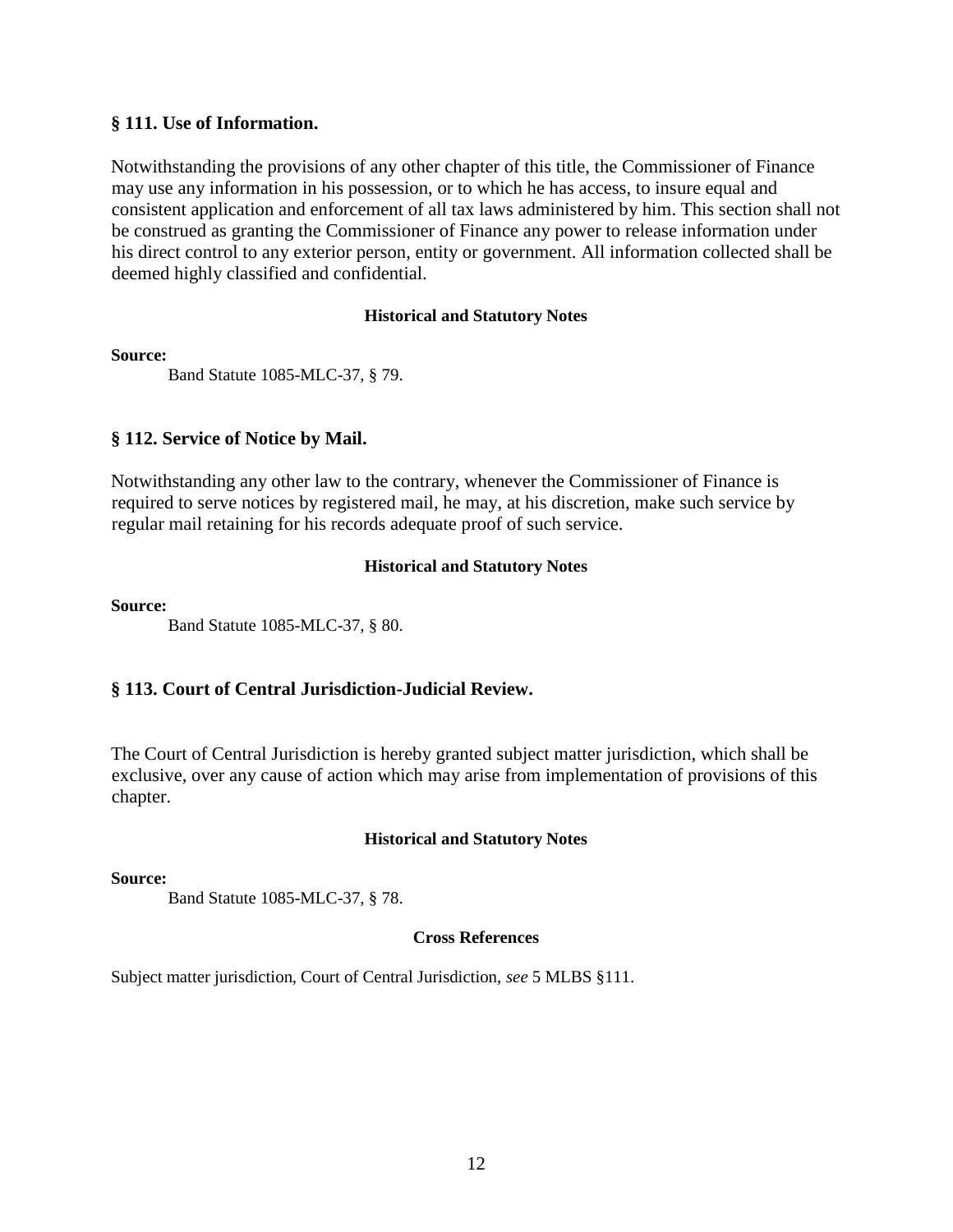#### **§ 114. Relief.**

Any cause of action which arises pursuant to this chapter shall be limited in relief to declaratory or injunctive measures and no damages, monetary or otherwise, including but not limited to attorney fees, shall be permitted.

#### **Historical and Statutory Notes**

**Source:** 

Band Statute 1085-MLC-37, § 78.01.

# **CHAPTER 3**

# **TOBACCO EXCISE TAXES**

#### **Section**

- **201. Reservation of Right.**
- **202. Definitions.**
- **203. Tax on Sale of Cigarettes.**
- **204. Tax Upon Use or Storage of Cigarettes by Consumers.**
- **205. Tax on Sale of Tobacco Products.**
- **206. Tax Upon Use or Storage of Tobacco Products.**
- **207. Exemptions to Taxes Imposed Upon Storage.**
- **208. Effect on Other Taxes and Fees.**
- **209. Legal Incidence of Taxes Imposed.**
- **210. Distribution of Free Sample Packages.**
- **211. Licensure of Distributor.**
- **212. Records of Distributor and Retailers.**
- **213. Payment of Tax and Filing of Returns.**
- **214. Contraband.**
- **215. Limit on Cigarette Purchases.**
- **216. Unlawful Activity.**
- **217. Enforcement.**
- **218. Immunity from Self-Incrimination.**
- **219. Revenue Distribution.**
- **220. Administrative Expenses.**
- **221. Court of Central Jurisdiction-Judicial Review.**
- **222. Payment or Bond Prerequisite to Suit.**
- **223. Limited Waiver of Sovereign Immunity.**

#### **Historical and Statutory Notes**

Band Statute 1085-MLC-30§18 provides: "Section 18. Severability. If any provisions of this Chapter, or the application thereof, to any person, business, corporation or circumstances is held invalid, the invalidity shall not affect other provisions or application of this Chapter which can be given effect without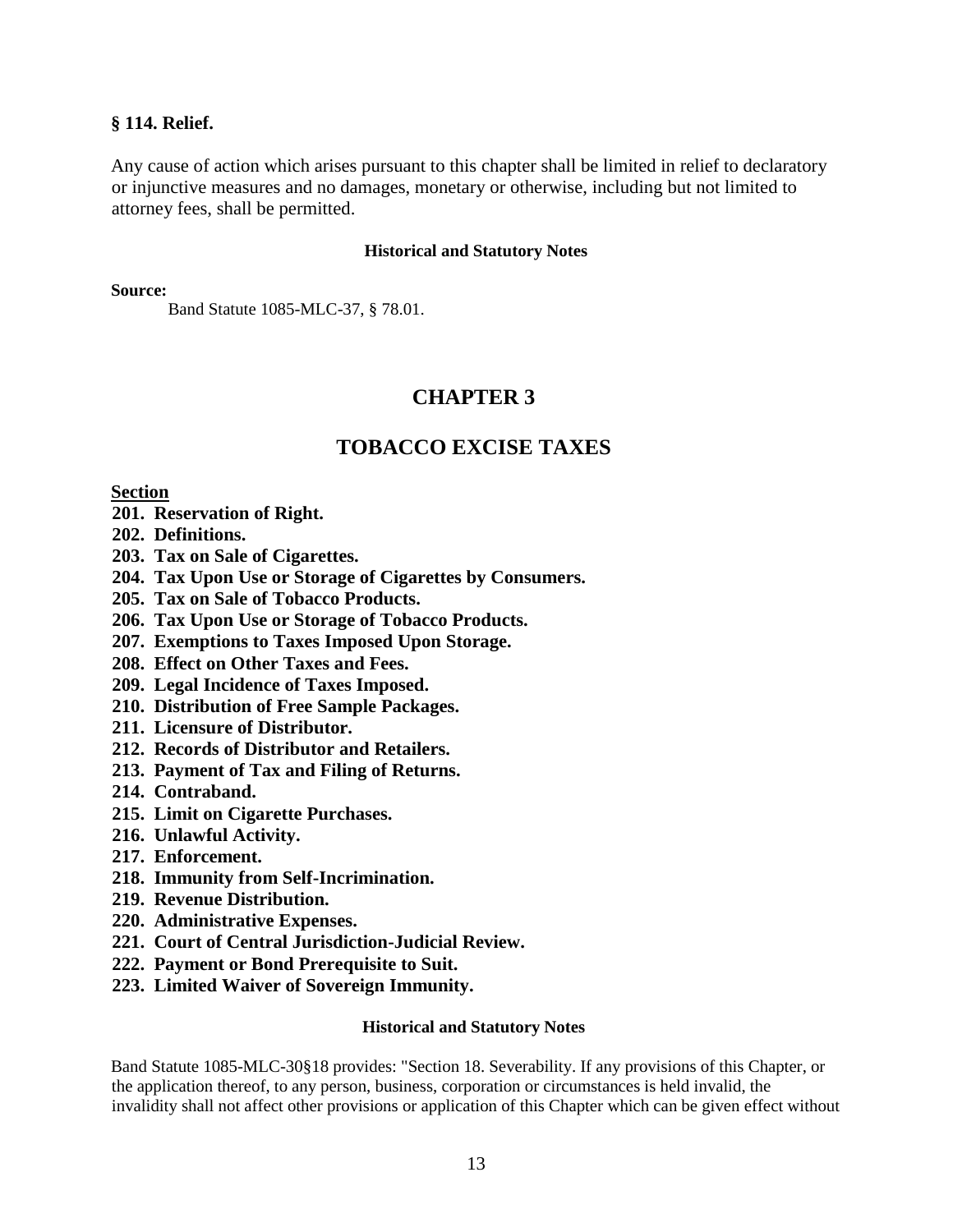the invalid provisions or application and to this end of the provisions of this Chapter are declared severable."

# **§ 201. Reservation of Right.**

The Band Assembly hereby fully reserves the right to alter, amend, or increase or decrease taxes imposed herein, or repeal the several provisions of this chapter, and all rights and privileges granted or extended hereunder shall be subject to such reserved right.

# **Historical and Statutory Notes**

# **Source:**

Band Statute 1085-MLC-30, § 17.

# **§ 202. Definitions.**

When used in this chapter, unless the context clearly indicates otherwise, the following terms shall have the meanings, respectively ascribed to them in this section:

- (a) **"Cigarettes"** means any roll for smoking made wholly or in part of tobacco, and encased in any material except tobacco.
- (b) **"Consumer"** means any person who has title to or possession of cigarettes in storage, for use of other consumption in this state.
- (c) **"Distributor"** means the Mille Lacs Band of Chippewa Indians Corporate Commission.
- (d) **"Little Cigar"** means any roll for smoking, made wholly or in part of tobacco, which has a factory list price not exceeding \$ 12 per thousand, irrespective of size or shape and irrespective of whether the tobacco is flavored, adulterated or mixed with any other ingredient where such roll has a wrapper or cover made wholly or in part of tobacco, and where such roll weighs not more than three pounds per thousand.
- (e) **"Member"** means any Indian person who resides on or otherwise enters lands under the jurisdiction of the Non-Removable Mille Lacs Band of Chippewa Indians, who is recognized by the governing entities of the Band as an enrolled member in any status who is eligible for government services and participating in activities of the Band.
- (f) **"Non-member"** means any person who is not recognized as an enrolled member of the Band and who is not eligible to participate in government services or activities restricted to members only.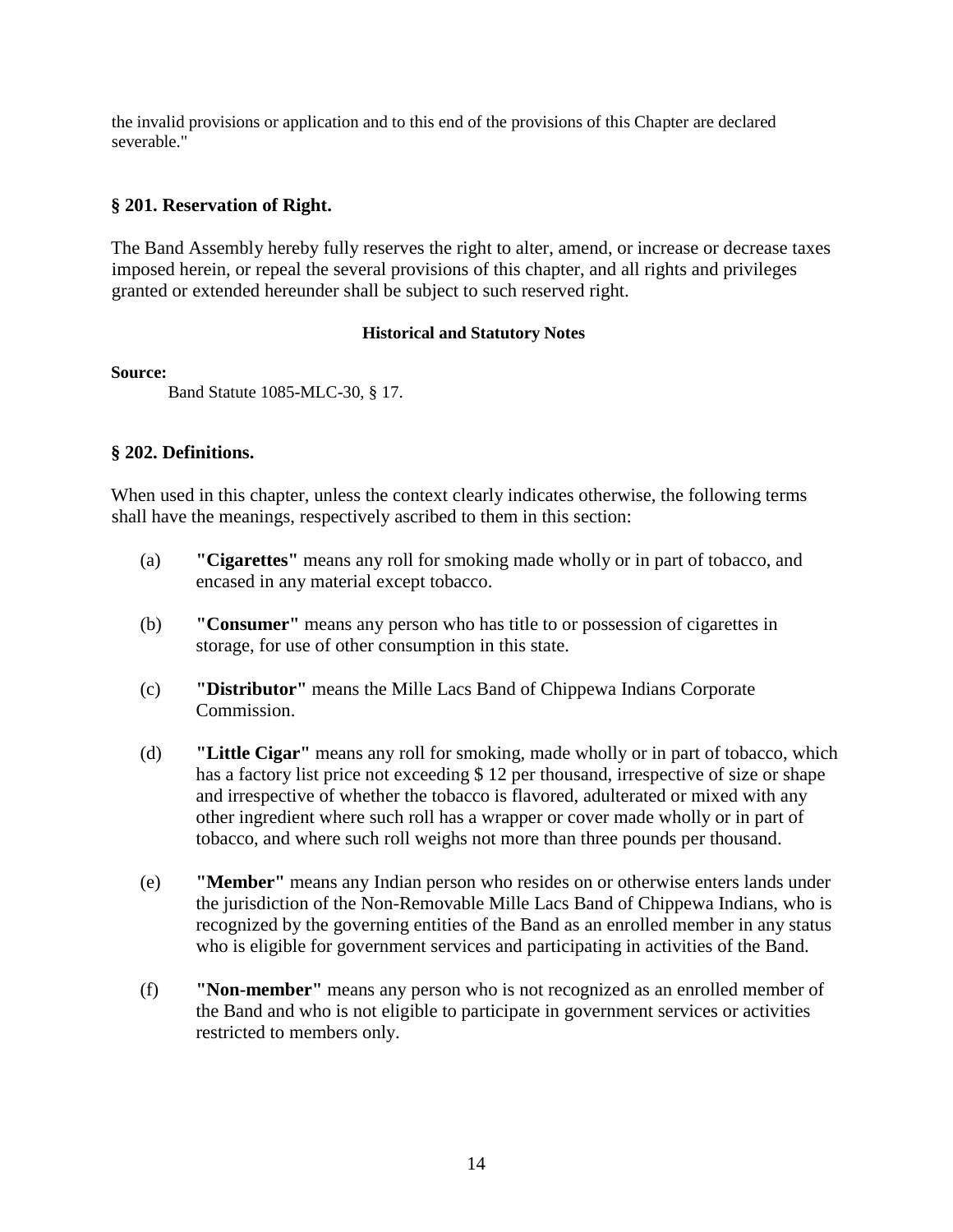- (g) **"Person"** means any individual, firm, association, partnership, joint stock company, joint adventure, corporation, trustee, agency or receiver, or any legal representative of any of the foregoing.
- (h) **"Place of business"** means any place where cigarettes are sold or where cigarettes are manufactured, stored, or kept for the purpose of sale or consumption, including any vessel, vehicle, airplane, train or vending machine.
- (i) **"Retailer-Vendor"** means any licensed business entity of the Corporate Commission.
- (j) **"Rights Protection Fund"** means the exterior legal contract between the Band and Ziontz, Pirtle, Morisset, Ernstoff and Chestnut.
- (k) **"Sale"** means any transfer, exchange, or barter, in any manner or by any means whatsoever, for a consideration, and includes and means all sales made by any person. It includes a gift by a person engaged in the business of selling cigarettes, for advertising, as a means of evading 22 MLBS § 216(f), or for any other purpose whatsoever.
- (l) **"Stamp"** means the adhesive stamp supplied by the revenue commissioner or the imprint made by a tax meter machine authorized by the commissioner.
- (m) **"Storage"** means any keeping or retention of cigarettes for use or consumption in this state.
- (n) **"Tobacco product"** means cigars; little cigars as defined herein; che roots; stogies; periques; granulated, plug, cut crimp cut, ready rubbed, and other smoking tobacco; snuff; snuff flour; cavendish; plug and twist tobacco; fine-cut and other chewing tobaccos; shorts; refuse scraps, clipping, cutting and sweepings of tobacco, and other kinds and forms of tobacco, prepared in such manner as to be suitable for chewing or smoking in a pipe or otherwise, or both for chewing and smoking; but shall not include cigarettes as defined in this section.
- (o) **"Use"** means the exercise of any right or power incidental to the ownership of cigarettes.

#### **Source:**

Band Statute 1085-MLC-30, §19.

#### **Cross References**

Membership, *see* Const. Art. 2, § 1.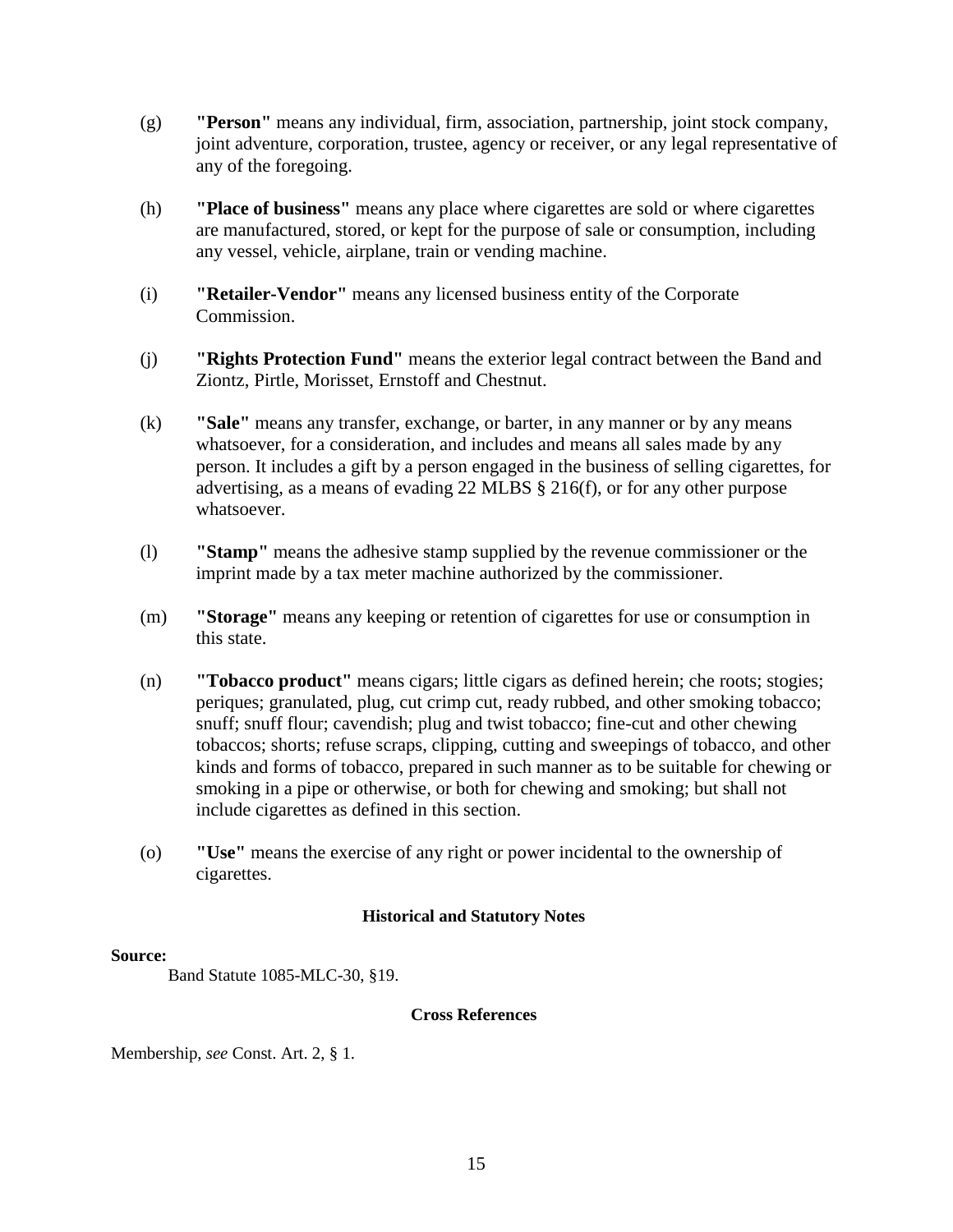# **§ 203. Tax on Sale of Cigarettes.**

A tax is hereby imposed upon the sale of cigarettes on territories governed by the Non-Removable Mille Lacs Band of Chippewa Indians or having cigarettes in possession on territories governed by the Non-Removable Mille Lacs Band of Chippewa Indians with the intent to sell and a tax upon the Mille Lacs Band of Chippewa Indians-Corporate Commission as the licensed distributor at the following rates:

- (a) The tax on cigarettes is hereby imposed in the amount of eighteen cents per package of cigarettes.
- (b) The tax on long cigarettes per unit packages shall be eighteen cents per package of cigarettes.

#### **Historical and Statutory Notes**

#### **Source:**

Band Statute 1085-MLC-30, § 2.

# **§ 204. Tax Upon Use or Storage of Cigarettes by Consumers.**

A tax is hereby imposed upon the use or storage by Indians who consume cigarettes and who reside on lands under the jurisdiction of the Non-Removable Mille Lacs Band of Chippewa Indians, and upon such consumers at the following rates:

- (a) The tax on such cigarettes shall be eighteen cents on each such package of cigarettes.
- (b) The tax on such cigarettes is hereby imposed in the amount of eighteen cents per package of cigarettes.

# **Historical and Statutory Notes**

#### **Source:**

Band Statute 1085-MLC-30, § 3.

# **§ 205. Tax on Sale of Tobacco Products.**

A tax is hereby imposed upon all tobacco products in the territories governed by the Non-Removable Mille Lacs Band of Chippewa Indians and upon the Mille Lacs Band of Chippewa Indians - Corporate Commission, as the sole licensed distributor of tobacco products at the rate of twenty (20) percent of the wholesale sales price of such tobacco products, except little cigars, which shall be taxed at the same rates as cigarettes. Long grain and plug tobacco used for cultural purposes is hereby exempt from taxes imposed herein.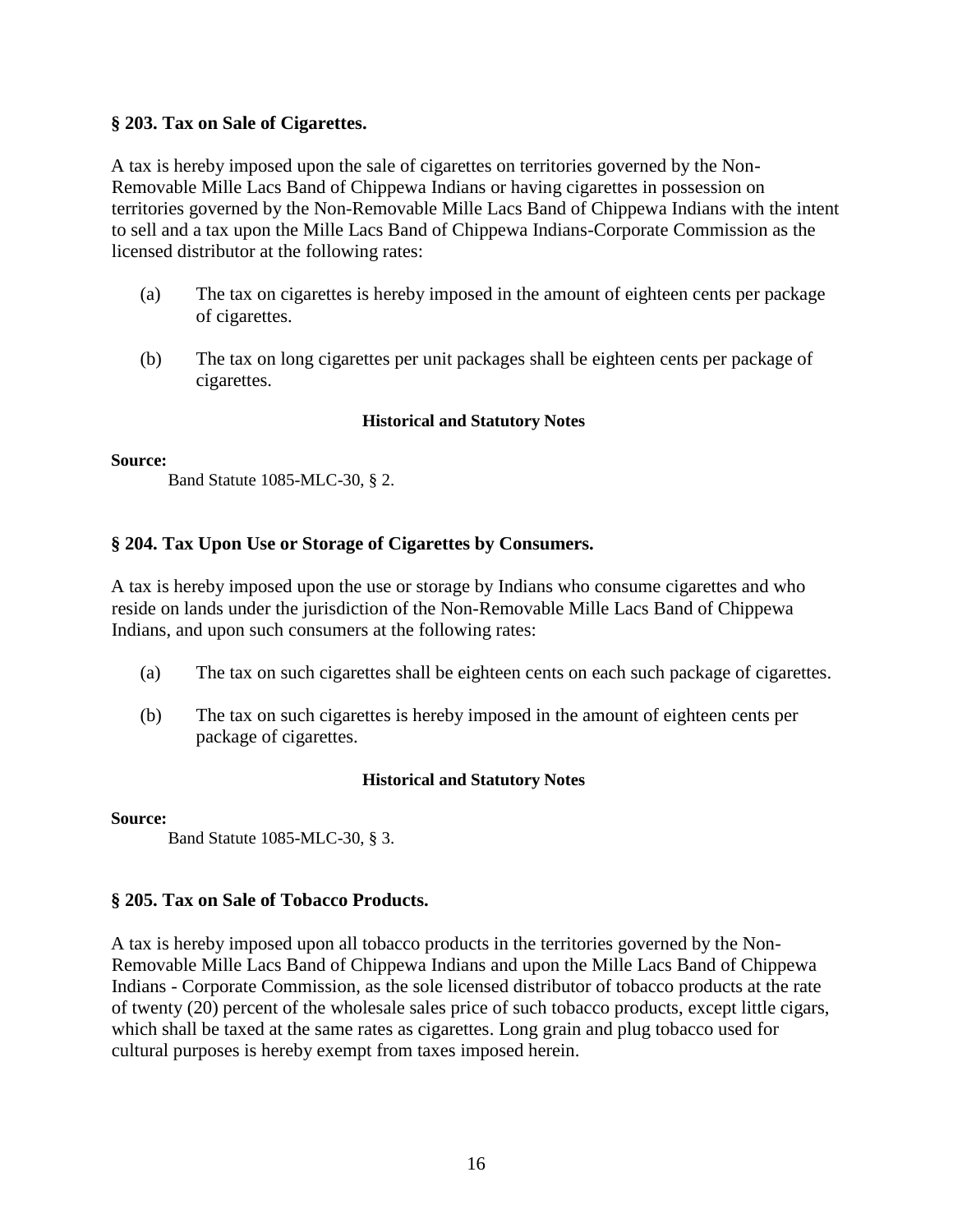#### **Source:**

Band Statute 1085-MLC-30, § 4.

# **§ 206. Tax Upon Use or Storage of Tobacco Products.**

A tax is hereby imposed upon the use or storage by Indian consumers of tobacco products on territories governed by the Non-Removable Mille Lacs Band of Chippewa Indians, and upon such consumers, at a rate of twenty (20) percent of the cost of such tobacco products, except little cigars which shall be subject to the same rate of tax imposed on cigarettes found in 22 MLBS § 203 with the exception of long grain and plug tobacco used for cultural purposes.

#### **Historical and Statutory Notes**

#### **Source:**

Band Statute 1085-MLC-30, § 4.01.

# **§ 207. Exemptions to Taxes Imposed Upon Storage.**

- (a) Except as otherwise provided in this chapter, any consumers who shall store cigarettes or little cigars of two hundred (200) or less in the possession of any one consumer, provided that such cigarettes or little cigars were carried into lands under the jurisdiction of the Non-Removable Mille Lacs Band of Chippewa Indians by such consumers.
- (b) The tax shall not apply to the storage of tobacco products in quantities of:
	- (1) Not more than fifty (50) cigars;
	- (2) Not more than ten (10) ounces of snuff or snuff powder;
	- (3) Not more than one pound of smoking or chewing tobacco or other tobacco products not specifically mentioned herein, in the possession of any one consumer.

#### **Historical and Statutory Notes**

#### **Source:**

Band Statute 1085-MLC-30, § 5.

# **§ 208. Effect on Other Taxes and Fees.**

The tax imposed by this chapter shall be in addition to any and all other taxes or license fees now or hereafter imposed.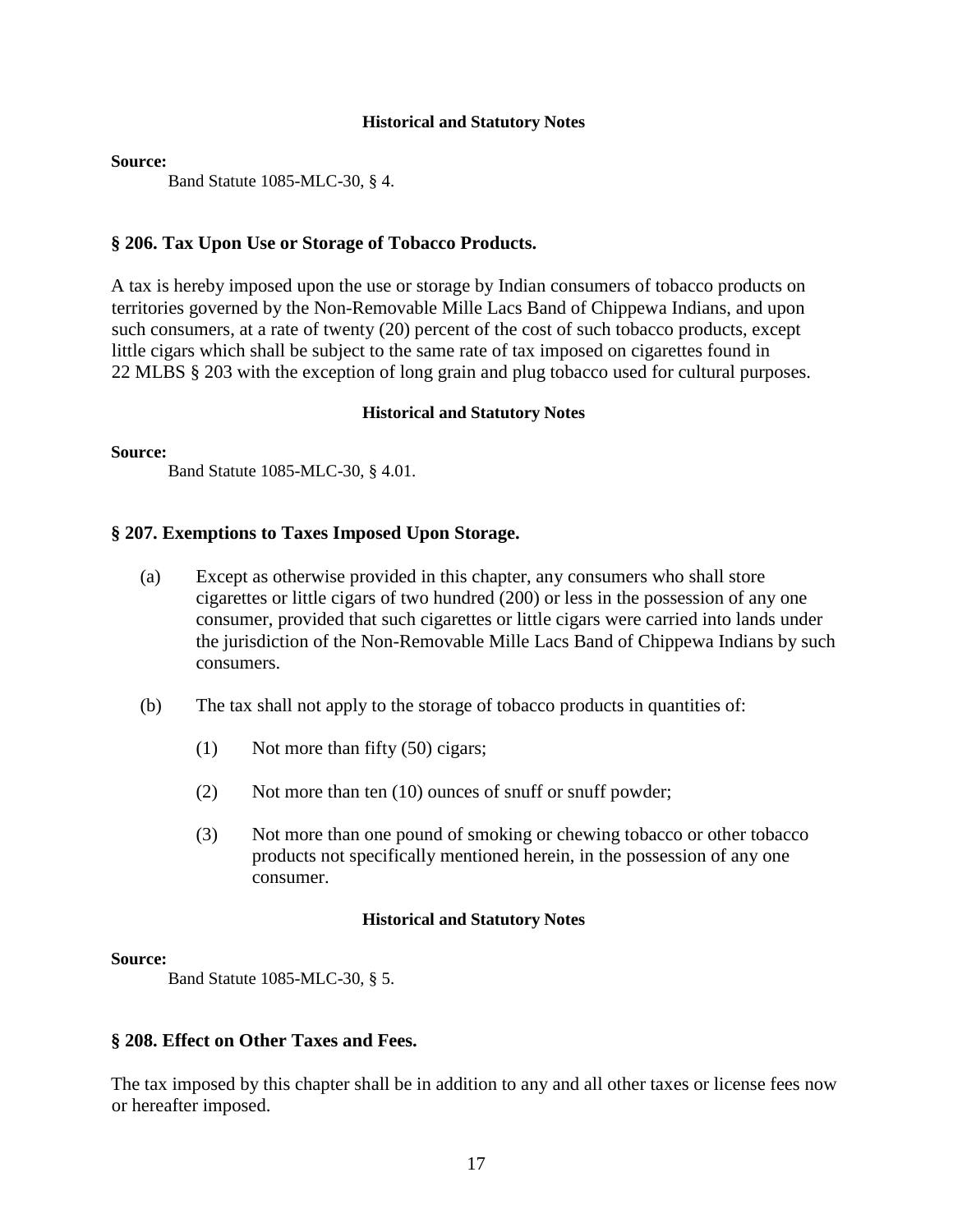#### **Source:**

Band Statute 1085-MLC-30, § 5.014.

#### **§ 209. Legal Incidence of Taxes Imposed.**

- (a) The legal incidence of the Non-Removable Mille Lacs Band of Chippewa Indians cigarette and tobacco products excise tax on the sale, use, consumption, handling, possession and distribution of said products shall be placed on the Mille Lacs Band of Chippewa Indians-Corporate Commission, as the sole licensed distributor who will first sell, use, consume, handle, possess and distribute the cigarette and tobacco products. As the first taxable event, the Commission as an Indian retailer upon whom the tax imposed by Minnesota Statutes Chapter 297 cannot be legally imposed as it is herewith preempted by this chapter of the law of the Non-Removable Mille Lacs Band of Chippewa Indians.
- (b) The Mille Lacs Band of Chippewa Indians-Corporate Commission may shift the economic incidence of taxes imposed by this chapter to the ultimate consumer and such a tax so shifted shall be considered as consensual.
- (c) The tax imposed by this chapter shall not be construed as a cost of doing business or an overhead expense by the Mille Lacs Band of Chippewa Indians Corporate Commission.

#### **Historical and Statutory Notes**

#### **Source:**

Band Statute 1085-MLC-30, §§ 5.015, 6.

#### **§ 210. Distribution of Free Sample Packages.**

- (a) The Commissioner of Corporate Affairs may authorize distribution of free packages of cigarettes by the Corporate Commission on the territories under the jurisdiction of the Non-Removable Mille Lacs Band of Chippewa Indians provided that monthly reports and payment of taxes as imposed in 22 MLBS § 203 shall be made directly to the Commissioner of Finance in the manner and under the terms provided for by him.
- (b) Any manufacturer is authorized to provide such packages that contain not more than fifteen (15) cigarettes per package.

#### **Historical and Statutory Notes**

#### **Source:**

Band Statute 1085-MLC-30, § 7.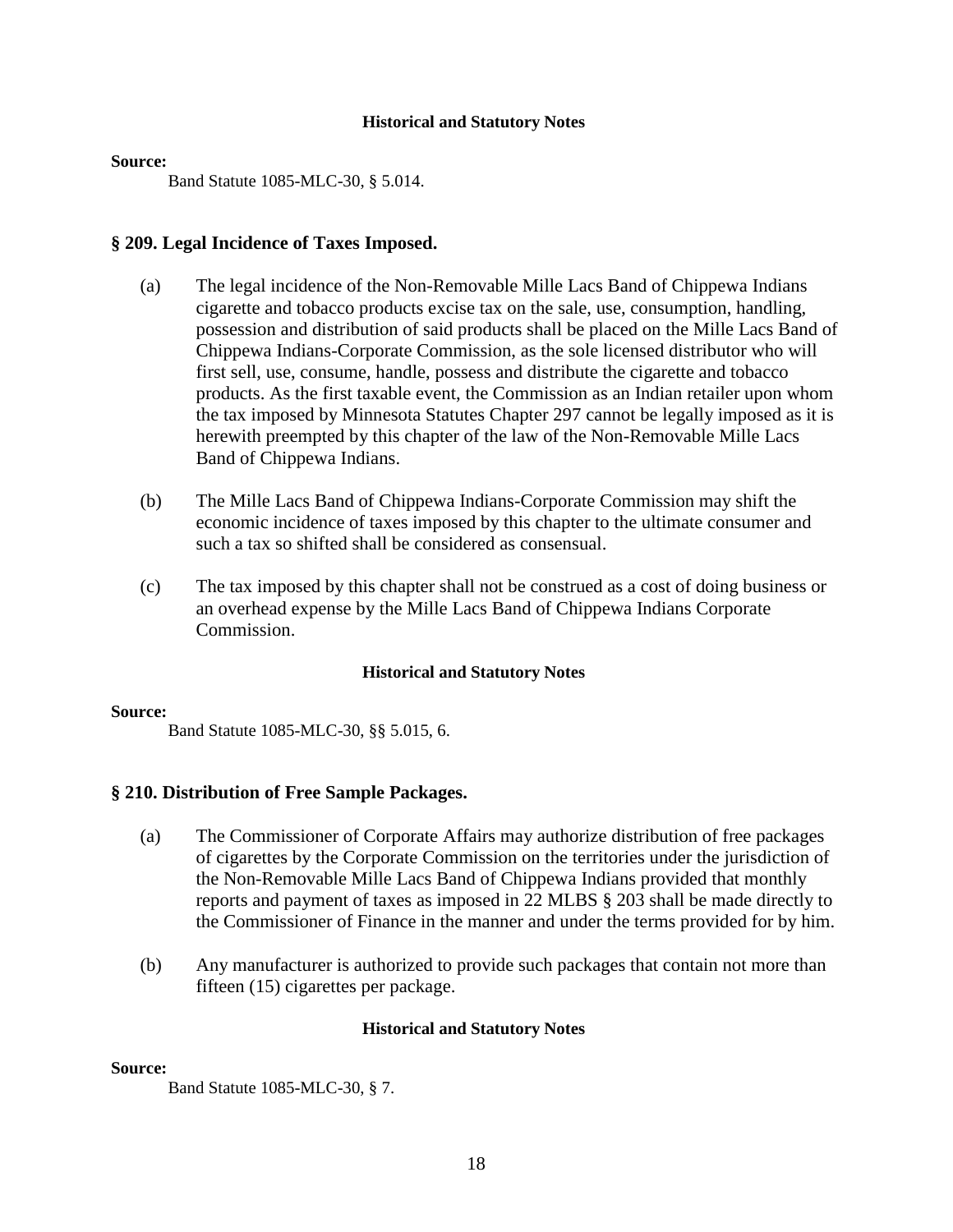# **§ 211. Licensure of Distributor.**

- (a) The Mille Lacs Band of Chippewa Indians-Corporate Commission shall apply to the Band Assembly, upon the recommendation of the Chief Executive no later than March 1, 1985 for a license to distribute to any business entity of the Commission, cigarette and tobacco products for consumption by any member of any constituent Band of the Non-Removable Mille Lacs Band of Chippewa Indians or to any nonmember pursuant to any agreement authorized in 22 MLBS § 1(d)(3).
- (b) The application for such a license shall be made on a form prescribed by the Solicitor General and shall state the name and address of the applicant, the names and addresses of the incorporators, the names and addresses of officers, the address of its principal place of business, the locations of business entity(s) where cigarette and tobacco products will be sold and other such information as the Solicitor General may prescribe.
- (c) The application for a distributors license shall be accompanied by a fee of two hundred dollars and a corporate surety bond issued by the Secretary of Treasury in the amount of one thousand dollars, conditioned upon the true and faithful compliance by the licensee with all of the provisions of this chapter. A separate application for license as a retail vendor shall be made for each place of business authorized pursuant to subsection (a), shall be accompanied by a fee of one hundred dollars.
- (d) Any license issued pursuant to the provisions of subsection (a) shall be valid for a period of one year from the date of issuance. Renewal license shall be issued, founded upon faithful compliance with the provisions of this Chapter and a fee of one hundred dollars for the distributors license and fifty dollars for the retailer's license.
- (e) Each license shall be prominently displayed on the premises covered by the license. No license shall be transferable to any other person or entity.
- (f) The Solicitor General, upon probable cause, may revoke, cancel or suspend the license of the distributor or any retailer for violations of provisions of 22 MLBS §§ 212-214 and 216-218, or any other law applicable to the sale of tobacco products. No license shall be revoked or canceled except after notice and hearing as provided in 22 MLBS §§ 217 and 218.

# **Historical and Statutory Notes**

#### **Source:**

Band Statute 1085-MLC-30, § 8.

# **§ 212. Records of Distributor and Retailers.**

(a) Every distributor and retailer of cigarette and tobacco products, at its licensed place of business shall keep accurate records for that place of business including itemized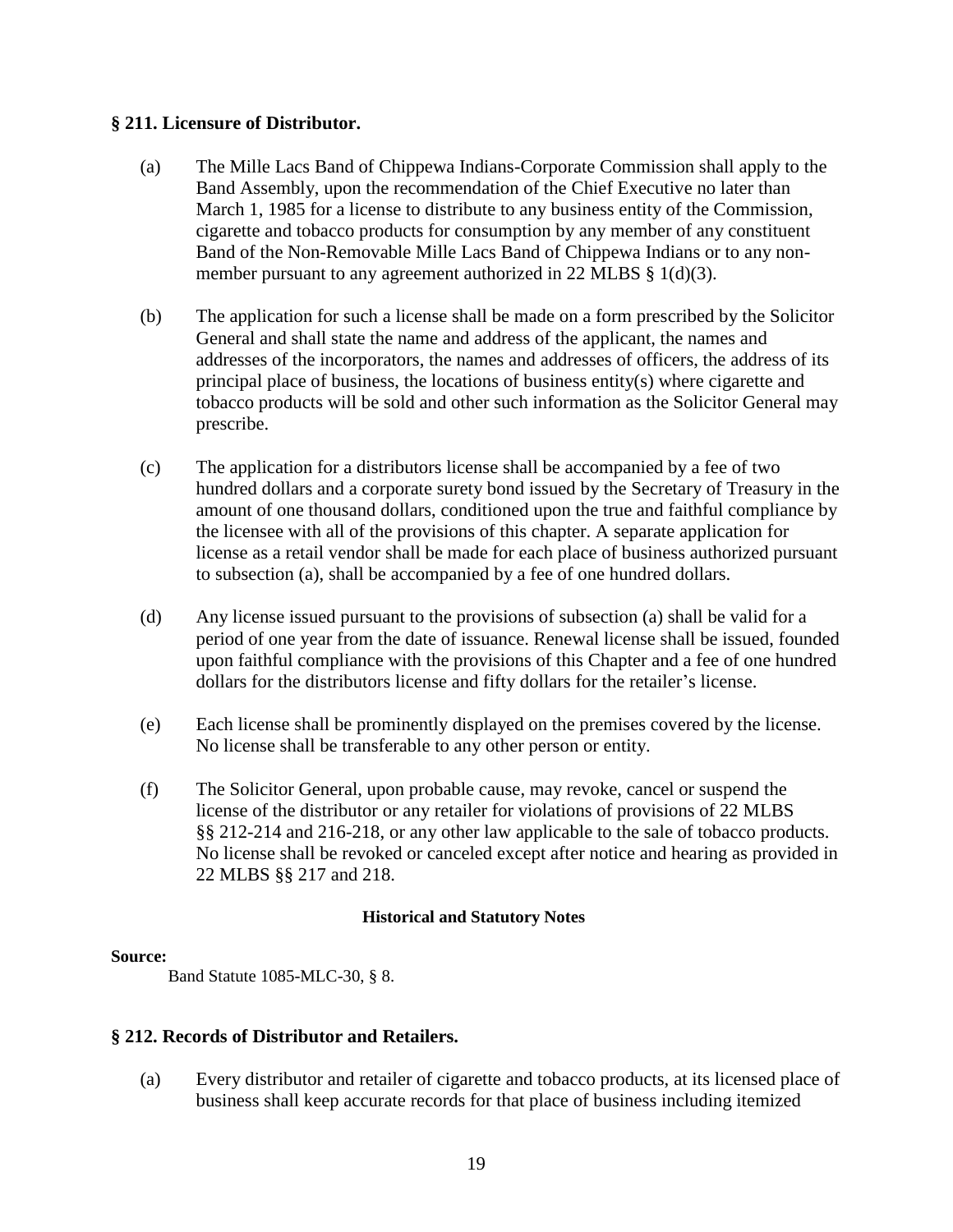invoices of cigarettes held, purchased, brought in, all sales of cigarettes made to the retailers and ultimate member consumers. When the distributor sells cigarettes to any member consumer at its licensed address, an invoice of those sales shall be required. The distributor is also required to itemized invoices of its sales to retail vendors. All records, books and other pertinent papers and documents relating to the purchase, sale or disposition of cigarettes shall be preserved for a period of one year after the date of the document or record entry. All records, books and other pertinent papers and documents relating to the purchase, sale or disposition of cigarettes shall be classified and confidential property of the Non-Removable Mille Lacs Band of Chippewa Indians, and shall not be open to inspection by any person or state governmental entity exterior to the jurisdiction of the Non-Removable Mille Lacs Band of Chippewa Indians. All such documents shall be deemed classified and restricted to a cause-to-know-basis for those persons subject to interior jurisdiction; and, the Court of Central Jurisdiction shall be bound thereby.

(b) At any time during normal business hours the Commissioner of Finance, or his duly authorized agents, may enter any retail business of the Corporate Commission, without a search warrant and inspect the premises, the records required to be kept under subsection (a) and the packages of cigarettes to determine whether or not all the provisions of this chapter are being fully complied with. Any interference, deception, hindrance or denial of free access in making such examination shall result in the immediate suspension of any license and legal action to revoke said license.

#### **Historical and Statutory Notes**

#### **Source:**

Band Statute 1085-MLC-30, § 9.

# **§ 213. Payment of Tax and Filing of Returns.**

- (a) On or before the twenty-first day of each month, the retailers shall file a return with the Commissioner of Finance showing the sale price, the quantity of cigarette and tobacco products sold during the previous month, the quantity of cigarettes and tobacco products in inventory and other information deemed necessary on a form prescribed by the Commissioner of Finance. The return shall be accompanied by a certification, under penalty of perjury, that the information contained is true and correct. The provisions of this subsection and subsection (d) shall be applicable provisions to the filing of returns and payment of taxes levied in all the chapters of this title, unless expressly superseded or contrary to existing language within each chapter. The return shall be accompanied by a remittance for the full unpaid tax liability shown by it.
- (b) On the twenty-first day of each month, the distributor shall file a return with the Commissioner of Finance showing the quantity of cigarette and tobacco products brought into the territories under the jurisdiction of the Non-Removable Mille Lacs Band of Chippewa Indians, the quantity of said products assigned to the retailers, the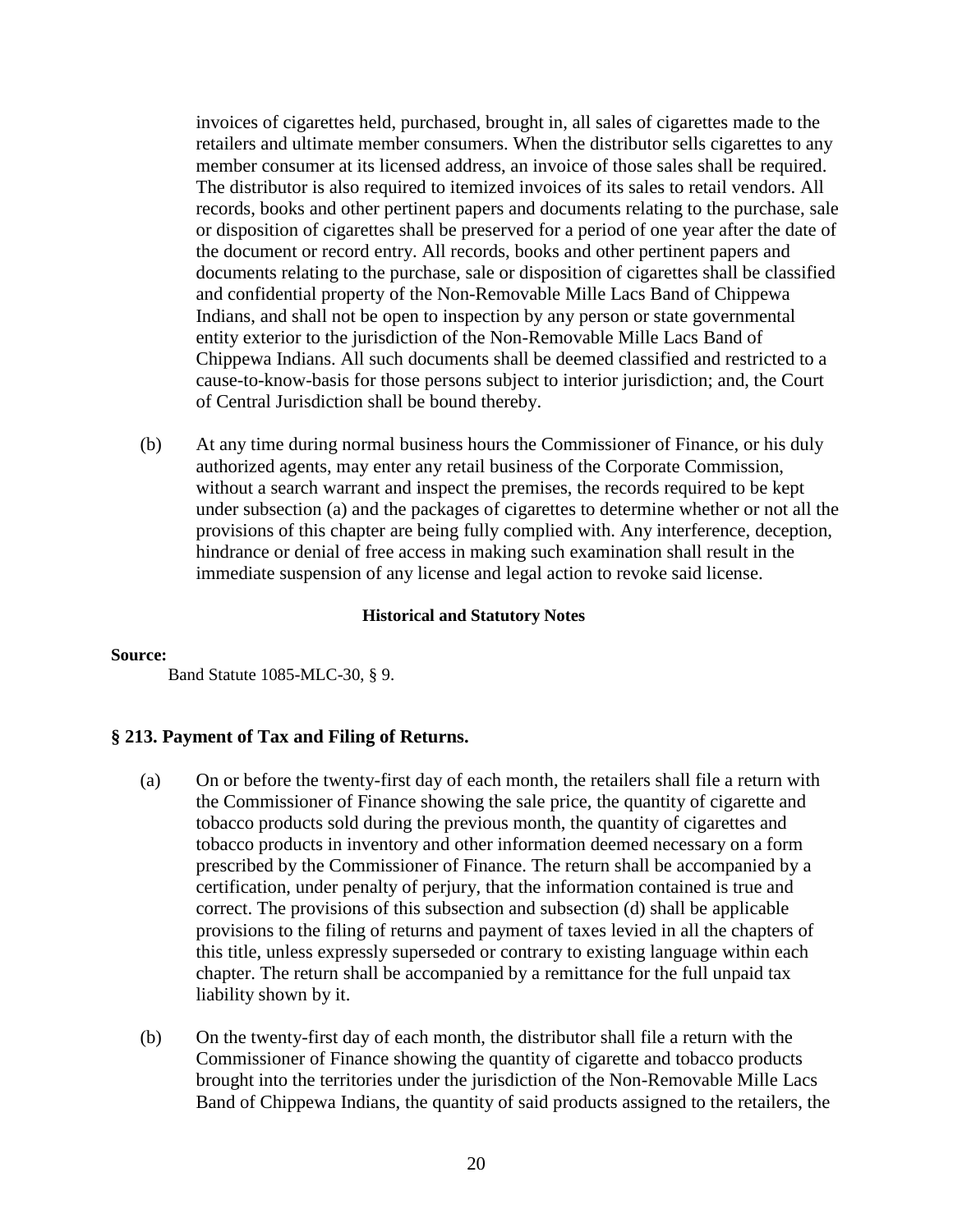quantity of said products held in inventory on a form prescribed by the Commissioner of Finance. The return shall be accompanied by a remittance for the full unpaid tax liability shown by it. The return shall also contain a statement that the information provided is true and correct under penalty of perjury and be signed by the Commissioner of Corporate Affairs.

- (c) All returns, together with any corrections according to the best judgment and information of the Commissioner of Finance, shall be prima facie evidence of the correctness of the amount of tax due, as shown therein.
- (d) All returns which are late and payments of taxes which are due pursuant to time specified in subsection (b) shall be liable for penalty of ten percent per month on the tax found due. In addition, a penalty of \$10.00 for the first month (28 days) plus \$5.00 for each month thereafter until the maximum penalty of \$25.00 is reached. If it is found that a false and fraudulent return has been filed or filed late with intent to evade the taxes imposed in 22 MLBS § 203, 204, 205 or 206, the offense shall be subject to criminal prosecution and civil liability.

# **Historical and Statutory Notes**

#### **Source:**

Band Statute 1085-MLC-30, § 10.

# **§ 214. Contraband.**

- (a) All packages of cigarettes which are sold to members by the distributor and/or any authorized retailer which contain stamps affixed to them pursuant to Minnesota Statutes-Chapter 297.01-297.13 shall be deemed as contraband and seized with or without process and shall be subject to forfeiture.
- (b) Any device for the vending of cigarettes to members which contain stamps authorized pursuant to Minnesota Statutes-Chapter 297.01-297.13 shall be deemed as contraband and seized with or without process and shall be subject to forfeiture.

#### **Historical and Statutory Notes**

#### **Source:**

Band Statute 1085-MLC-30, §11.

# **§ 215. Limit on Cigarette Purchases.**

No member shall purchase more than five (5) cartons of cigarettes from any licensed retailer or the distributor during one calendar day.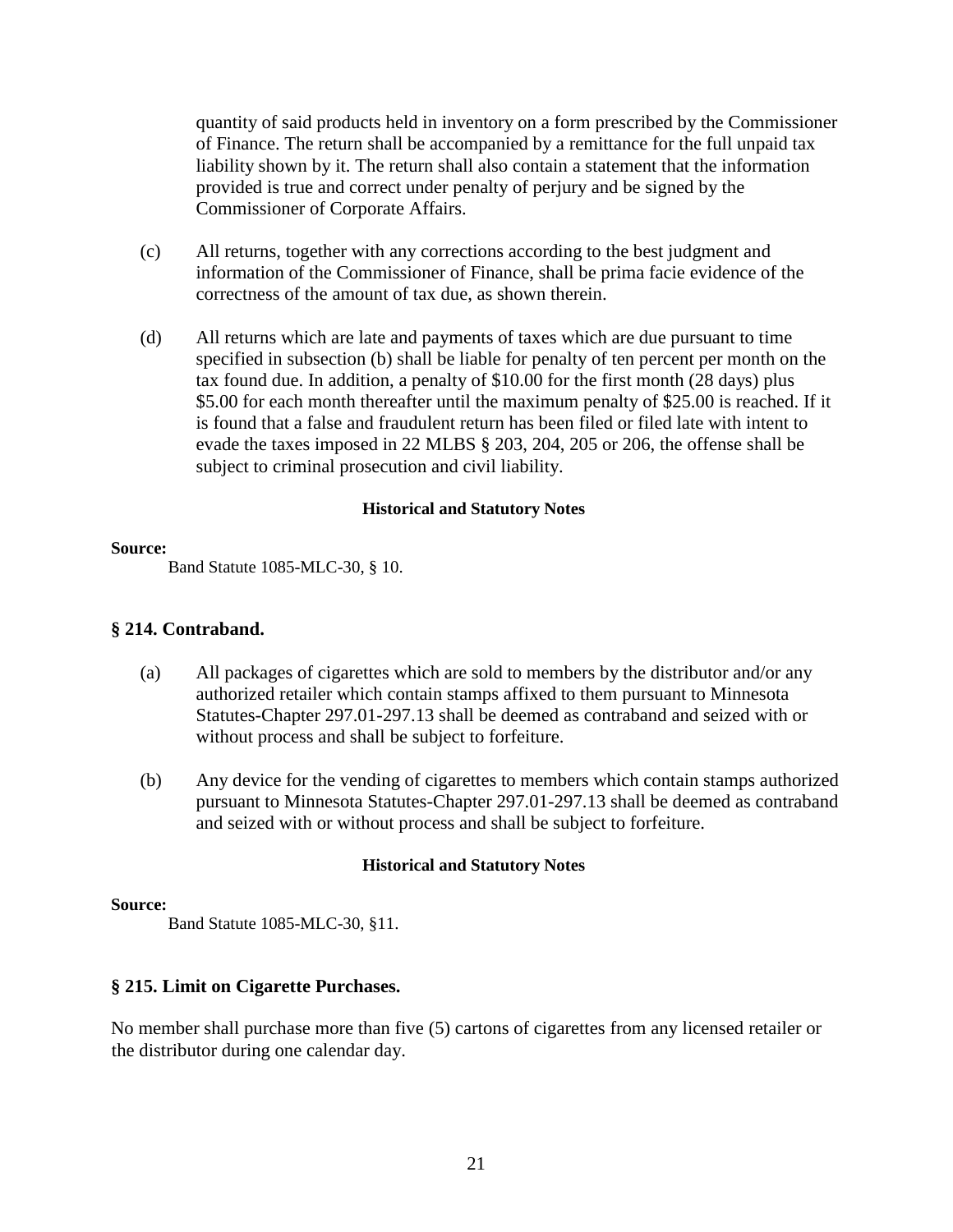#### **Source:**

Band Statute 1085-MLC-30, §7.02.

# **§ 216. Unlawful Activity.**

- (a) Any person, who is required to keep records or to make returns who shall falsify or fail to keep such records or falsify or fail to make such returns, shall be deemed guilty of falsification of records, and upon conviction thereof, shall be fined up to five hundred dollars, and/or sentenced to labor not to exceed 180 days.
- (b) Any person other than a licensed distributor and/or retailer, who shall sell, offer to sell or have in his/her possession with intent to sell or offer for sale any cigarettes or tobacco products, shall be deemed guilty of unlawful possession, and upon conviction thereof, shall be sentenced to labor not to exceed 180 days, and/or a fine not to exceed five hundred dollars.
- (c) Any person, who shall refuse to permit the examination of records by authorized officials of the Band or shall interfere with the performance of official duty, shall be deemed guilty of obstruction of government function, and upon conviction thereof, shall be sentenced to labor, not to exceed 180 days, and/or a fine not to exceed five hundred dollars.
- (d) Any person other than an authorized representative of the distributor or retailer, who shall possess, receive or transport more than two thousand cigarettes shall be deemed guilty of an unlawful possession of contraband, and upon conviction thereof, shall be sentenced to labor not to exceed 180 days, forfeiture of said contraband, and/or a fine not to exceed five hundred dollars.
- (e) Any authorized representative of the distributor or retailer, who shall offer for sale or who shall sell any cigarettes or tobacco products to a nonmember of the Non-Removable Mille Lacs Band of Chippewa Indians absent provisions authorized by 22 MLBS § 1(d)(3) shall be deemed guilty of an illegal sale of contraband, and upon conviction thereof, shall be sentenced to labor not to exceed 180 days, and/or a fine not to exceed five hundred dollars.
- (f) Any person, who in any manner attempts to evade or who aids or abets in the evasion or attempted evasion of any provisions of this chapter, shall be deemed guilty of evasion, and upon conviction thereof, shall be sentenced to labor not to exceed 180 days, and/or a fine not to exceed five hundred dollars.

#### **Historical and Statutory Notes**

#### **Source:**

Band Statute 1085-MLC-30, § I 2.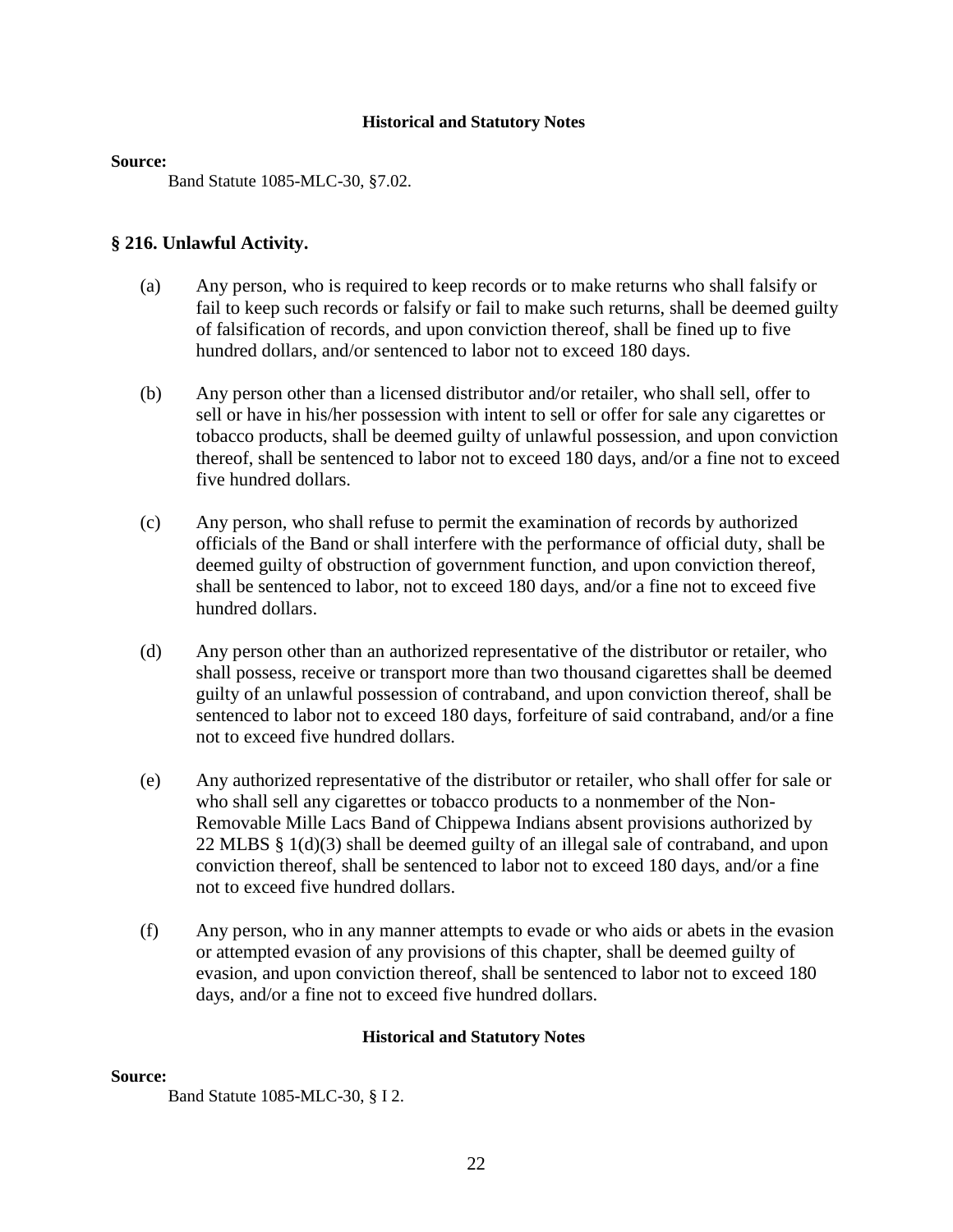#### **§ 217. Enforcement.**

The Commissioner of Finance shall enforce all provisions of this chapter. He may prescribe all rules and regulations consistent with the provisions of this chapter through Commissioner's Orders. He may call upon the Solicitor General or any Band law enforcement officer to aid him in the performance of his duties. He may appoint such employees of the Non-Removable Mille Lacs Band of Chippewa Indians as may be required to administer the provisions of this chapter. He may bring injunction proceedings against the distributor or any licensed retailer from acting in a manner inconsistent with the provisions of this chapter.

#### **Historical and Statutory Notes**

#### **Source:**

Band Statute 1085-MLC-30, § 13.

#### **§ 218. Immunity from Self-Incrimination.**

No person shall be excused from testifying or from producing, pursuant to a subpoena, any books, papers, records or memoranda in any investigation, upon the grounds that the testimony or evidence, documentary or otherwise, may tend to incriminate him or subject him to criminal prosecution. Any person, who shall testify, shall receive immunity from such prosecution provided that the testimony under oath be the truth, pursuant to the lawful subpoena. No person shall be exempt from prosecution and punishment for perjury committed in so testifying.

#### **Historical and Statutory Notes**

**Source:** 

Band Statute 1085-MLC-30, § 1302.

#### **Cross References**

Self-incrimination, *see* 1 MLBS § 4.

# **§ 219. Revenue, Distribution.**

- (a) All revenues derived from taxes, penalties and interest from this Chapter shall be deposited in a trust fund account in the name of the 'Non- Removable Mille Lacs Band of Chippewa Indians: Taxation Revenue Account' and not be distributed except upon formal Revenue Resolution of the Band Assembly so directing disbursement.
- (b) The Band Assembly hereby declares that the revenues from cigarette and tobacco products taxes shall be distributed to the Rights Protection Fund. Notwithstanding subsection (a), any expenditure of said funds for purposes other than exterior legal funding purposes shall require a Revenue Resolution of the Band Assembly.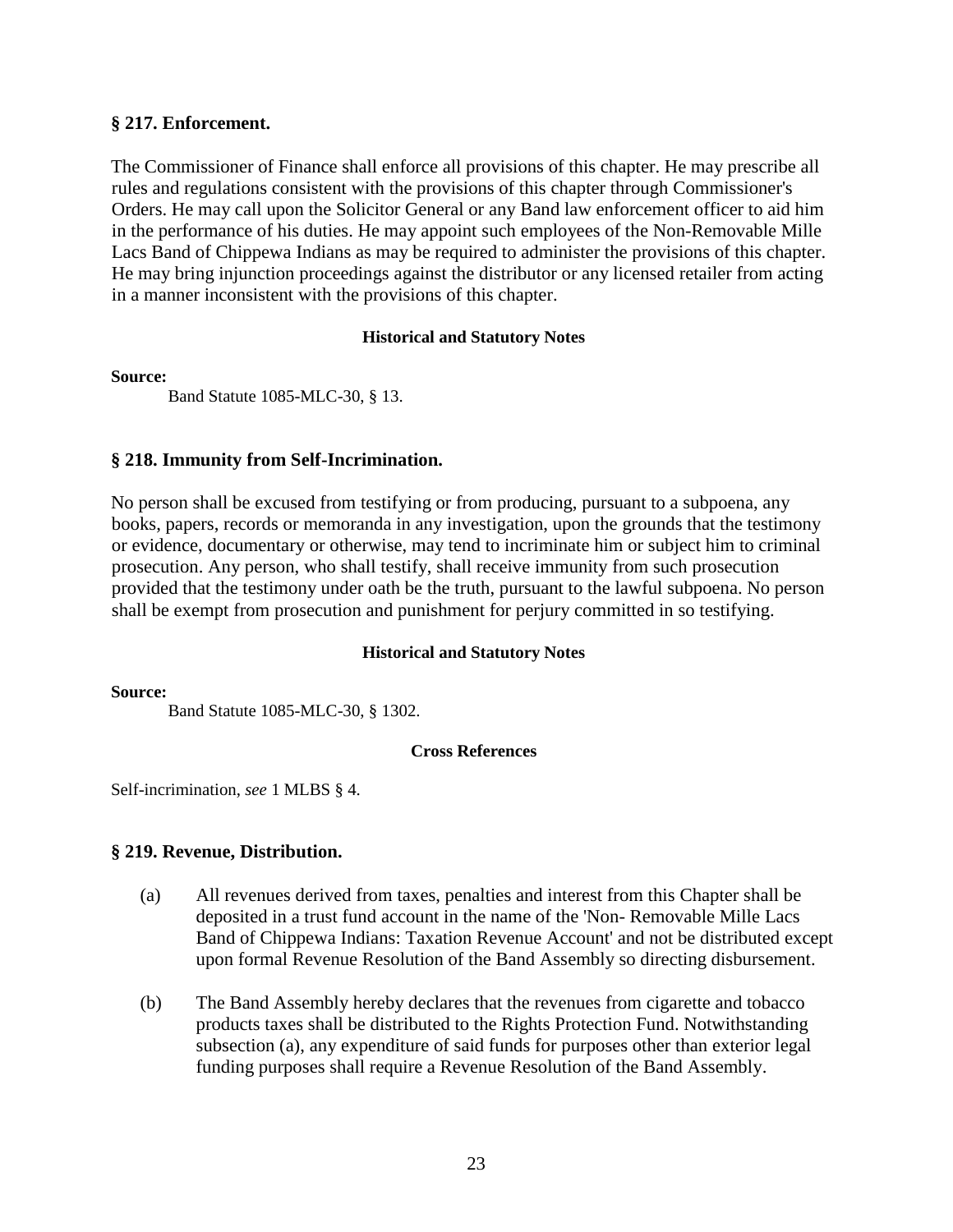(c) It shall be unlawful to disburse any revenues from cigarette and tobacco products to any elected or appointed person, or employee of the Non-Removable Mille Lacs Band of Chippewa Indians, or of any entity of the Band or for any purpose inconsistent with subsection (b).

#### **Historical and Statutory Notes**

#### **Source:**

Band Statute 1085-MLC-30, § 14.

#### **§ 220. Administrative Expenses.**

In no event, shall the expenses of administration of the provisions of this chapter exceed five percent of the gross receipts of the taxes imposed herein.

#### **Historical and Statutory Notes**

#### **Source:**

Band Statute 1085-MLC-30, § 13.01.

# **§ 221. Court of Central Jurisdiction-Judicial Review.**

The Court of Central Jurisdiction is hereby granted exclusive subject matter jurisdiction over any cause of action which may arise from the implementation of provisions of this chapter.

# **Historical and Statutory Notes**

#### **Source:**

Band Statute 1085-MLC-30, § 15.

# **§ 222. Payment or Bond Prerequisite to Suit.**

Any person, who shall have a cause of action arising from any provisions of this chapter, may petition the Court only upon first payment of any tax due or the posting of a bond in the amount due in favor of the Taxation Revenue Account as a means that he/she intends to pay the tax if the Court so requires.

#### **Historical and Statutory Notes**

#### **Source:**

Band Statute 1085-MLC-30, § 15.01.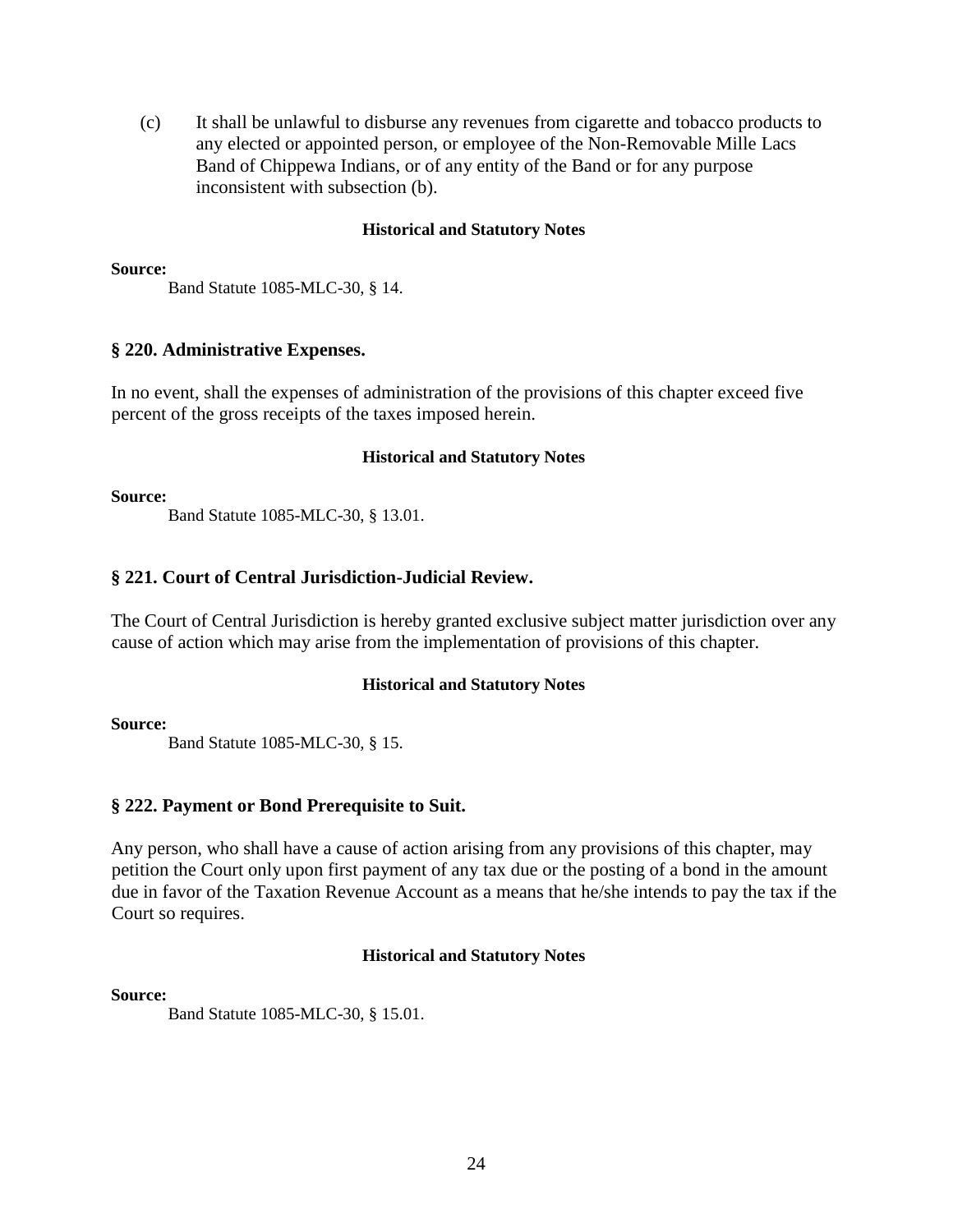# **§ 223. Limited Waiver of Sovereign Immunity.**

- (a) The Band Assembly hereby waives sovereign immunity to be sued only in the Court of Central Jurisdiction in any seizure of property matter pursuant to provisions of this chapter. However, any such action shall only be directed against the Commissioner of Finance, in his/her official capacity in order to challenge any seizure action.
- (b) Any said limited waiver of sovereign immunity shall be valid only in the Court of Central Jurisdiction and subject to further limitations in subsections (c) and (d).
- (c) Any and all seizure causes of action which arise pursuant to this chapter shall be limited to actions against the Commissioner of Finance in his official capacity for an order returning any seized goods.
- (d) All other causes of action which arise pursuant to this chapter shall be limited in relief to declaratory or injunctive measures and no damages, monetary or otherwise, including but not limited to attorney fees shall be permitted.

#### **Historical and Statutory Notes**

#### **Source:**

Band Statute 1085-MLC-30, § 16.

# **CHAPTER 4**

# **GASOLINE AND PETROLEUM PRODUCTS EXCISE TAX**

# **Section**

- **301. Reservation of Right.**
- **302. Definitions.**
- **303. Imposition of Gasoline Excise Tax.**
- **304. Authorization for Price Bidding Amongst Retailers on Lands Exterior to Jurisdiction of Non-Removable Mille Lacs Band of Chippewa Indians.**
- **305. Violations.**
- **306. Official Travel for Government Purposes Utilizing Personal Vehicles.**
- **307. Legal Incidence.**
- **308. Identification Cards.**
- **309. Offenses.**
- **310. Enforcement.**
- **311. Immunity from Self-Incrimination.**
- **312. Revenue Distribution.**
- **313. Refunds to Contractors.**
- **314. Administrative Expenses.**
- **315. Court of Central Jurisdiction-Judicial Review.**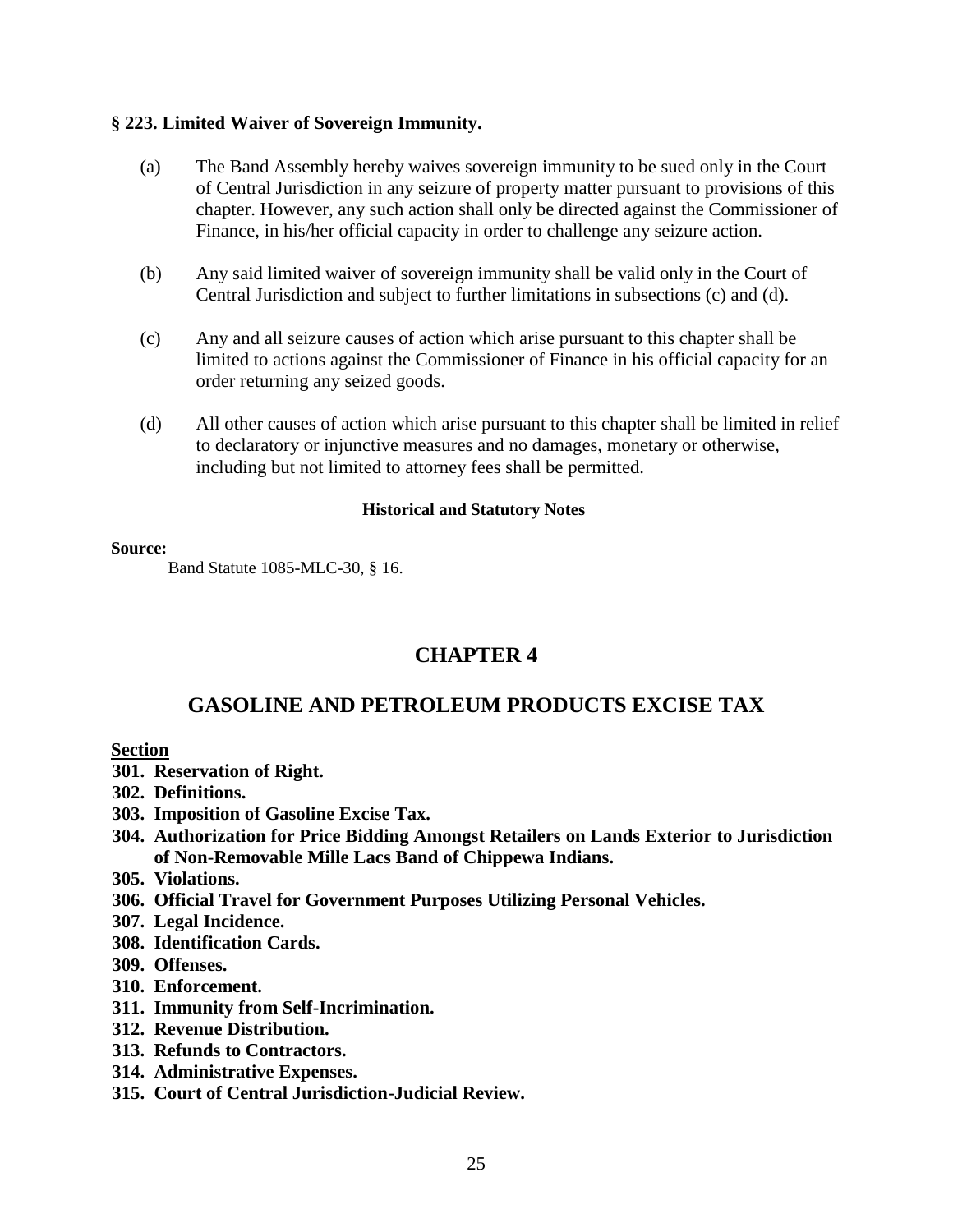# **316. Payment or Bond as Prerequisite to Suit.**

# **317. Limited Waiver of Sovereign Immunity.**

#### **Historical and Statutory Notes**

The Section of Finding and Determinations of Band Statute 1085-MLC-32 provides: "The Findings and Determinations of the Band Assembly enacted in Band Statute 1085MLC-30, Section 1-1.11 [22 MLBS § 1] are reenacted and applicable provisions of law for each Chapter of law entitled 'Band Statute 1085- MLC-31-39'. The designation '3 1-39' de notes only various chapter numbers of the same Band Statute which are established as the Public Taxation Policy of the Non-Removable Mille Lacs Band of Chippewa Indians."

Band Statute 1085-MLC-32, § 43 provides: "Section 43. Severability. If any provisions of this Chapter, or the application thereof, to any person, business, corporation or circumstances is held invalid, the invalidity shall not affect other provisions or application of this chapter which can be given effect without the invalid provisions or application and to this end of the provisions of this Chapter are declared severable."

# **§ 301. Reservation of Right.**

The Band Assembly hereby fully reserves the right to alter, amend, or increase or decrease taxes imposed herein, or repeal the several provisions of this chapter, and all rights and privileges granted or extended hereunder shall be subject to such reserved right.

# **Historical and Statutory Notes**

**Source:** 

Band Statute 1085-MLC-32, § 42.

# **§ 302. Definitions.**

When used in this chapter, unless the context clearly indicates otherwise, the following terms shall have the meanings, respectively, ascribed to them in this section:

- (a) **"Dealer"** means any person, except a distributor, engaged in the business of buying and selling gasoline and other petroleum products in this state.
- (b) **"For use in motor vehicle"** means for use in producing or generating power for propelling motor vehicles on the public highways of this state or in machinery operated on the public highways of this state for the purpose of constructing, reconstructing, or maintaining such public highways. For purpose of this subsection "public highways" shall include bridges.
- (c) **"Gasoline"** means all products commonly or commercially known or sold as gasoline (including casing head and absorption or natural gas) regardless of their classification or uses.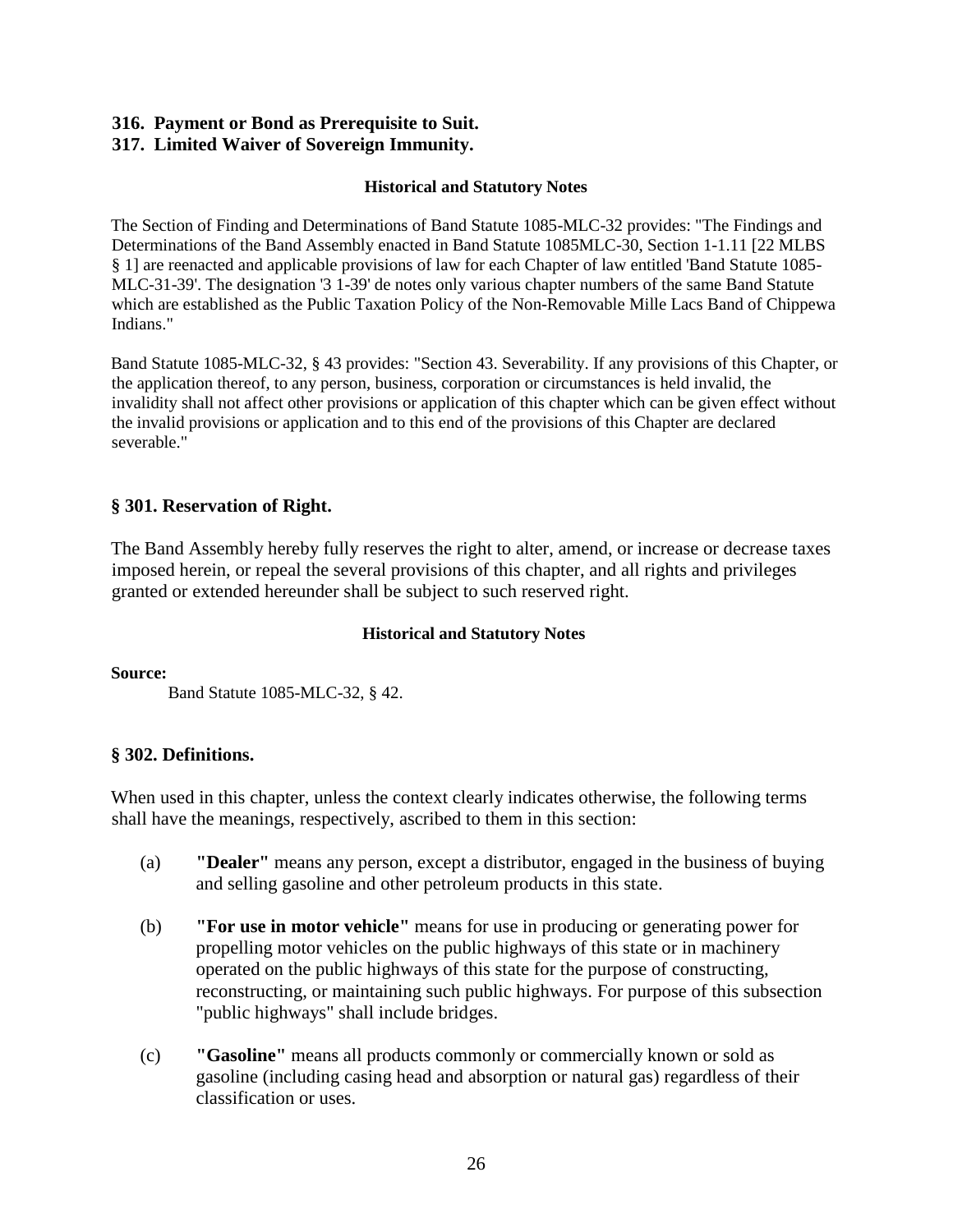- (d) **"Motor vehicle gasoline excise tax"** means the tax imposed on gasoline used in producing and generating power for propelling motor vehicles used on the public highways of this state.
- (e) **"Person"** means any individual, firm, trust, estate, partnership, association, cooperative association, joint stock company or corporation, public or private, or any representative appointed by order of any court.
- (f) **"Petroleum Products"** means gasoline and fuel oil.

#### **Source:**

Band Statute 1085-MLC-32, § 45.

# **§ 303. Imposition of Gasoline Excise Tax.**

- (a) There is hereby imposed an excise tax of fifteen cents per gallon on all gasoline and an excise tax of thirty cents per gallon on all diesel fuel used in producing and generating power for propelling all vehicles used for the lawful business of the Non-Removable Mille Lacs Band of Chippewa Indians used on those roads under the jurisdiction of the Non-Removable Mille Lacs Band of Chippewa Indians. Further, said excise tax shall apply to gasoline and diesel fuel used in producing and generating power for propelling all motor vehicles used in the construction of new roads and the repair of existing roads pursuant to any public service contract which benefits members of the Non-Removable Mille Lacs Band of Chippewa Indians. Further, said excise tax shall apply to gasoline used in producing and generating power for propelling all motor vehicles owned by members of the Non-Removable Mille Lacs Band of Chippewa Indians when purchased from a retail vendor organized pursuant to 16 MLBS § 1.
- (b) The Office of Management and Budget is hereby authorized and directed to add fifteen cents to each gallon of gasoline purchased and thirty cents to each gallon of diesel fuel purchased and five percent of the gross receipts of petroleum products purchases to fulfill government purposes and to forward such calculated amounts to a trust fund account which is herewith created and entitled "Non-Removable Mille Lacs Band of Chippewa Indians: Petroleum Products Revenue Account" within five days after monthly payment to any authorized dealer for gasoline, diesel and petroleum products purchases during the previous month.

# **Historical and Statutory Notes**

#### **Source:**

Band Statute 1085-MLC-32, §§ 33.35.02.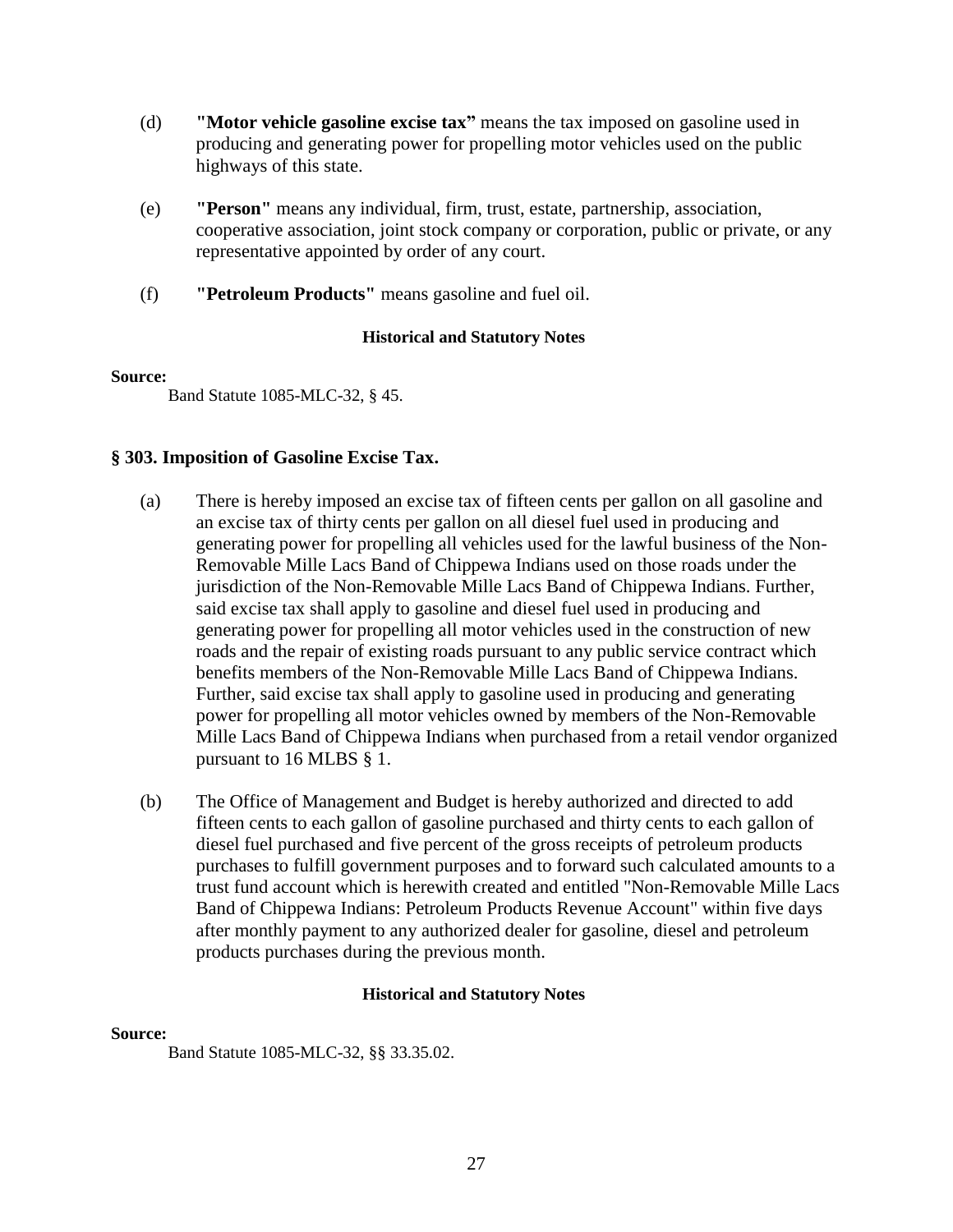# **§ 304. Authorization for Price Bidding Amongst Retailers on Lands Exterior to Jurisdiction of Non-Removable Mille Lacs Band of Chippewa Indians.**

The Commissioner of Corporate Affairs is hereby authorized and directed to publish a notice for bids from any gasoline dealer within a thirty-mile radius of any lands under the jurisdiction of the Band, for the provisions of gasoline and diesel fuel at a negotiated price to all vehicles used for the lawful business of the Non-Removable Mille Lacs Band of Chippewa Indians, including all vehicles of any retail establishment organized pursuant to Band Statute 1077-MLC-16 by March 1, 1985. The Commissioner of Corporate Affairs is also authorized and directed to negotiate an annual geographical agreement with the lowest geographical bidder(s) to supply gasoline, diesel fuel and petroleum products to all said vehicles pursuant to 22 MLBS § 303 by March 15, 1985 with said contractual agreement to be ratified by the Band Assembly, no later than March 20, 1985. Imposition of gasoline excise taxes (22 MLBS § 303) will not be effective until the Commissioner of Corporate Affairs sets up the storage tanks and publishes a notice for bids from any gasoline dealers within a thirty-mile radius of Band land.

#### **Historical and Statutory Notes**

#### **Source:**

Band Statute 1085-MLC-32, § 34.

#### **Cross References**

Procurement, *see* 7 MLBS § 1.

# **§ 305. Violations.**

- (a) Any person, subject to the jurisdiction of the Non-Removable Mille Lacs Band of Chippewa Indians, who shall operate any vehicle described in 22 MLBS § 303, who shall purchase gasoline from any retail vendor to which no annual agreement is in force and effect, shall be fully liable for payment of the amount purchased from personal funds of said person; unless, prior written authorization from the Commissioner of Finance is granted.
- (b) The Office of Management and Budget is hereby authorized to make an automatic deduction from the wages of any person who is an employee, upon receipt of proper notice from the Commissioner of Finance, that a gasoline purchase violation has occurred.

#### **Historical and Statutory Notes**

#### **Source:**

Band Statute 1085-MLC-32, § 35.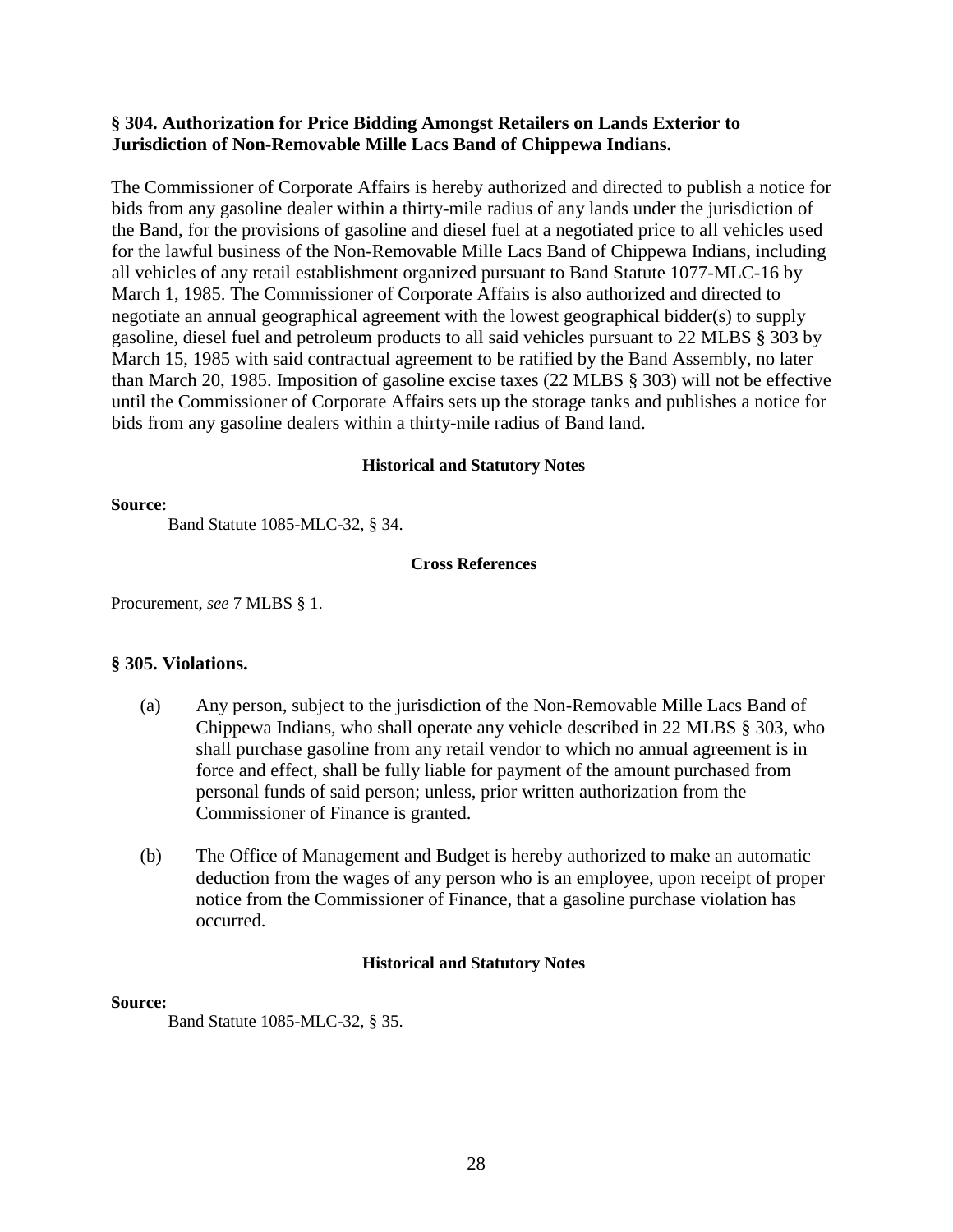# **§ 306. Official Travel for Government Purposes Utilizing Personal Vehicles.**

- (a) Any person who shall operate a personal vehicle on any authorized trip travel to fulfill government purposes, with said destination and return to require one tankful of gasoline or less, shall purchase gasoline only from an authorized dealer at the commencement of said trip. The amount of gasoline purchased to be deducted from any trip travel amount authorized pursuant to policy.
- (b) Any person who shall operate a personal vehicle on any authorized trip travel to fulfill government purposes, with said destination and return requires the purchase of gasoline at a dealer who is not authorized, shall purchase such gasoline from travel funds received and obtained a receipt from said dealer in the name of the Non-Removable Mille Lacs Band of Chippewa Indians. All such receipts shall be submitted on a monthly basis to the Commissioner of Revenue, state of Minnesota for proper refund of inapplicable taxes.

# **Historical and Statutory Notes**

#### **Source:**

Band Statute 1085-MLC-32, § 36.

# **§ 307. Legal Incidence.**

The legal incidence of the Non-Removable Mille Lacs Band of Chippewa Indians gasoline excise tax shall be placed upon each entity of the Executive branch of government, all independent commissions and all retail vendors licensed pursuant to 18 MLBS §101. With specific regard to personal motor vehicle operated for personal use, the legal incidence of this tax shall not be construed as falling upon any consumer in the event of an economic shifting incidence authorized by the Mille Lacs Band of Chippewa Indians-Corporate Commission.

#### **Historical and Statutory Notes**

**Source:**

Band Statute 1085-MLC-32, § 44.

# **§ 308. Identification Cards.**

The Commissioner of Natural Resources is hereby authorized to design and implement a system of Band government identification cards required for the lawful performance of official government service and to promulgate through Commissioner's Orders all regulatory mechanism for the prevention of misuse and abuse of said system. This government identification system shall be required for the lawful purchase of gasoline at any authorized gasoline dealer.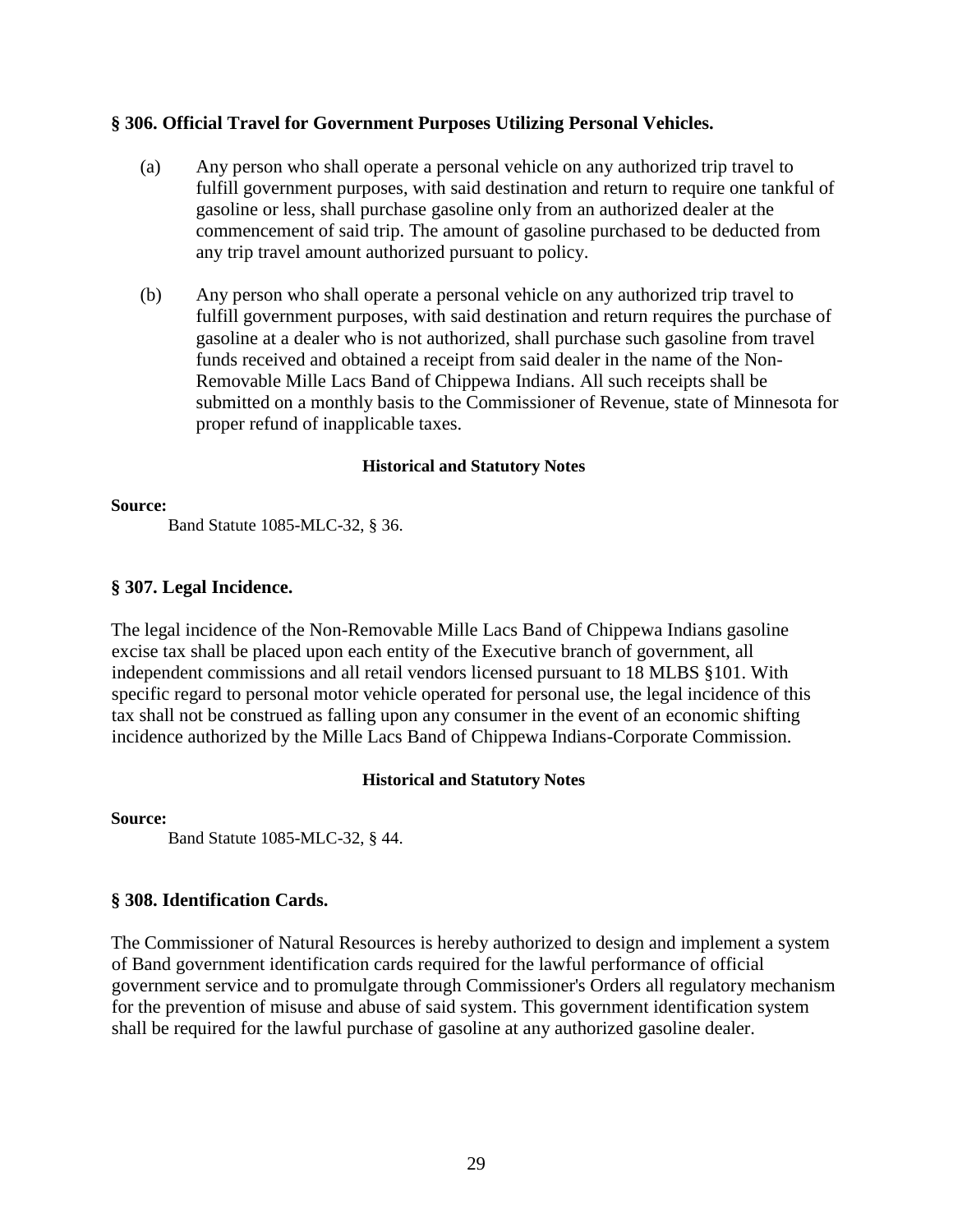#### **Source:**

Band Statute 1085-MLC-32, § 44.01.

#### **§ 309. Offenses.**

- (a) Any person who knowing shall with authorization operate a personal or Band owned and operated motor vehicle propelled with gasoline and diesel fuel purchased for government use for non-governmental purposes shall be deemed guilty of an unlawful use of government property, and upon conviction thereof, shall be sentenced to pay a fine of one hundred dollars.
- (b) Any person who shall knowingly purchase gasoline and diesel fuel from an authorized dealer with the intent to operate such vehicle for nongovernment purposes, shall be deemed guilty of theft, and upon conviction thereof, shall be sentenced to liability for the debt and a fine of one hundred dollars.
- (c) Any person who is required to keep records or to make returns who shall falsify or fail to keep such records or falsify or fail to make such returns, shall be deemed guilty of falsification of records, and upon conviction thereof, shall be fined up to five hundred dollars, and/or sentenced to labor not to exceed 180 days.
- (d) Any person, who shall refuse to permit the examination of records by authorized officials of the Band or shall interfere with the performance of official duty, shall be deemed guilty of obstruction of government function, and upon conviction thereof, shall be sentenced to labor, not to exceed 180 days, and/or a fine not to exceed five hundred dollars.
- (e) Any person, who in any manner attempts to evade or who aids or abets in the evasion or attempted evasion of any provision of this chapter, shall be deemed guilty of evasion, and upon conviction thereof, shall be sentenced to labor not to exceed 180 days, and/or a fine not to exceed five hundred dollars.

#### **Historical and Statutory Notes**

#### **Source:**

Band Statute 1085-MLC-32, § 37.

# **§ 310. Enforcement.**

The Commissioner of Finance shall enforce all provisions of this chapter. He may prescribe all rules and regulations consistent with the provisions of this Chapter through Commissioner's Orders. He may call upon the Solicitor General or any Band law enforcement officer to aid him in the performance of his duties. He may appoint such employees of the Non-Removable Mille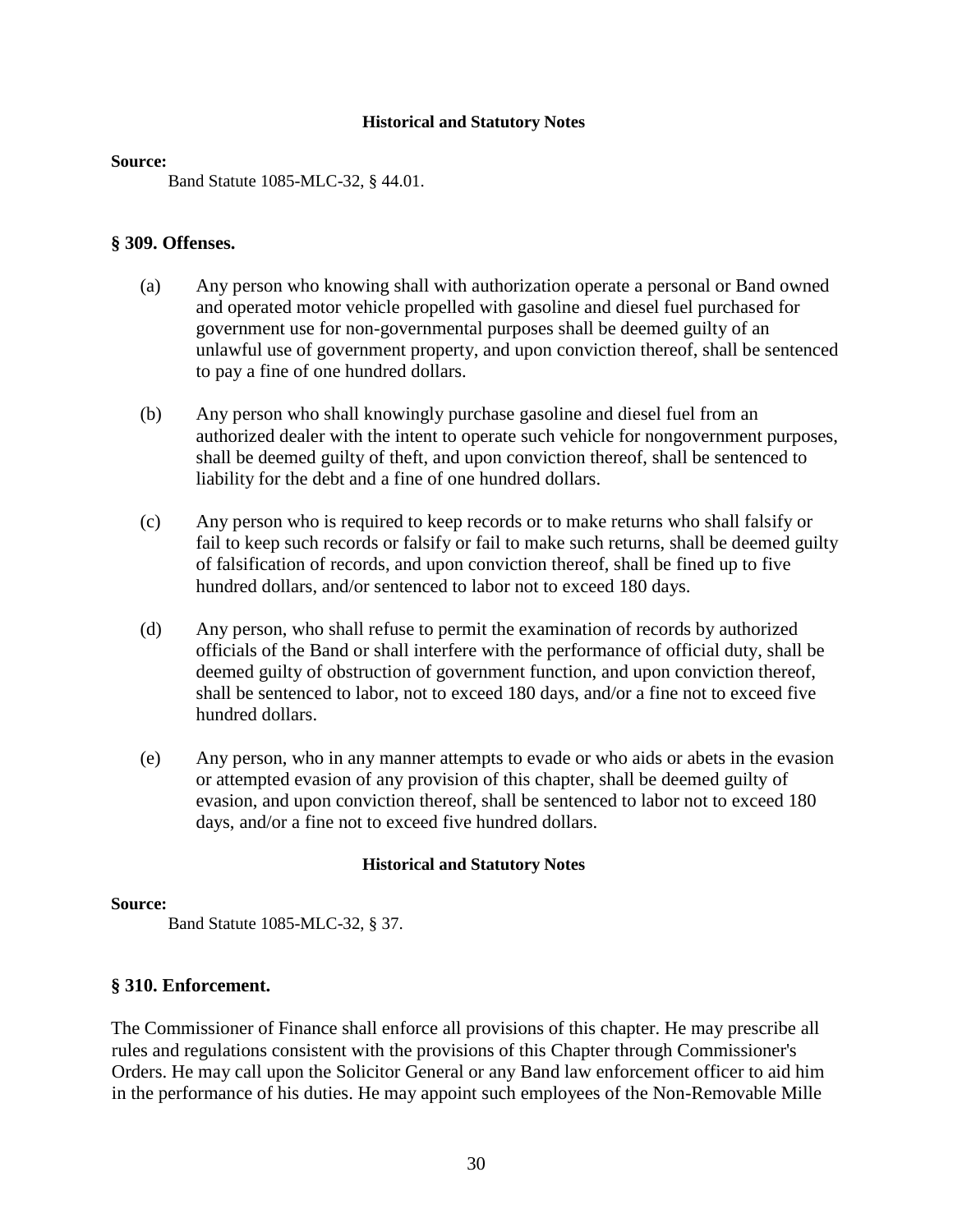Lacs Band of Chippewa Indians as may be required to administer the provisions of this chapter. He may bring injunction proceedings against the distributor or any licensed retailer from acting in a manner inconsistent with the provisions of this chapter.

#### **Historical and Statutory Notes**

**Source:** 

Band Statute 1085-MLC-32, § 38.

# **§ 311. Immunity from Self-Incrimination.**

No person shall be excused from testifying or from producing, pursuant to subpoena, any books, papers, records or memoranda in any investigation, upon the grounds that the testimony or evidence, documentary or otherwise, may tend to incriminate him or subject him to criminal prosecution. Any person who shall testify shall receive immunity from such prosecution provided that the testimony under oath be the truth, pursuant to a lawful subpoena. No person shall be exempt from prosecution and punishment for perjury committed in so testifying.

# **Historical and Statutory Notes**

#### **Source:**

Band Statute 1085-MLC-32, § 38.02.

#### **Cross References**

Self-incrimination, see 1 MLBS § 4.

# **§ 312. Revenue Distribution.**

All revenues derived from taxes, penalties and interest from this chapter shall be deposited in a trust fund account in the name of "Non-Removable Mille Lacs Band of Chippewa Indians: Taxation Revenue Account" and not be distributed except upon formal Revenue Resolution of the Band Assembly so directing disbursement.

# **Historical and Statutory Notes**

#### **Source:**

Band Statute 1085-MLC-2, § 39.

# **§ 313. Refunds to Contractors.**

The Commissioner of Finance is hereby authorized to refund to any public service contractor one half of the gasoline excise tax and diesel fuel excise tax collected for the use in the construction or repair of roads under the jurisdiction of the Non-Removable Mille Lacs Band of Chippewa Indians upon presentation of verifiable receipts of gasoline purchased at any authorized dealer.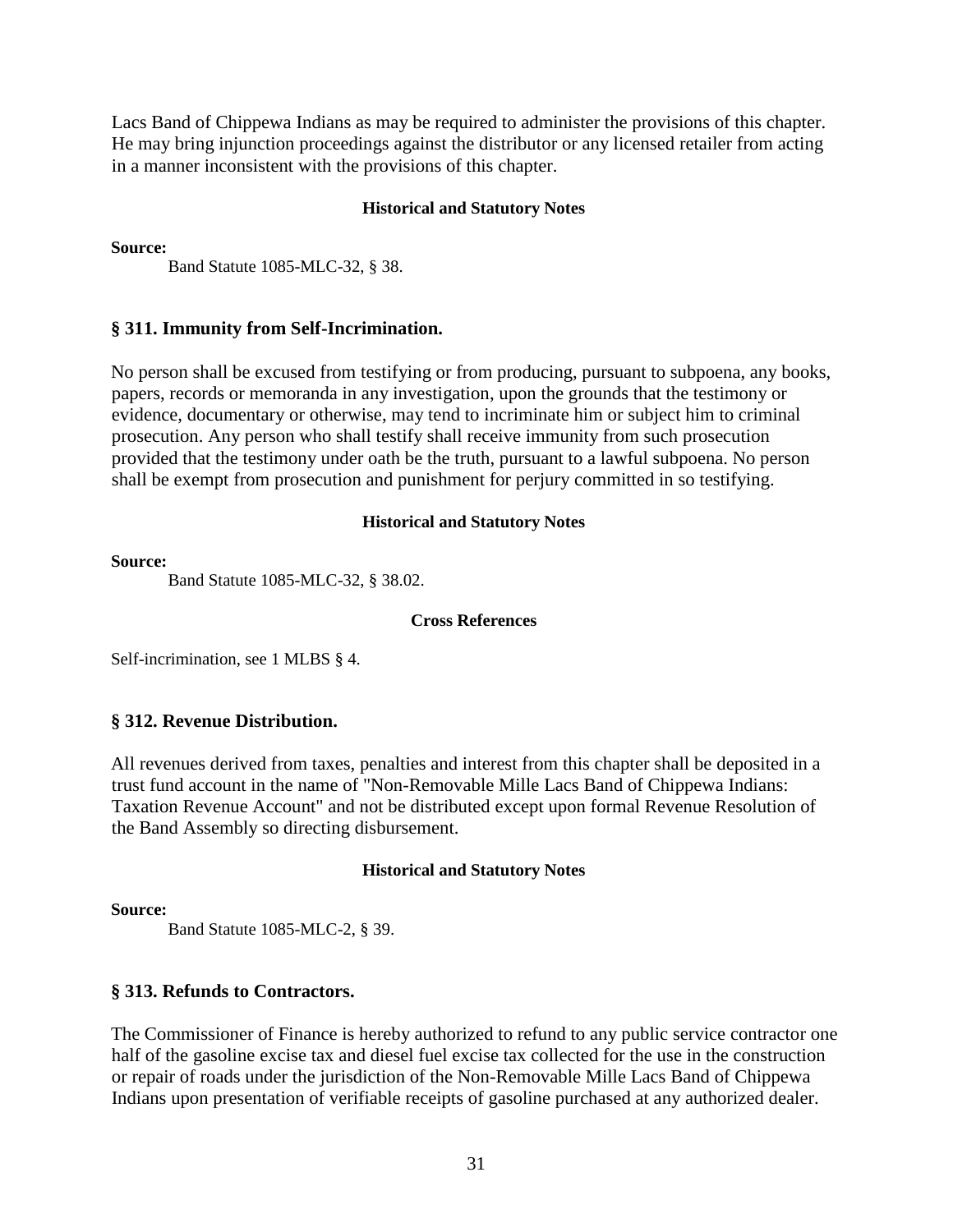Any said refund shall be monthly for the previous months purchases on forms prescribed by the Commissioner of Finance, lest they be forfeited.

#### **Historical and Statutory Notes**

**Source:** 

Band Statute 1055-MLC-32 § 35.03.

# **§ 314. Administrative Expenses.**

In no event shall the expenses of administration of the provisions of this chapter exceed five percent of the gross receipts of the taxes imposed herein.

#### **Historical and Statutory Notes**

**Source:** 

Band Statute 1085-MLC-32, § 38.01.

# **§ 315. Court of Central Jurisdiction-Judicial Review.**

The Court of Central Jurisdiction is hereby granted exclusive subject matter jurisdiction over any cause of action which may arise from the implementation of provisions of this chapter.

#### **Historical and Statutory Notes**

**Source:** 

Band Statute 1085-MLC-32, § 40.

#### **Cross References**

Subject matter jurisdiction court of Central Jurisdiction, *see* 5 MLBS § 111.

# **§ 316. Payment or Bond as Prerequisite to Suit.**

Any person who shall have a cause of action arising from any provisions of this chapter may petition the Court only upon first payment of any tax due or the posting of a bond in the amount due in favor of the Taxation Revenue Account as a means that he/she intends to pay the tax if the Court so requires.

#### **Historical and Statutory Notes**

**Source:**

Band Statute 1085-MLC-32, § 40.01.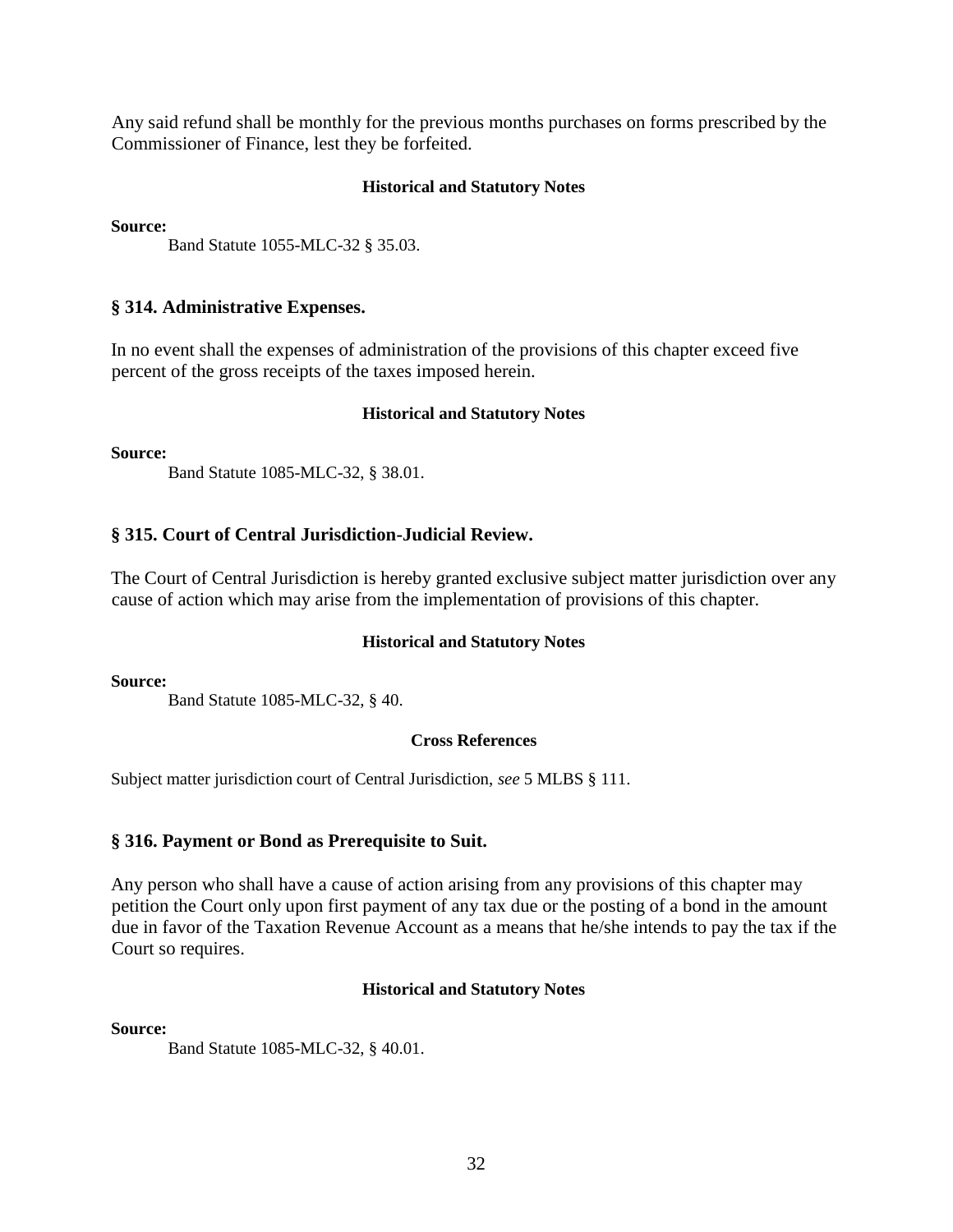# **§ 317. Limited Waiver of Sovereign Immunity.**

- (a) The Band Assembly hereby waives sovereign immunity to be sued only in the Court of Central Jurisdiction in any seizure of property matter pursuant to provisions of this Chapter. However, any such action shall only be directed against the Commissioner of Finance, in his/her official capacity in order to challenge any seizure action.
- (b) Any said limited waiver of sovereign immunity shall be valid only in the Court of Central Jurisdiction, and subject to further limitations in subsections (c) and (d).
- (c) Any and all seizure causes of action which arise pursuant to this chapter shall be limited to actions against the Commissioner of Finance in his official capacity for an order returning any seized goods.
- (d) All other causes of action which arise pursuant to this chapter shall be limited in relief to declaratory or injunctive measures and no damages, monetary or otherwise, including but not limited to attorney fees shall be permitted.

#### **Historical and Statutory Notes**

#### **Source:**

Band Statute 1085-MLC-32, § 41.

# **CHAPTER 5**

# **MOTOR VEHICLE EXCISE TAX**

# **Section**

**401. Imposition of Excise Tax on Purchase Price of Motor Vehicle. 402. Application of Provisions of Chapter 6.** 

# **Historical and Statutory Notes**

The Section of Findings and Determinations of Band Statute 1085-MLC-33 provides; 'The Findings and Determinations of the Band Assembly enacted in Band Statute 1085MLC-30, Sections 1-1.1 1 [22 MLBS § 1) are reenacted as applicable provisions of law for each Chapter of law entitled 'Band Statute 1085- MLC-31-39'. The designation '31-39' denotes only various Chapter numbers of the same Band Statute, which are established as the Public Taxation Policy of the Non-Removable Mille Lacs Band of Chippewa Indians."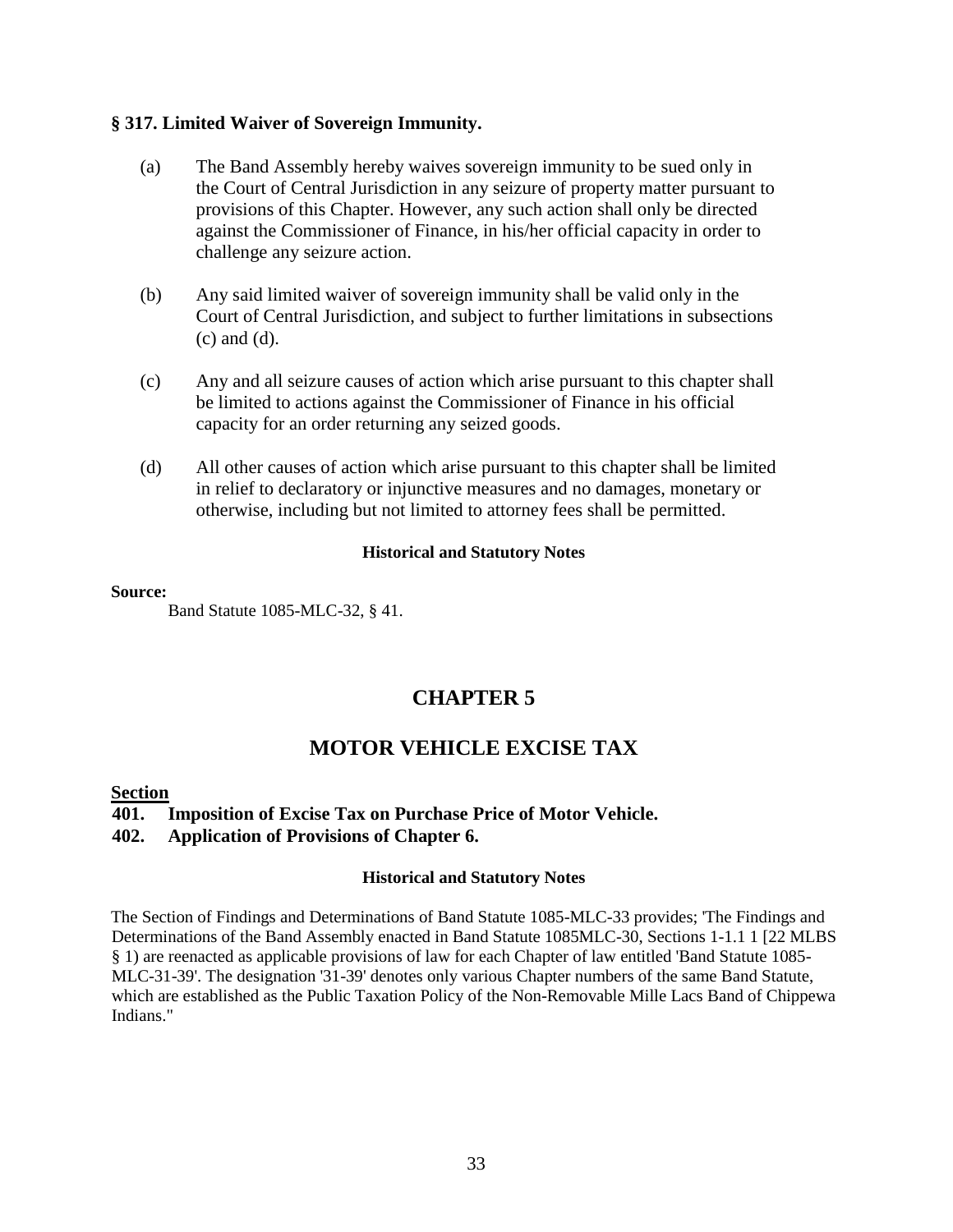# **§ 401. Imposition of Excise Tax on Purchase Price of Motor Vehicle.**

There is hereby imposed an excise tax of five percent on the purchase price of any motor vehicle purchased or acquired on lands under the jurisdiction of the Non-Removable Mille Lacs Band of Chippewa Indians, which is required to be registered under the laws of the Band.

#### **Historical and Statutory Notes**

**Source:** 

Band Statute 1085-MLC-31, § 46.

#### **Cross References**

Motor vehicle registration, *see* 19 MLBS § 101.

#### **§ 402. Application of Provisions of Chapter 6.**

All provisions of Chapter 6 of this title the Non-Removable Mille Lacs Band of Chippewa Indians in the following sections numbered: 22 MLBS §§ 501, 505, 506 and 510-517 and 1085- MLC-31, § 31 in toto shall apply herewith.

#### **Historical and Statutory Notes**

**Source:** 

Band Statute 1085-MLC-31, § 47.

# **CHAPTER 6**

# **SALES AND USE TAXES**

#### **Section**

- **501. Reservation of Right.**
- **502. Definitions.**
- **503. Imposition of General Sales Tax.**
- **504. Legal Incidence of Tax Imposed.**
- **505. Tax as Debt from Retailer to Band.**
- **506. Presumption and Burden of Proof.**
- **507. Exemptions from Sales Tax.**
- **508. Road Building Materials.**
- **509. Special Surcharge Taxes.**
- **510. Offenses.**
- **511. Enforcement.**
- **512. Immunity from Self-Incrimination.**
- **513. Revenue Distribution.**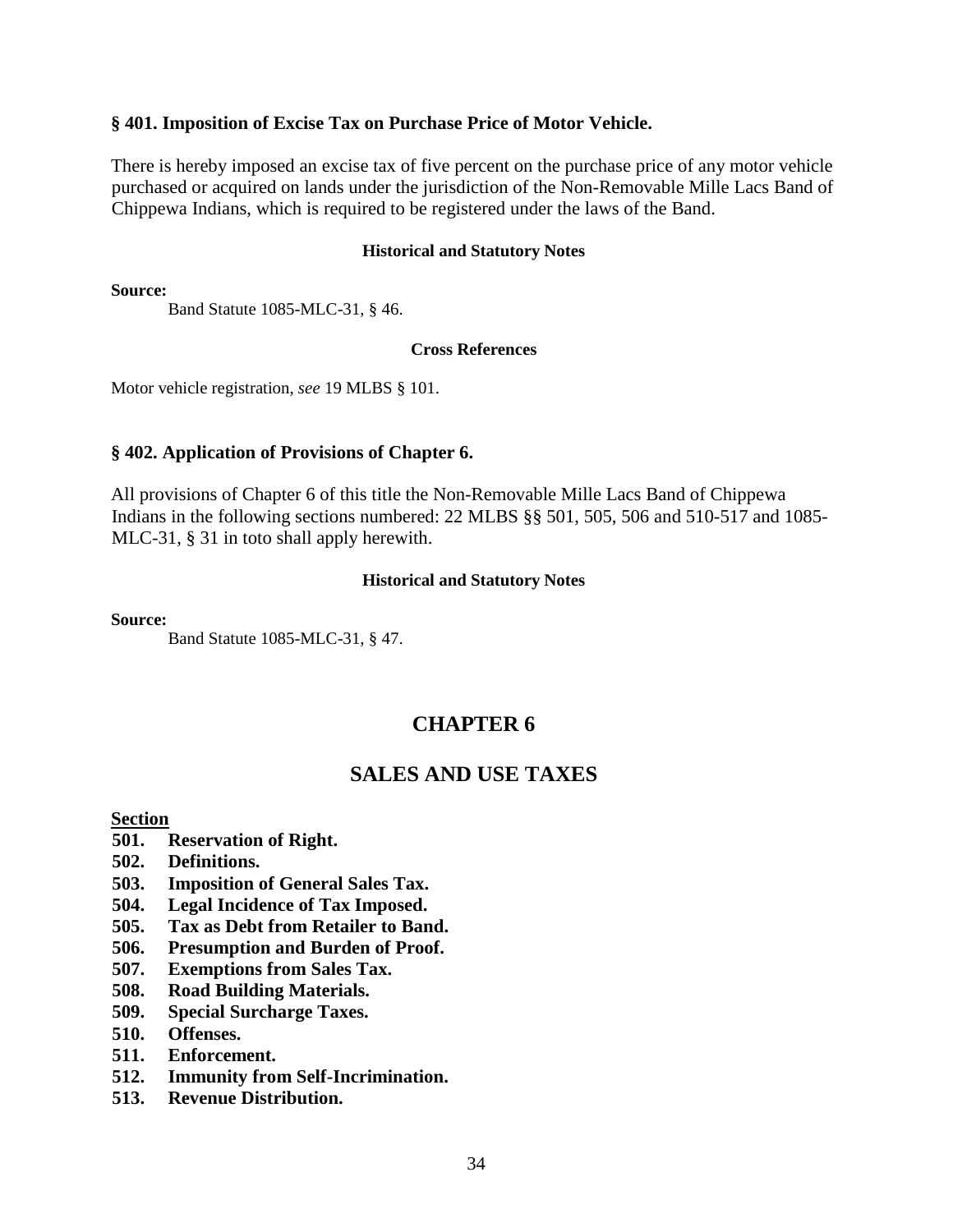- **514. Administrative Expenses.**
- **515. Court of Central Jurisdiction-Judicial Review.**
- **516. Payment or Bond Prerequisite to Suit.**
- **517. Limited Waiver of Sovereign Immunity.**

The Section of Findings and Determinations of Band Statute 1085-MLC-31 provides: "The Findings and Determinations of the Band Assembly enacted in Band Statute 1085MLC-30, Section 1-1.1 1 [22 MLBS § 1] are reenacted as applicable provisions of law for each Chapter of law entitled 'Band Statute 1085- MLC-31-39'. The designation '31-39' de notes only various Chapter numbers of the same Band Statute, which are established as the Public Taxation Policy of the Non-Removable Mille Lacs Band of Chippewa Indians."

Band Statute 1085-MLC-31, § 31 provides: "Section 31. Severability. If any provisions of this Chapter, or the application thereof, to any person, business, corporation or circumstances is held invalid, the invalidity shall not affect other provisions or application of this Chapter which can be given effect without the invalid provisions or application and to this end of the provisions of this Chapter are declared severable."

The title of Ordinance 15-11 is: "An ordinance repealing Section 509(a) of Chapter 6 in title 22 (Taxation) of the Mille Lacs Band Statutes Annotated (MLBS) and adopting a new Section 509(a) to enact a tax requiring that fifty cents (\$.50) of each alcoholic drink sold by or at Grand Casino Hinckley be disbursed to the Mille Lacs Band of Ojibwe Government for its use to fund the Band's Alcohol Abuse and Drug Abuse programs, including a Women's Halfway House."

The Preamble to Ordinance 15-11 provides: "It is enacted by the Band Assembly of the Mille Lacs Band of Ojibwe for the purpose of repealing Section 509(a) of Chapter 6 in Title 22 of the Mille Lacs Band Statutes Annotated in its entirely and adopting a new Section 509(a) to enact a tax on each alcoholic drink sold by or at Grand Casino Hinckley (GCH) to require that fifty cents (\$.50) of each alcoholic drink sold by or at GCH be distributed to the Mille Lacs Band of Ojibwe government to fund its Alcohol Abuse and Drug Abuse programs, including a Women's Halfway House."

# **§ 501. Reservation of Right.**

The Band Assembly hereby fully reserves the right to alter, amend, or increase or decrease taxes imposed herein, or repeal the several provisions of this chapter, and all rights and privileges granted or extended hereunder shall be subject to such reserved right.

#### **Historical and Statutory Notes**

#### **Source:**

Band Statute 1085-MLC-31, § 30.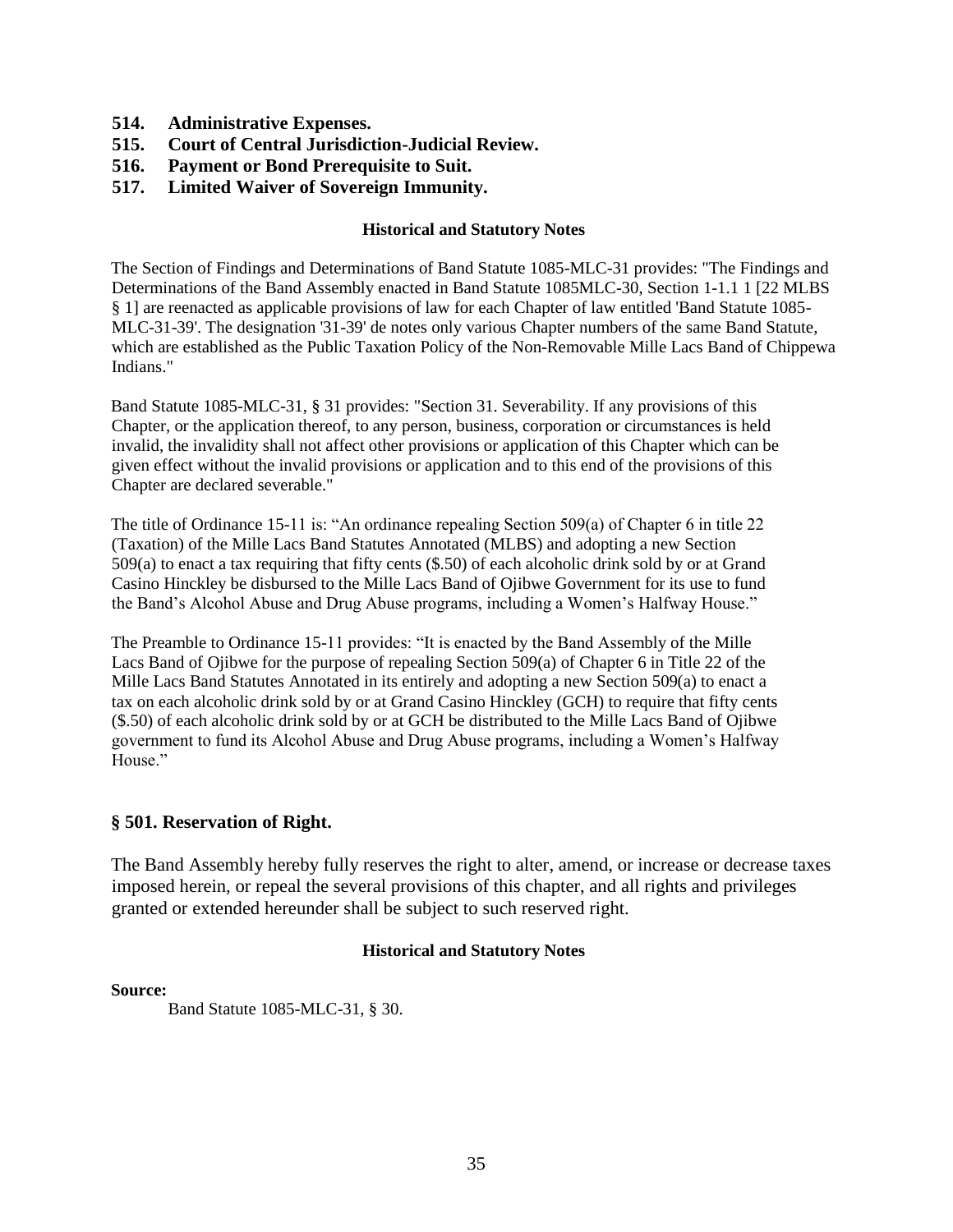# **§ 502. Definitions.**

When used in this chapter, unless the context clearly indicates otherwise, the following terms shall have the meaning, respectively, ascribed to them in this section:

- (a) **"Gross Receipts"** means the total amount received, in money, or otherwise, for all sales at retail as measured by the sales price. Gross receipts from sales may, at the option of the taxpayer, be reported on the cash basis as the consideration' is received or on the accrual basis as sales are made.
- (b) **"Person"** means any individual, partner, officer, director, firm, partnership, joint venture, association, cooperative, social club, fraternal organization, municipal or private corporation whether organized for profit or not, estate, trusts, business trusts, receiver, trustee, syndicate, the United States, the state of Minnesota, any political subdivision of Minnesota, or any other group or combination acting as a unit, and the plural as well as the singular number. As used in the preceding sentence, the term "person" includes, but is not limited to directors and officers of corporations or members of partnerships who, either individually or jointly with others, have the control, supervision or responsibility of filing returns and making payment of the amount of tax imposed by this chapter. "Person" shall also include any agent or consignee of any individual or organization enumerated in this section.
- (c) **"Retailer"** means persons engaged in making sales at retail.
- (d) **"Sale"** includes, but is not limited to each of the following transactions:
	- (1) Any transfer of title or possession, or both, of tangible personal property, whether absolutely, or conditionally, and the leasing of or the granting of a license to use or consume tangible personal property, for a consideration money or by exchange or barter;
	- (2) The furnishing for a consideration of lodging and related services by a hotel, rooming house, tourist court, motel or trailer camp and of the granting of a similar license to use real property other than the renting or leasing thereof, for a continuous period of 30 days or more;
	- (3) The furnishing for a consideration of electricity, gas, water, or steam for use or consumption within this state, or local exchange telephone service and intrastate toll service except such service provided by means of coin operated telephone; the tax imposed on amounts paid for telephone service is a liability of and shall be paid by the person paying for the service. Sales by ' municipal corporations in a proprietary capacity are included in the provisions of this clause. The furnishing of water and sewer services for residential use shall not be considered a sale.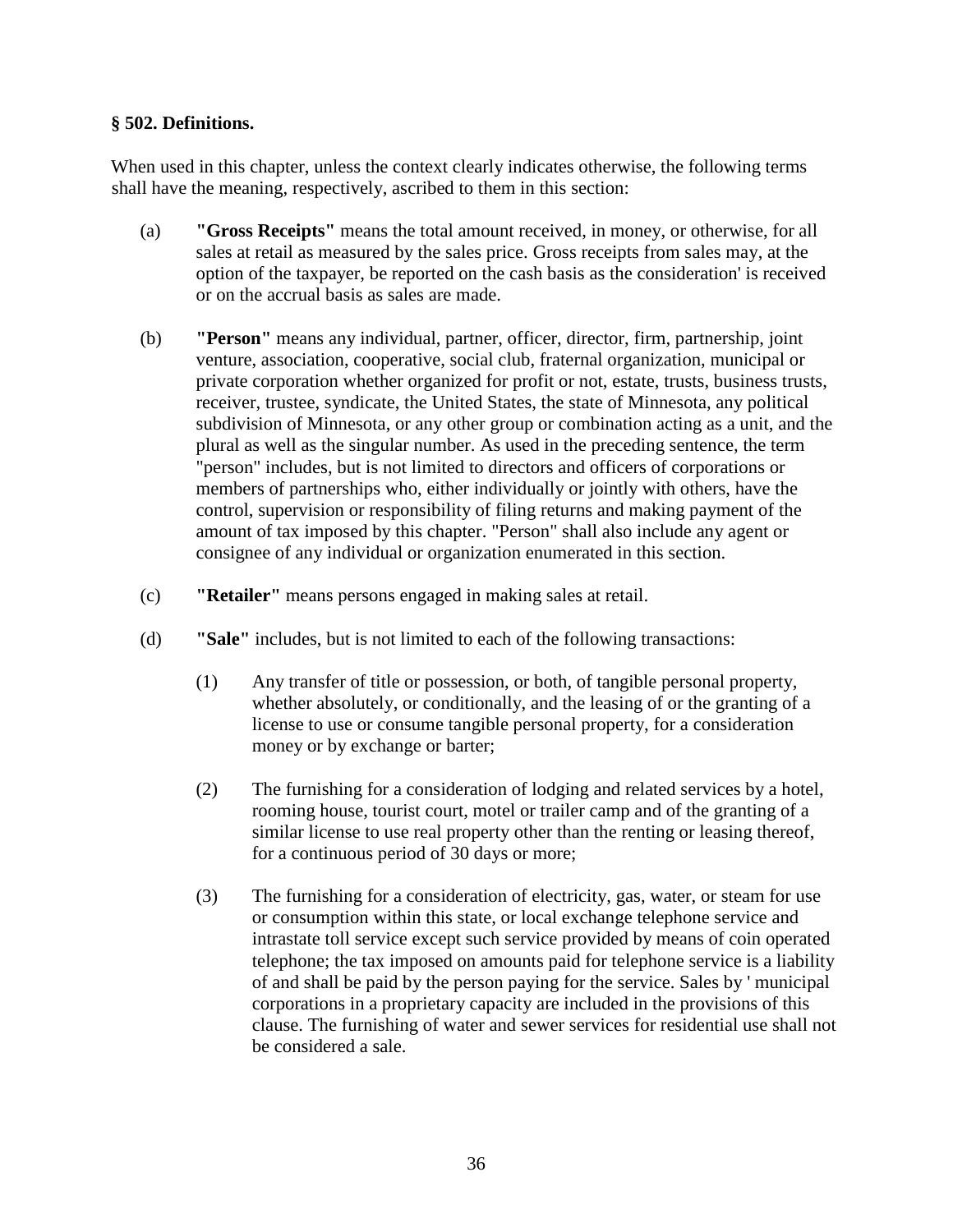**Source:** 

Band Statute 1085-MLC-31, § 32.

#### **§ 503. Imposition of General Sales Tax.**

There is hereby imposed an excise tax of five percent of the gross receipts from sales and retail, as herein defined, made by any licensed retail vendor organized pursuant to 16 MLBS § 1, on territories governed by the Non-Removable Mille Lacs Band of Chippewa Indians after February 28, 1985. Notwithstanding the foregoing, the tax imposed hereby upon sales at retail through coin-operated vending machines shall be four percent of the gross receipts of such sales.

#### **Historical and Statutory Notes**

**Source:**

Band Statute 1085-MLC-31, § 20.

#### **Cross References**

Capital Improvements Authority, tax exemptions, *see* 14 MLBS § 12. Public service occupations tax, *see* 22 MLBS §§ 601, 602.

#### **§ 504. Legal Incidence of Tax Imposed.**

The legal incidence of the Non-Removable Mille Lacs Band of Chippewa Indians general sales tax on the gross receipts from sales at retail shall be placed upon each retail vendor organized pursuant to provisions of 16 MLBS § 1. Each retail vendor may at the discretion of the Non-Removable Mille Lacs Band of Chippewa Indians-Corporate Commission, shift the economic incidence of said tax forward to any consumer; and any such tax shift shall be considered as consensual. Notwithstanding the preceding, the legal incidence of this tax shall not be construed as falling upon any consumer.

#### **Historical and Statutory Notes**

#### **Source:**

Band Statute 1085-MLC-31, § 21.

#### **§ 505. Tax as Debt from Retailer to Band.**

The use tax required to be collected by the retailer constitutes a debt owed by the retailer to the Non-Removable Mille Lacs Band of Chippewa Indians and shall be a debt from the retailer to the Corporate Commission recoverable at law in the same manner as other debts.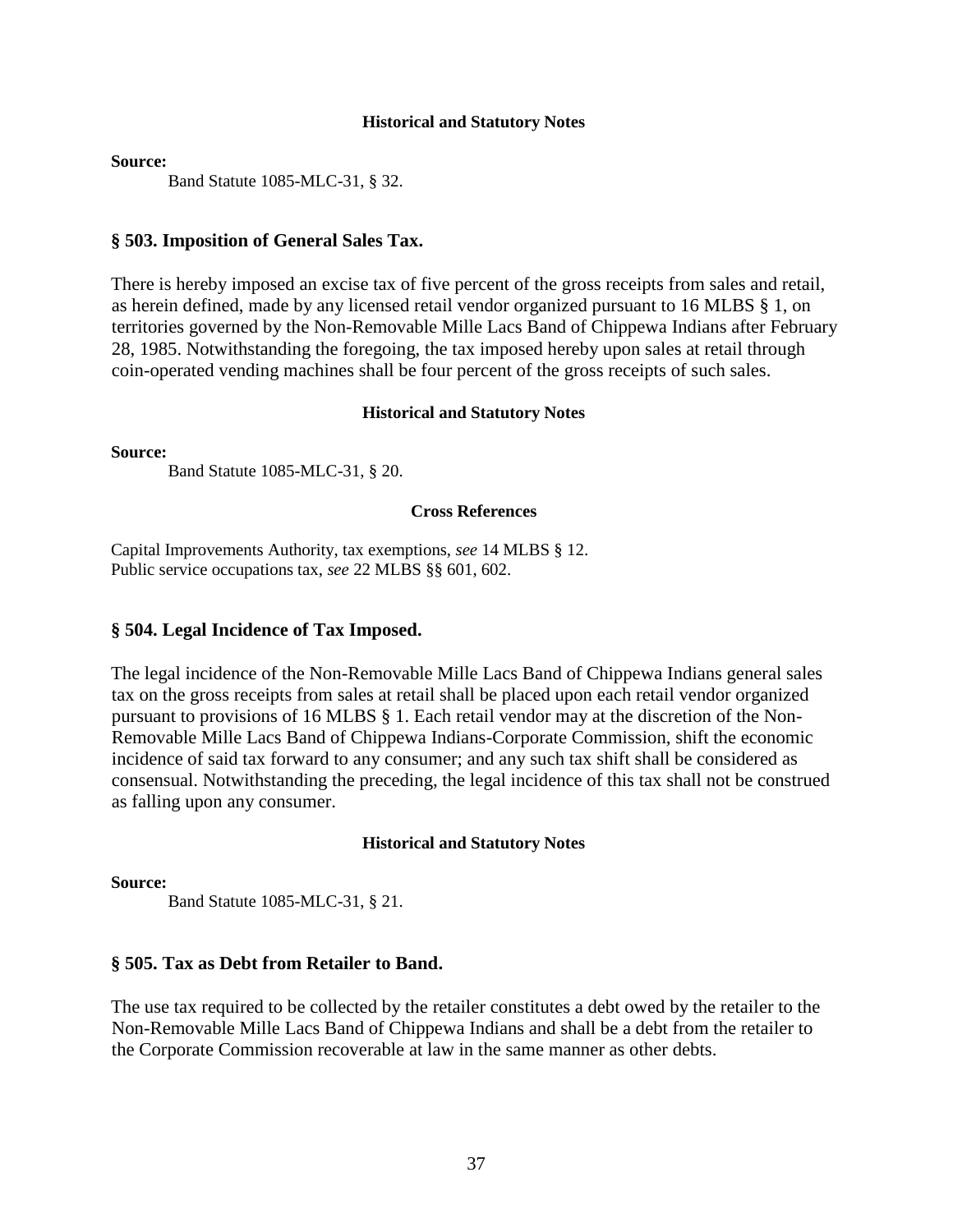#### **Source:**

Band Statute 1085-MLC-31, § 22.01.

#### **§ 506. Presumption and Burden of Proof.**

It is the purpose for proper administration of provisions of this chapter and to prevent any retailer from evading this tax, it shall be presumed that all gross sales are subject to the tax until the contrary is established. The burden of proving that a sale is not a sale at retail is upon the person makes the sale.

#### **Historical and Statutory Notes**

**Source:** Band Statute 1085-MLC-31, § 22.

# **§ 507. Exemptions from Sales Tax.**

The following are specifically exempted from taxes imposed in this chapter:

- (a) The gross receipts from the sale of food products including, but not limited to, cereal and cereal products, butter, cheese, milk and milk products, oleomargarine, meat and meat products, fish and fish products, eggs and egg products, vegetable and vegetable products, fruit and fruit products, spice and salt, sugar and sugar products, coffee and coffee substitutes, tea, cocoa and cocoa products.
- (b) The gross receipt from the sale of prescribed drugs and medicine intended for use, internal or external, in the cure, mitigation, treatment or prevention of illness or disease in human beings and products consumed by humans for the preservation of health, including prescription glasses, therapeutic and prosthetic devices, but not including, cosmetics or toilet articles notwithstanding the presence of medicinal ingredients therein.
- (c) The gross receipts from the sale of an existing home or residence, or the construction of a new residence when each is financed in whole or part by the United States, in accordance with 38 U.S.C., §§ 8.01-8.05, as amended.
- (d) The gross receipts from the sale of residential heating fuels in the following manner; all fuel oil, coal, wood, steam, propane gas, and L.P. gas sold to residential customers for residential use; natural gas sold for residential use to customers who are metered and billed as residential users and who use natural gas for their primary source of residential heat, for the billing months of November, December, January, February, March and April; electricity sold for residential use to customers who are metered and billed as residential users and who use electricity for their primary source of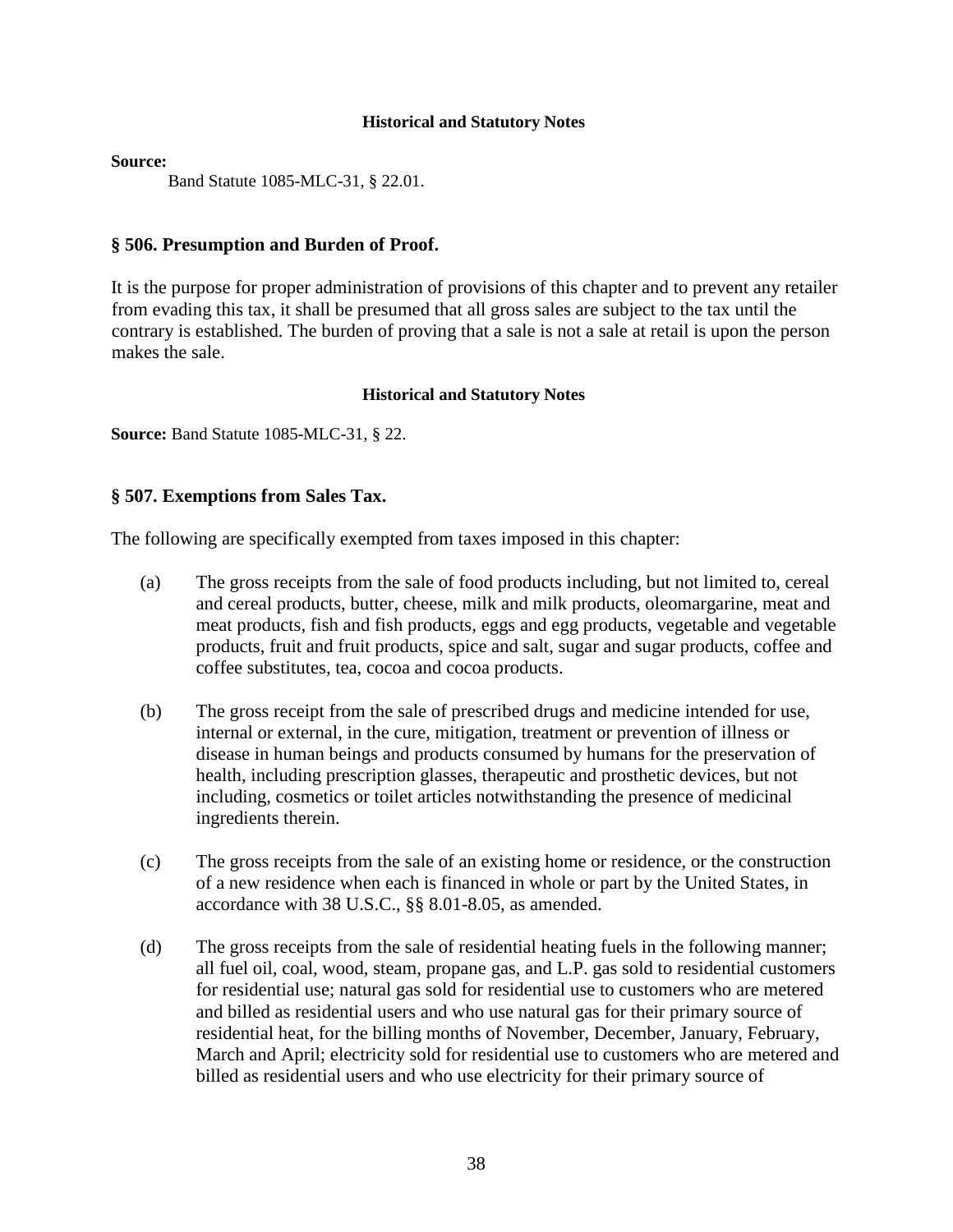residential heat for the billing months of November, December, January, February, March and April.

#### **Historical and Statutory Notes**

**Source:** 

Band Statute 1085-MLC-31, § 23.

#### **Cross References**

Gasoline and petroleum products excise tax, see 22 MLBS § 301.

#### **§ 508. Road Building Materials.**

Nothing herein shall exempt the gross receipts from sales of road building materials intended for use on roads under the jurisdiction of the Non-Removable Mille Lacs Band of Chippewa Indians, the construction or repair thereof, whether purchased by the Band or any contractor.

#### **Historical and Statutory Notes**

#### **Source:**

Band Statute 1085-MLC-31, § 23.05.

#### **§ 509. Special Surcharge Taxes.**

- (a) There is hereby imposed, a special surcharge tax on each alcoholic drink sold by or at Grand Casino Hinckley (GCH) requiring that fifty cents (\$.50) of each drink sold shall be distributed to the Mille Lacs Band of Ojibwe government to fund its Alcohol Abuse and Drug Abuse programs, including a Women's Halfway House. The Commissioner of Finance shall set aside such funds upon his/her receipt of them and place them in a separate account for such purpose.
- (b) There is hereby imposed a special surcharge tax of ten percent on all fines imposed pursuant to lawful authority by any Justice of the Court of Central Jurisdiction. Any said surcharge shall be placed in the Judicial Trust Fund Account, which is hereby created. Expenditures shall be made from said account only as may be authorized by special Revenue Court Order of the Chief Justice of the Court of Central Jurisdiction for the day-to-day administration costs of the Court. In no event shall any such funds be utilized for the benefit of any justice or court personnel, either directly or indirectly.

#### **Historical and Statutory Notes**

#### **Source:**

Band Statute 1085-MLC-31, § 24. Band Ordinance 15-11, § 1.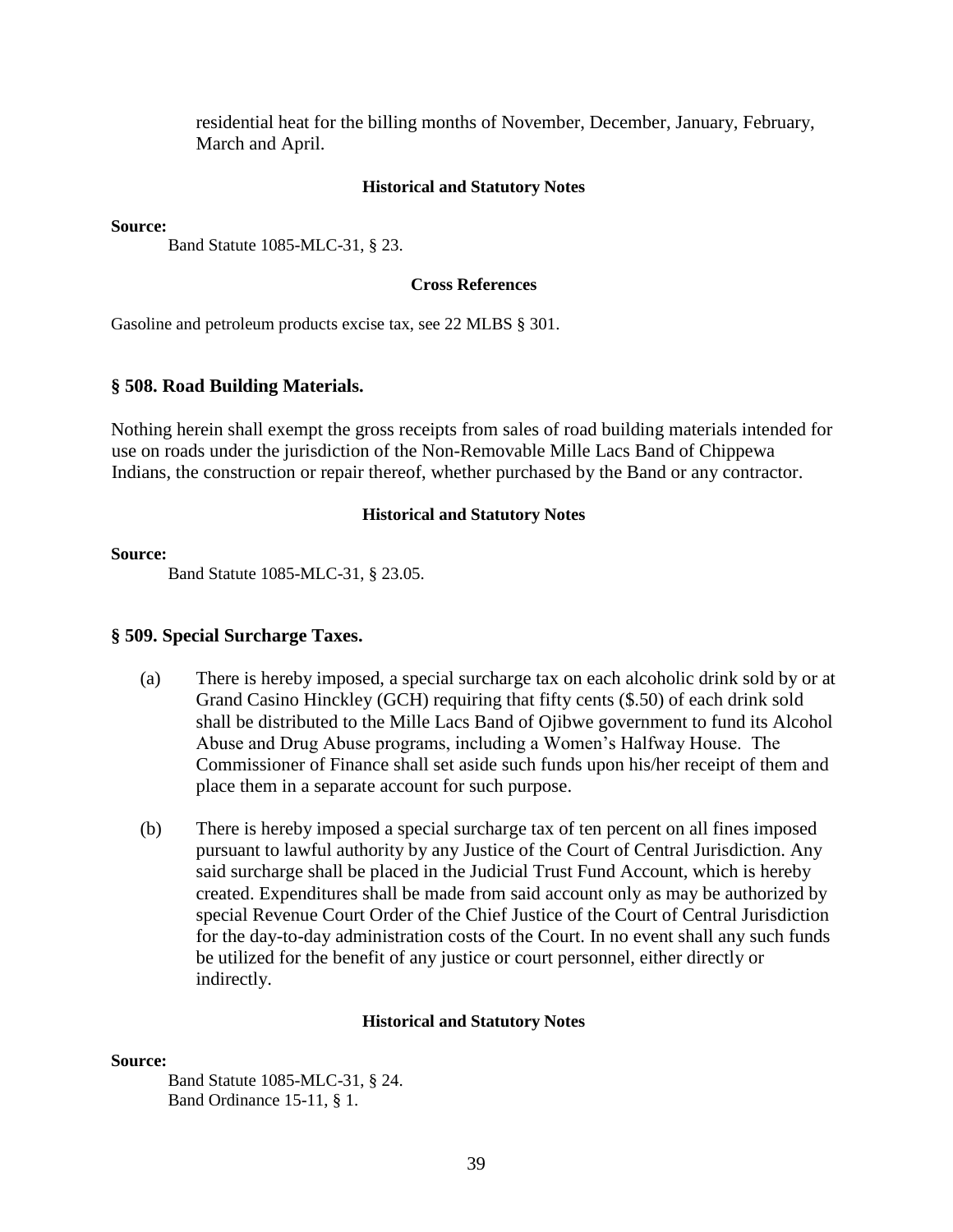#### **§ 510. Offenses.**

- (a) Any person who is required to keep records or to make returns who shall falsify or fail to keep such records, or falsify or fail to make such returns, shall be deemed guilty of falsifications of records, and upon conviction thereof, shall be fined up to five hundred dollars, and/or sentenced to labor not to exceed 180 days.
- (b) Any person who shall refuse to permit the examination of records by authorized officials of the Band, or shall interfere with the performance of official duty shall be deemed guilty of obstruction of government function, and upon conviction thereof, shall be sentenced to labor not to exceed 180 days, and/or a fine not to exceed five hundred dollars.
- (c) Any person who is any manner attempts to evade or who aids or abets in the evasion or attempted evasion of any provision of this chapter shall be deemed guilty of evasion, and upon conviction thereof, shall be sentenced to labor not to exceed 180 days, and/or a fine not to exceed five hundred dollars.

#### **Historical and Statutory Notes**

#### **Source:**

Band Statute 1085-MLC-31, § 25.

# **§ 511. Enforcement.**

The Commissioner of Finance shall enforce all provisions of this chapter. He may prescribe all rules and regulations not inconsistent with the provisions of this chapter through Commissioner's Order. He may call upon the Solicitor General or any Band law enforcement officer to aid him in the performance of his duties. He may appoint such employees of the Non-Removable Mille Lacs Band of Chippewa Indians as may be required to administer the provisions of this chapter. He may bring injunction proceedings against the distributor or any licensed retailer from acting in a manner inconsistent with the provisions of this chapter.

# **Historical and Statutory Notes**

#### **Source:**

Band Statute 1085-MLC-31, § 26.

# **§ 512. Immunity from Self-Incrimination.**

No person shall be excused from testifying or from producing, pursuant to a subpoena, any books, paper, records or memoranda in any investigation, upon the grounds that the testimony or evidence, documentary or otherwise, may tend to incriminate him or subject him to criminal prosecution. Any person, who shall testify, shall receive immunity from such prosecution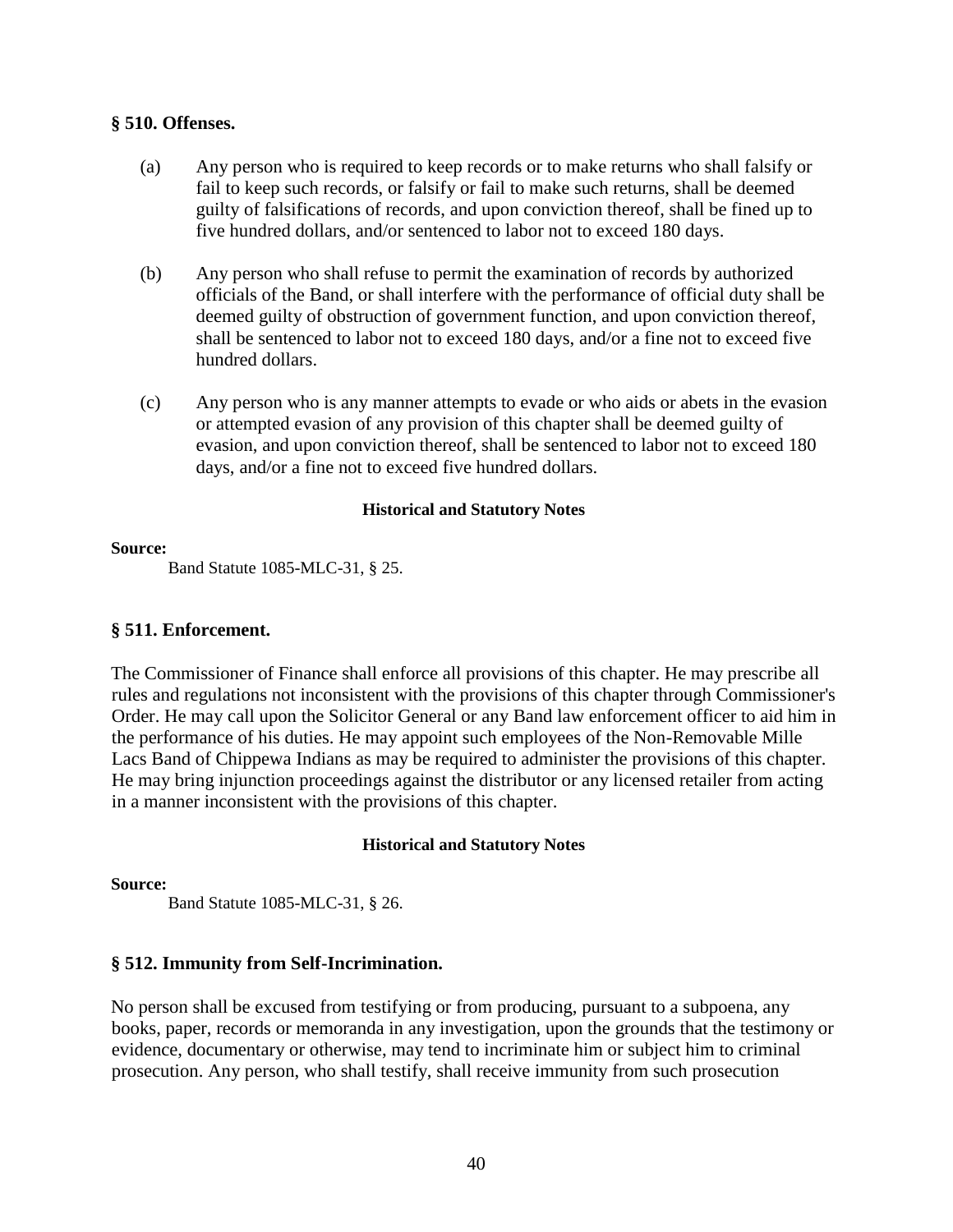provided that the testimony under oath be the truth, pursuant to a lawful subpoena. No person shall be exempt from prosecution and punishment for perjury committed in so testifying.

#### **Historical and Statutory Notes**

**Source:** 

Band Statute 1085-MLC-31, § 26.02.

#### **Cross References**

Self-incrimination, *see* 1 MLBS § 4.

#### **§ 513. Revenue Distribution.**

All revenues derived from taxes, penalties, and interest from this chapter shall be deposited in a trust fund account in the name of the "Non-Removable Mille Lacs Band of Chippewa Indians: Taxation Revenue Account" and not be distributed except upon formal Revenue Resolution of the Band Assembly so directing disbursement.

#### **Historical and Statutory Notes**

**Source:** 

Band Statute 1085-MLC-31, § 27.

#### **§ 514. Administrative Expenses.**

In no event, shall the expenses of administration of the provisions of this chapter exceed five percent of the gross receipts of the taxes imposed herein.

#### **Historical and Statutory Notes**

**Source:**

Band Statute 1085-MLC-31, § 26.01.

#### **§ 515. Court of Central Jurisdiction-Judicial Review.**

The Court of Central Jurisdiction is hereby granted exclusive subject matter jurisdiction over any cause of action which may arise from the implementation of provisions of this chapter.

#### **Historical and Statutory Notes**

**Source:**

Band Statute 1085-MLC-31, § 28.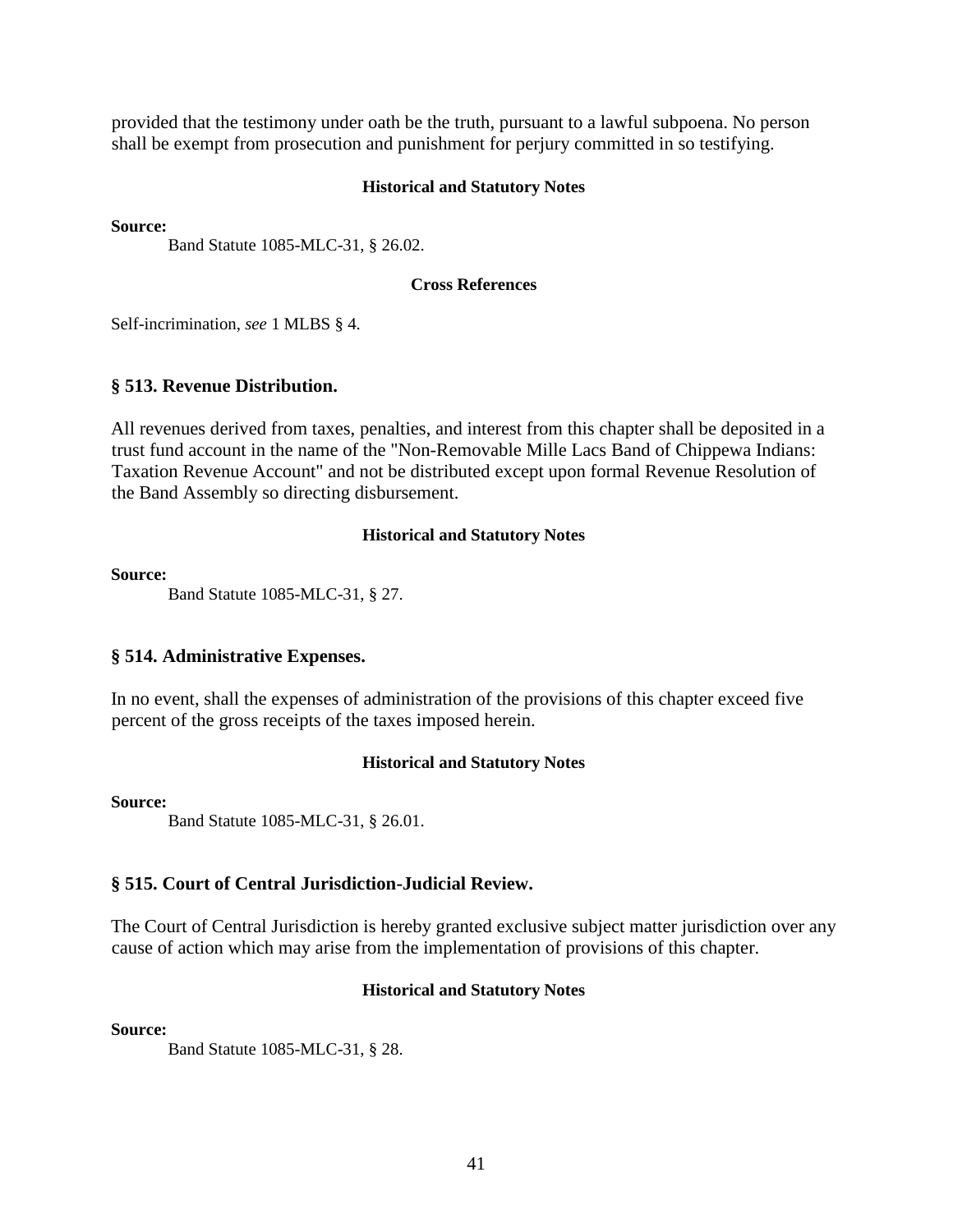#### **Cross References**

Subject matter jurisdiction, Court of Central Jurisdiction, *see* 5 MLBS § 111.

#### **§ 516. Payment or Bond Prerequisite to Suit.**

Any person who shall have a cause of action arising from any provisions of this chapter may petition the Court only upon first payment of any tax due or the posting of a bond in the amount due in favor of the Taxation Revenue Account as a means that he/she intends to pay the tax if the Court so requires.

#### **Historical and Statutory Notes**

#### **Source:**

Band Statute 1085-MLC-31, § 28.01.

#### **§ 517. Limited Waiver of Sovereign Immunity.**

- (a) The Band Assembly hereby waives sovereign immunity to be sued only in the Court of Central Jurisdiction in any seizure of property matter pursuant to provisions of this chapter. However, any such action shall only be directed against the Commissioner of Finance, in his/her official capacity in order to challenge any seizure action.
- (b) Any said limited waiver of sovereign immunity shall be valid only in the Court of Central Jurisdiction, and subject to further limitations in subsections (c) and (d).
- (c) Any and all seizure causes of action which arise pursuant to this chapter shall be limited to actions against the Commissioner of Finance in his official capacity for an order returning any seized goods.
- (d) All other causes of action which arise pursuant to this chapter shall be limited in relief to declaratory or injunctive measures and no damages, monetary or otherwise, including but not limited to attorney fees shall be permitted.

#### **Historical and Statutory Notes**

#### **Source:**

Band Statute 1085-MLC-31, § 29.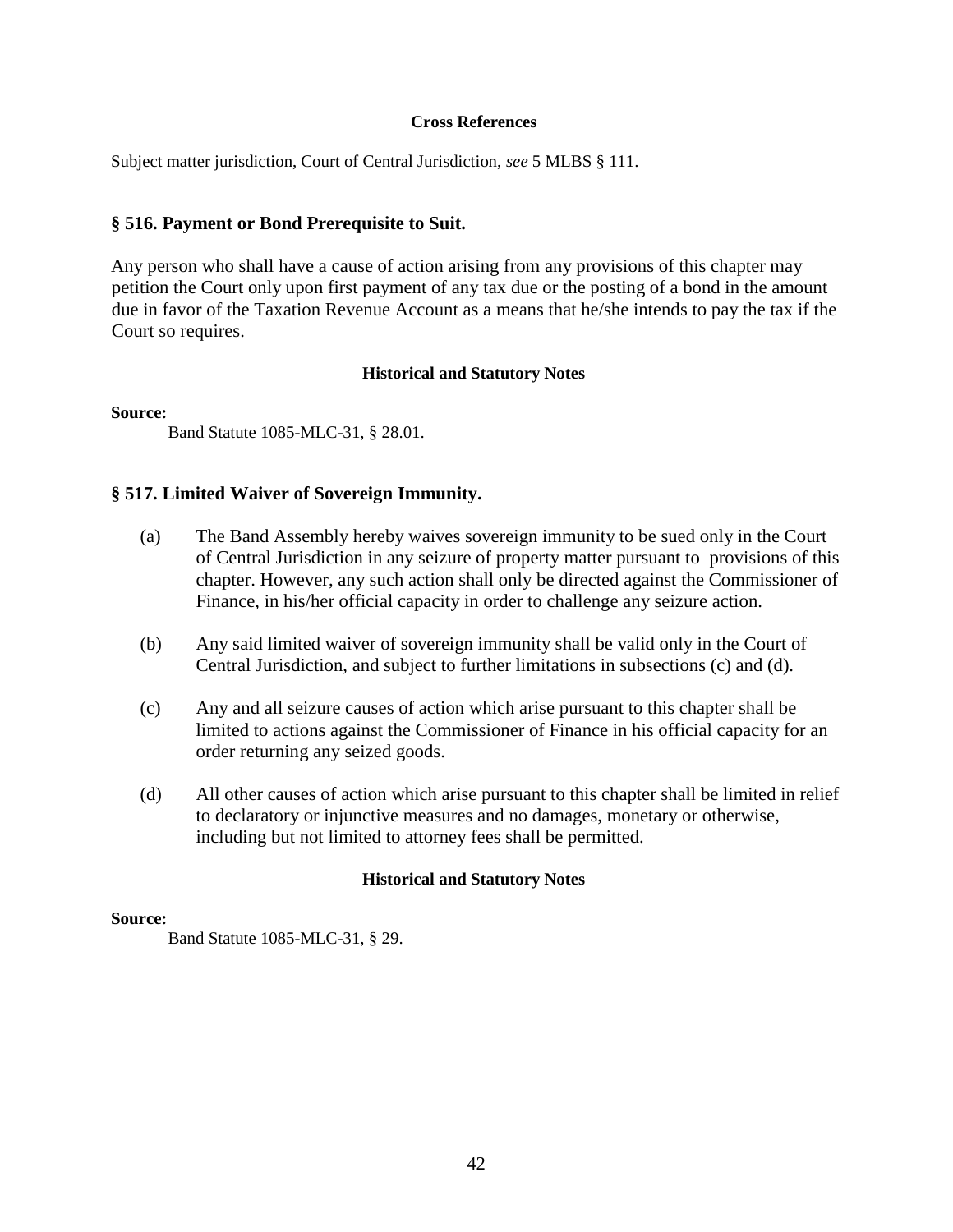# **CHAPTER 7**

# **PUBLIC SERVICE CONTRACTS OCCUPATION TAX**

# **Section**

# **601. Imposition of Public Service Contracts Occupations Tax. 602. Payment.**

#### **Historical and Statutory Notes**

The Section of Finding and Determinations of Band Statute 1085-MLC-36 provides: "The Findings and Determinations of the Band Assembly enacted in Band Statute 1085MLC-30 Section 1-1.1 1 [22 MLBS § 1] are reenacted and applicable provisions of law for each chapter of law entitled 'Band Statute 1085- MLC-31-39'. The designation '3 1-39' de notes only various chapter numbers of the same Band Statute which are established as the Public Taxation Policy of the Non-Removable Mille Lacs Band of Chippewa Indians."

Band Statute 1085-MLC-36, §§ 51 and 63 provide: "Section 51. Declaration of band policy with regard to public service contracts. It is hereby declared by the Band Assembly in and for the Non-Removable Mille Lacs Band of Chippewa Indians that all public service contracts shall be awarded to businesses organized pursuant to Band Statute 1077-MLC-16. However, in lieu of fulfillment of this policy, it is necessary to protect the economic security of the Band that the Band act as the purchasing agent on all contracts awarded to businesses organized pursuant to the laws of the state of Minnesota and any of its political subdivisions, where such contract will execute all provisions exclusively on territories subject to the jurisdiction of the Non-Removable Mille Lacs Band of Chippewa Indians. Further, the Band Assembly is cognizant of the severe economic conditions and wide spread unemployment that exists amongst our sovereign people, and therefore, place a moral obligation upon all contractors for public service projects to assist in relieving such economically depressed conditions. Therefore, to effectuate the policies entered herewith, this chapter shall be liberally construed and the taxes imposed in chapter 31, Section 20 [now 22 MLBS § 503] shall apply to all purchases of each branch of government of the Non-Removable Mille Lacs Band of Chippewa Indians, its independent and semi-independent commissions and any other political subdivision thereof."

"Section 63. Severability. If any provision of this chapter, or its application to any person or circumstances is held invalid, the remainder of the Chapter, or the application of the provision to other persons or circumstances is not affected."

# **§ 601. Imposition of Public Service Contracts Occupations Tax.**

There is hereby imposed a Public Service Occupations Tax in an amount equal to one half of one percent of the total contractual award. Said tax shall not be in lieu of taxes imposed pursuant to 22 MLBS § 503 on the gross receipts from materials and supply purchases necessary to fulfill any and all contractual obligations. Any contractor shall not have the options of complying with the taxation provisions of 22 MLBS § 503 or the provisions of this section. In the event, any contractor shall be liable for taxation imposed by 22 MLBS § 501, all material and supply purchases shall be made by the Band and in the name 'Non-Removable Mille Lacs Band of Chippewa Indians' and resold at retail/wholesale cost, whichever is applicable, and therefore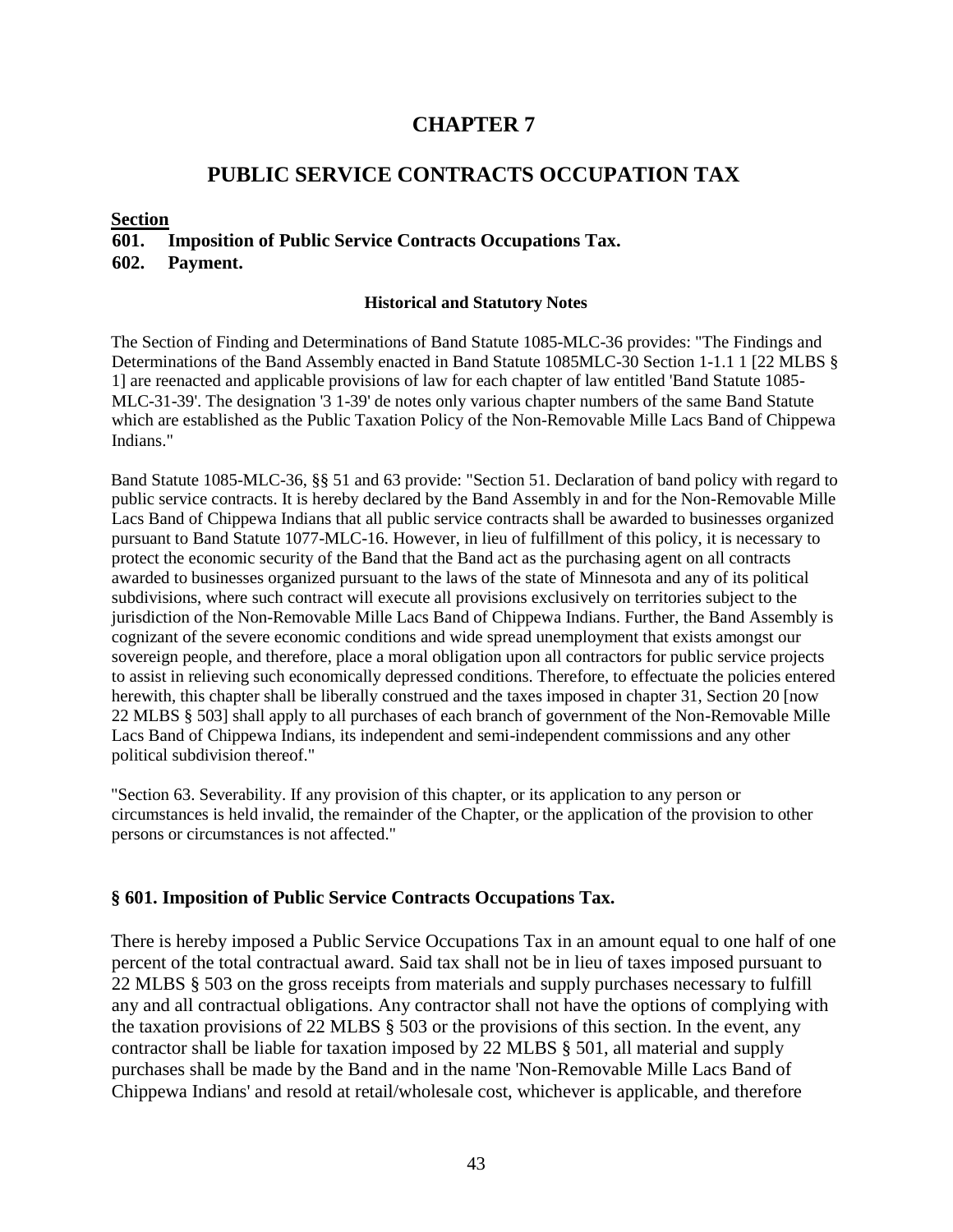exempt from general sales tax imposed by any political subdivision of the United States of America, or the state of Minnesota and any of its political subdivisions

#### **Historical and Statutory Notes**

**Source:**

Band Statute 1085-MLC-36, § 50.

#### **Cross References**

Capital Improvements Authority, tax exemptions, *see* 14 MLBS § 12. Employment Rights Fee, *see* 18 MLBS § 417.

#### **§ 602. Payment.**

All said occupation taxes shall become due and payable from the proceeds of each progress payment in proportional amounts within three days after receipts by the contractor as the work proceeds throughout the completion of the contracts. A lien for any said taxes is hereby imposed upon the progress payment. The occupation tax shall be paid to the Commissioner of Finance and placed in the existing account in the name Non-Removable Mille Lacs Band of Chippewa Indians Taxation Revenue Account. Said funds not to be distributed except upon formal Revenue Resolution of the Band Assembly so directing disbursement.

#### **Historical and Statutory Notes**

**Source:**

Band Statute 1085-MLC-36, § 50.01.

# **CHAPTER 8**

# **PERSONAL INCOME TAX**

#### **Section**

#### **701. Imposition of Income Tax.**

#### **Historical and Statutory Notes**

The Section of Findings and Determinations of Band Statute 1085-MLC-34 provides: 'The Findings and Determinations of the Band Assembly enacted in Band Statute 1085- MLC-30 Sections 1-1.1 1 [22 MLBS §1] are reenacted as applicable provisions of law for each Chapter of law entitled 'Band Statute 1085-MLC-31-39'. The designation '31-39' denotes only various Chapter numbers of the same Band Statute, which are established as the Public Taxation Policy of the Non-Removable Mille Lacs Band of Chippewa Indians."